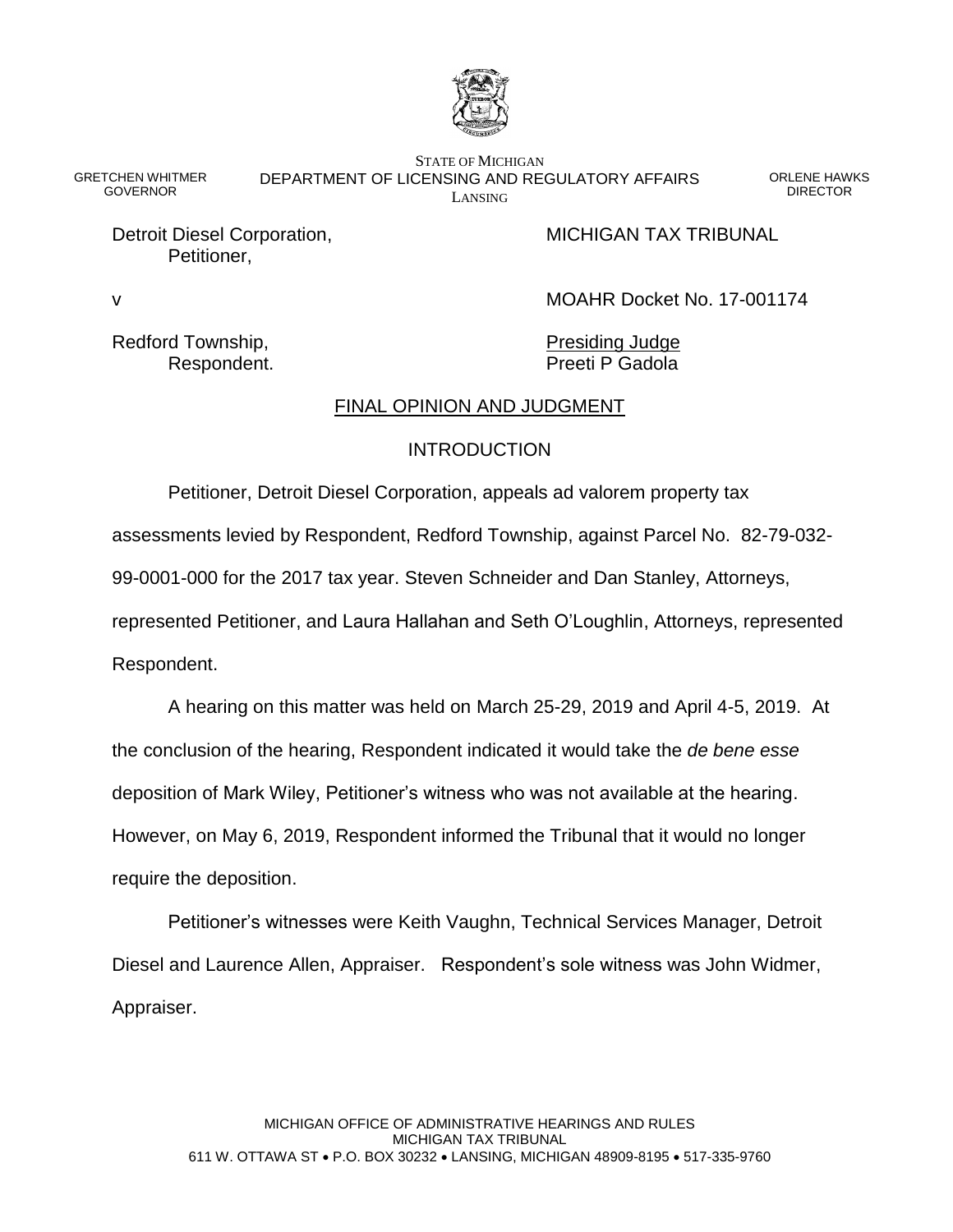# MOAHR Docket No. 17-001174 Page 2 of 60

The subject property is an approximately 3,000,000, square foot, powertrain, diesel engine, transmission and axle manufacturing plant for heavy and medium-duty trucks.<sup>1</sup> It is located in both the City of Detroit and Redford Township. The parties have stipulated to the value of the portion of the parcel located in Detroit and have agreed to file the stipulation after the Tribunal issues its decision in this matter. The parties have also stipulated to the allocation of the property between the City of Detroit and Redford Township. As a result, the Tribunal will determine the true cash value of the entire property, and allocate the appropriate portion of that determination to the property located in Redford Township.

Based on the evidence, testimony, and case file, the Tribunal finds that the true cash value ("TCV"), state equalized value ("SEV"), and taxable value ("TV") of the subject property for the 2017 tax year (allocated to Redford Township) are as follows:

| Parcel No.                                  | Year $\vert$ TCV | <b>SEV</b>  |             |
|---------------------------------------------|------------------|-------------|-------------|
| 82-79-032-99-0001-000   2017   \$15,900,000 |                  | \$7,950,000 | \$7,950,000 |

# PETITIONER'S CONTENTIONS

Petitioner contends that its expert appraiser determined the true cash value of the fee simple interest of the subject property. It contends that when a purchaser buys the fee interest, that person or entity can use it in any way it sees fit, because it is unencumbered. The new owner could move in and use all the square footage, attempt to lease it as is, convert the property to multi-tenant, or tear down a portion of the property, among other options. However, the thing the new owner cannot do immediately upon

l <sup>1</sup> Tr. Vol 1 at 85.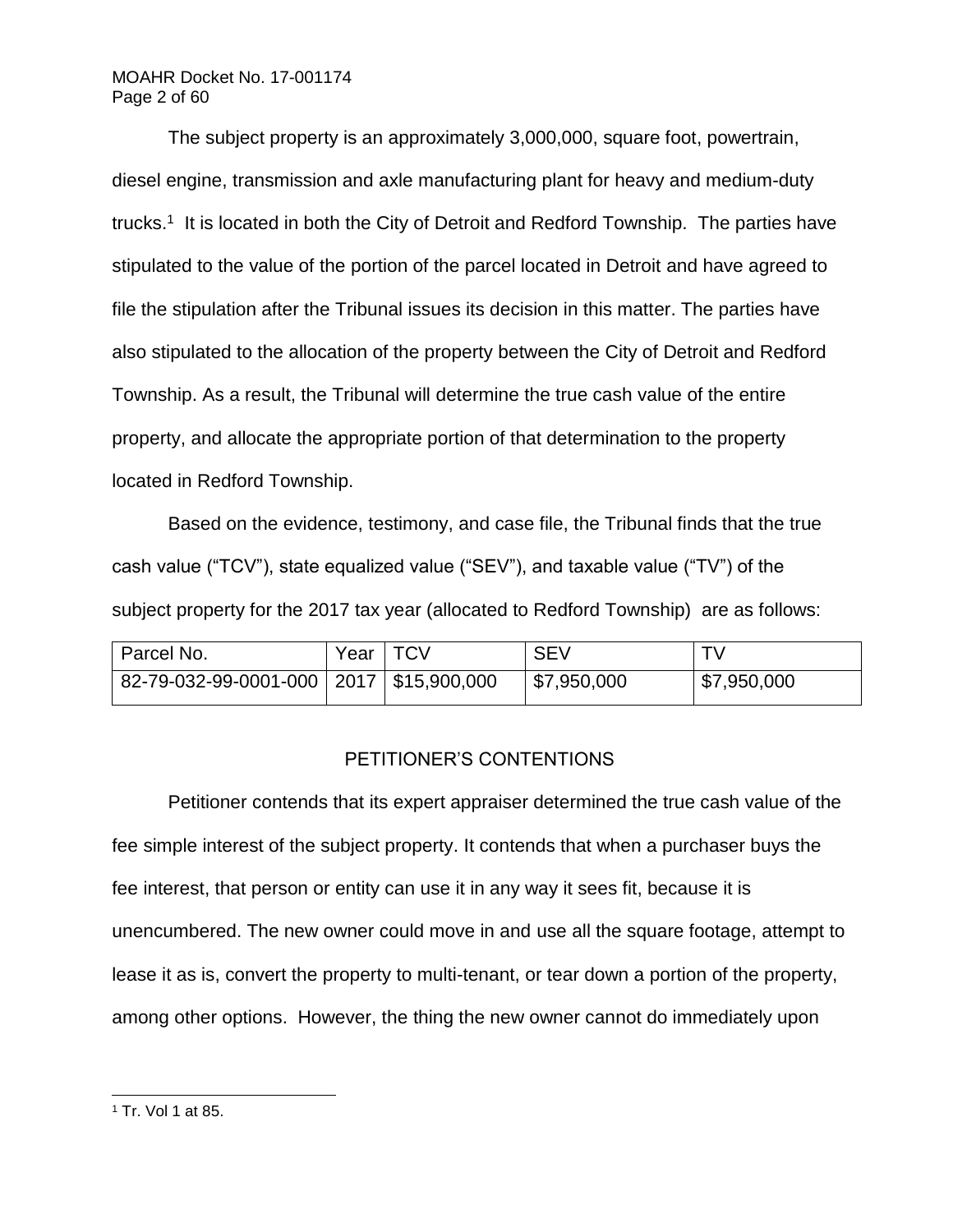## MOAHR Docket No. 17-001174 Page 3 of 60

purchasing the property is rent it out to multiple tenants because the building is not configured as a multi-tenant property.

Petitioner contends the most likely use of the property is for *conversion* to multitenant because the vast majority of large manufacturing properties, are not utilized as is. Petitioner alleges the typical purchaser of the subject property would want to remove some space, put in more dock doors, raise the ceiling heights, and make part of, or all of it appropriate for warehouse/distribution, which is what is demanded in the marketplace.

Petitioner contends Respondent's expert's contention of the highest and best use of the property is for continued single-user manufacturing, but he presented only one comparable where that occurred. Petitioner's highest and best use, however, is industrial use which could include single-user manufacturing, but also, warehouse/distribution. Petitioner contends the subject property is over-assessed and its market value for the 2017 tax year is \$9,410,000.

# PETITIONER'S ADMITTED EXHIBITS

P-1: Appraisal Report by Allen and Associates.

P-2: Resume of Keith Vaughn.

P-3: Series of Detroit Diesel archival aerial photos – 1941-2011.

P-4: Various schematics of the subject plant, pp. 1-6 admitted.

P-5: Notice Letter, General Motors cessation of environmental remediation at site due to bankruptcy.

P-6: Detroit Diesel 2017-2023 planned facility improvements.

P-7: Additional materials concerning Larry Allen's sales comparables 1-4.

P-8: Miscellaneous materials concerning Larry Allen's additional sales comparables 1-7.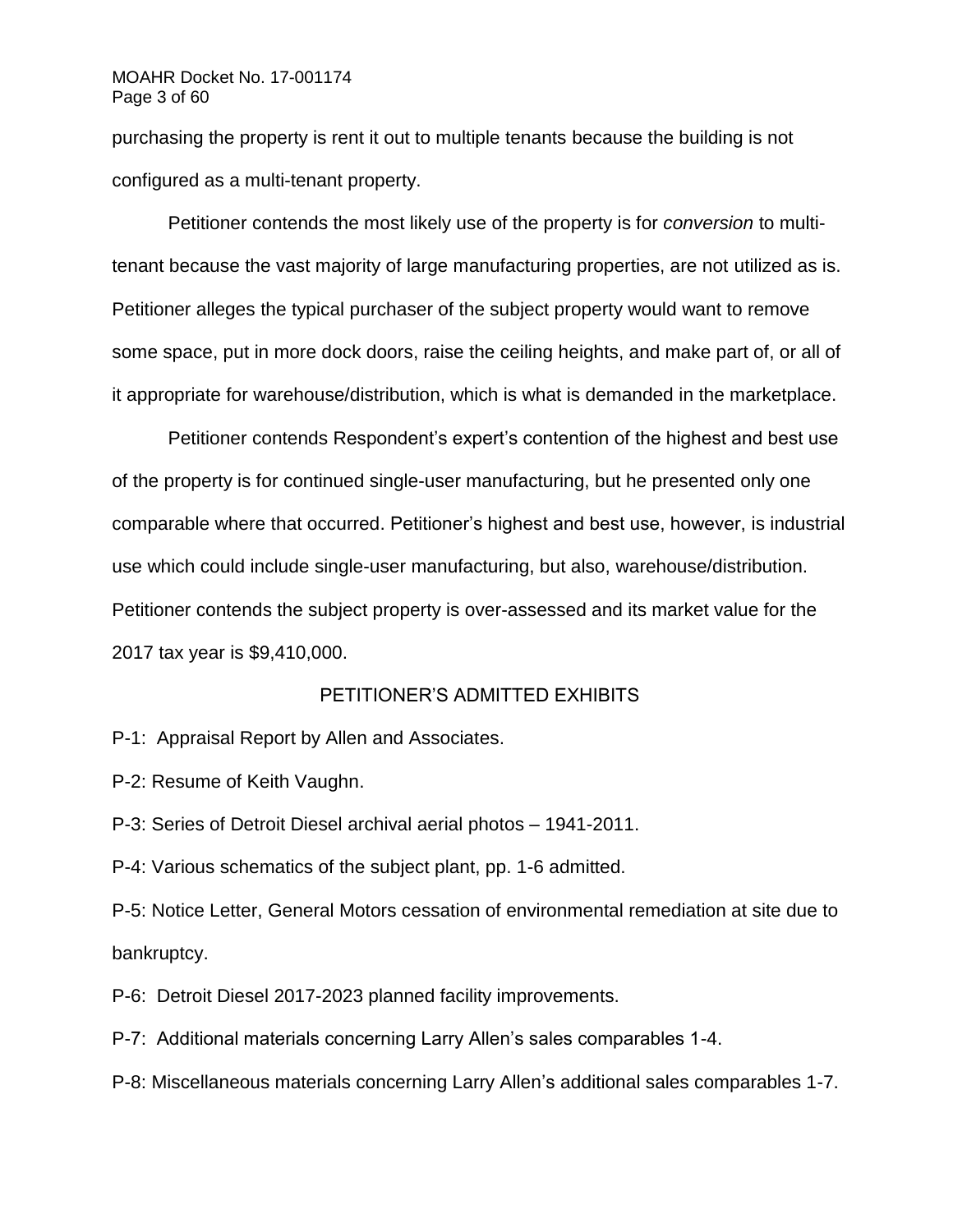P-9: RACER Trust website excerpts and case studies.

P-10: Additional information on John Widmer lease comparables 1, 3, 4, and 5.

P-11: Additional information for sales comparables from John Widmer work file.

P-12: Marshall Valuation Service Floor Perimeter Data.

# PETITIONER'S WITNESSES

# Keith Vaughn

Mr. Vaughn is the Technical Services Manager for Detroit Diesel. He is responsible for plant engineering, waste management and cleaning services. He testified the plant engineering group is an assembly of engineers, including himself, responsible for taking care of the building and conducting new projects to update it. Mr. Vaughn has been employed by Petitioner since 1989.

Mr. Vaughn testified his department has maintained information about the property's square footage, clear truss height and year of construction completion for all the different manufacturing buildings. He examined pages 30-31 from Mr. Allen's appraisal, which include a sketch and list of building designation and description, maintained by his office. He noted that designations for M-1, M-2, and so on, are for the first through additional manufacturing buildings, in chronological order by year of completion.

Mr. Vaughn noted 1.1 million square feet of the subject building was constructed in the 1940s, and at that time, the average clear truss height was 16 to 17 feet.<sup>2</sup> In fact, Mr. Vaughn testified that 40% of the subject building has clear heights of 16 feet or

l <sup>2</sup> Tr. Vol 1 at 67.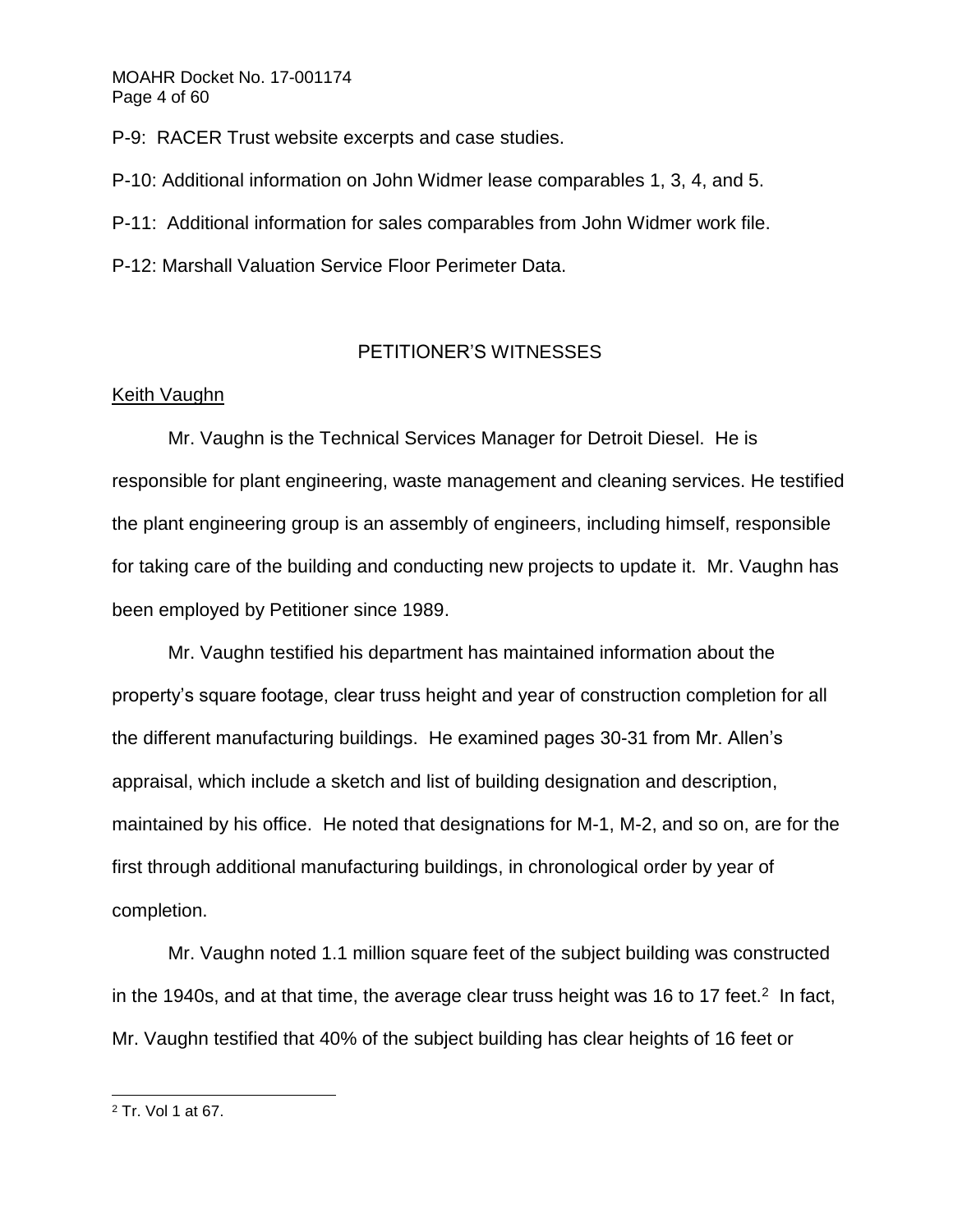lower. The lower ceilings are an issue with regard to the 24 to 26 foot clear heights required for modern Computer Numerically Controlled (CNC) production lines.<sup>3</sup>

The M-2 building was originally constructed as a stand-alone building and it has no loading docks, but did have woodblock floors in 2016. Mr. Vaughn testified that cement floors are preferable for modern manufacturing because they are stable and can be sealed. The M-4 building also has a partial woodblock floor which should be replaced, and there is additionally a plan to raise 20,000 square feet of the roof in that building, at a cost of \$5.3 million, to accommodate new CNC machining centers

The second largest section of the building is the M-6 building which was constructed in 1957 and has a clear truss height of 16 feet. 120,000 square feet of the roofs in M-7 and part of M-8 were raised by twelve feet to give more clear height for gantry and CNC machining, at a cost of \$6,000,000; however, the designation and description of the building shows clear heights of 27 feet for M-7 and 26 feet for M-8. This is due to the fact that the floor elevation is different in the two buildings which is not ideal as "you have to work around the different elevations when you're installing machining lines or transporting material."<sup>4</sup>

The M-9 building has two designated clear heights because a mezzanine was constructed to support a new assembly line that was hung from overhead. However, during Mr. Vaughn's tenure at Detroit Diesel, that space has only been used for storage of "things that aren't used very often, so I would say it's about a third full of materials."<sup>5</sup>

<sup>&</sup>lt;sup>3</sup> CNC machines come with a "gantry" load which replaces a conveyor. The "gantry picks a part up and then places it in the machine and then pulls it when it's finished and puts it back on the conveyer line." See Tr. Vol 1 at 61-62.

<sup>4</sup> Tr. Vol 1 at 69-70.

<sup>5</sup> Tr. Vol 1 at 71.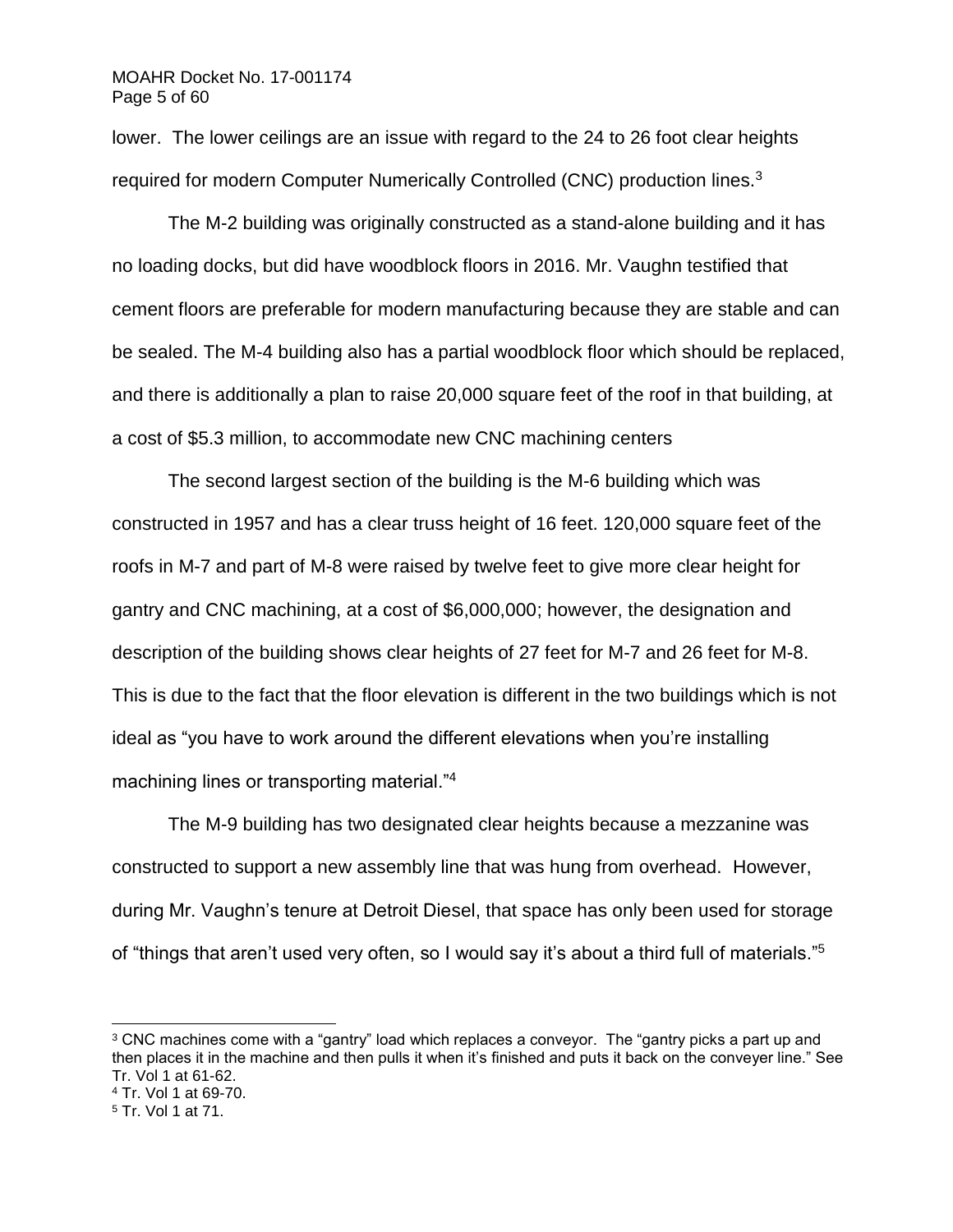## MOAHR Docket No. 17-001174 Page 6 of 60

In the 1970s, approximately 200,000 to 250,000 square feet of manufacturing space was added. On the west side of the M-16 building, depicted in Mr. Allen's appraisal on page 41, a façade was added in 2006, that consists of 2% of the entire plant's perimeter. The M-16 office space is utilized by Mercedes-Benz Research and Development North America, which is a subsidiary of Daimler and was never utilized by any other entity. The majority of the building, however, is used for manufacturing assembly operations.<sup>6</sup> Additionally, there are special purpose buildings constructed with steel frame, metal sided construction, and mostly no windows. There is also a daycare/health clinic space, used by Detroit Diesel employees, that is commercially constructed with brick and drywall.

Mr. Vaughn prepared Petitioner's Exhibit 4, in the ordinary course of his business, and testified that it shows where masonry walls exist today, dock locations, and automatically guided vehicle (AGV) paths for engine, axle and transmission assembly.<sup>7</sup> The Exhibit shows which parts of the plant are air conditioned, the layout of piping and whether there is asbestos-containing material upon them (some abated). There are also 7 or 8 plumes of contaminated soil underground.

The walled off industrial building sections that do not have dock doors are M-2, M-3, M-4, M-12 and M-14, which consist of about one million square feet. The walls are kept in place for historical reasons, not to rent to tenants. The largest area of the plant that is not closed off consists of, M-6, M-8, M-9, M-10 and M-17, which cut diagonally across the building. Mr. Vaughn testified that no sections of the plant are closed off or

<sup>6</sup> Tr. Vol 1 at 72-73.

 $<sup>7</sup>$  An automatically guided vehicle "takes the product through an assembly line as it's built, and it uses</sup> wires in the ground to not only tell it where to go but to derive its power." See Tr. Vol 1 at 82.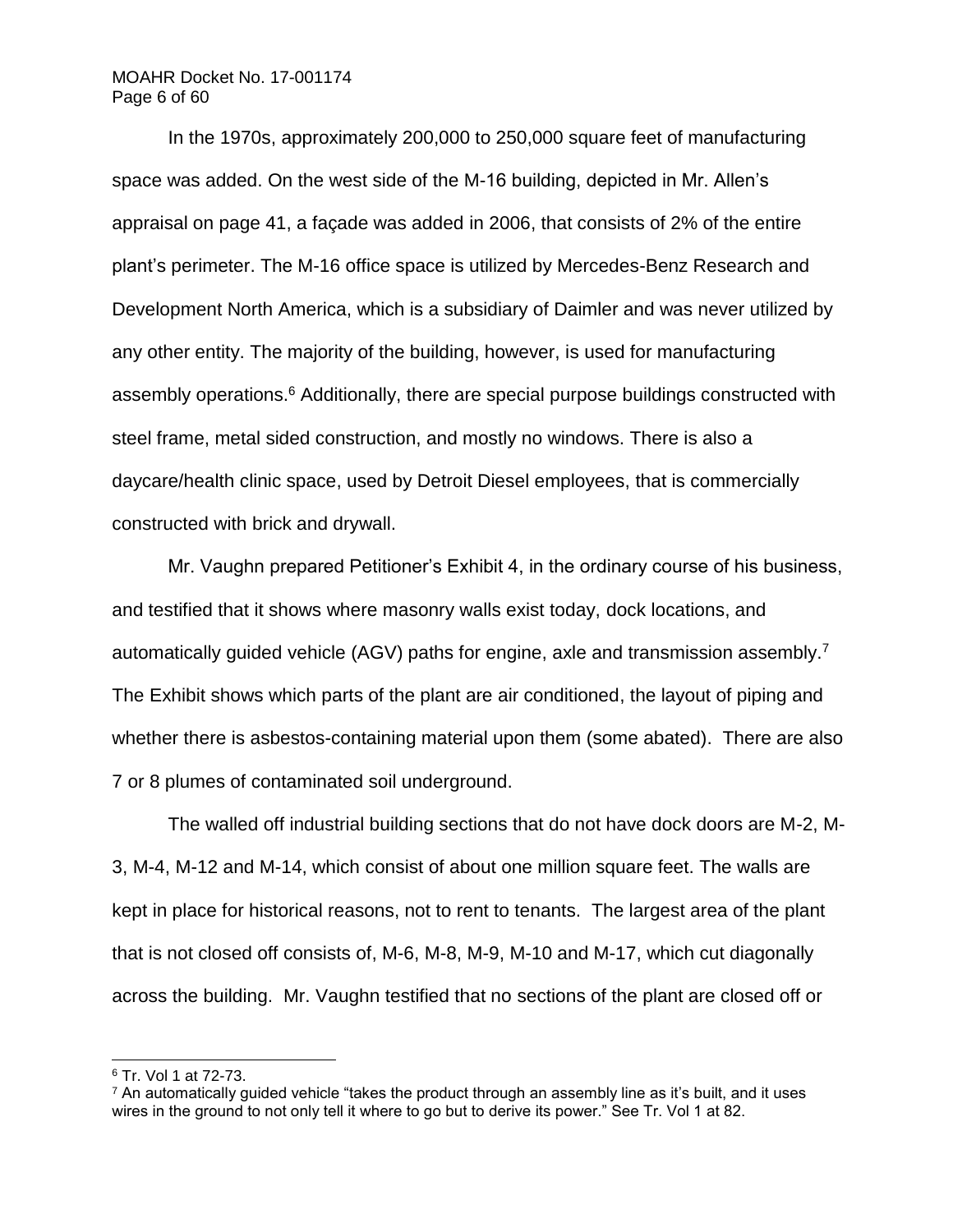# MOAHR Docket No. 17-001174 Page 7 of 60

isolated from other portions, there are no separately metered electric service or heating, ventilating, air conditioning, or air chilling systems, for any individual parts of the plant. There are generally no separate sprinkling or fire suppression systems; however, for machining centers that use oil, a Co<sub>2</sub> system is utilized.<sup>8</sup>

Mr. Vaughn testified the subject property was not designed to be sold on the open market. It was, instead, built for the purpose of building diesel engines. It's almost annual renovations are designed to improve the production of Detroit Diesel's engines, transmissions and axles, by accommodating new production equipment, and not to configure the property for resale. The AGV system operates in about 5% of the property, and if a new product came in, the system would likely be abandoned and new one installed including concrete repair because the systems have a flatness criteria that's difficult to achieve. The insulation and the piping containing asbestos is an issue with regard to renovation because a special contractor is required for abatement. The plant also has lead paint from the steel that requires abatement.

Mr. Vaughn testified that the underground contaminated soil plumes and groundwater require well monitoring. There are 20 wells on the property that require monitoring at a cost of \$30,000 per year.<sup>9</sup> Mr. Vaughn explained for example, that during renovations, if the floor is dug up to put in new lines, the soil contamination must be addressed. Mr. Vaughn contends that General Motors does not assist Petitioner in monitoring or remediating the site because it was released of its responsibility during its bankruptcy.<sup>10</sup>

<sup>8</sup> Tr. Vol 1 at 80.

<sup>9</sup> Tr. Vol 1 at 91. The invoices for well monitoring come through Mr. Vaughn's department.

<sup>10</sup> Tr. Vol 1 at 92.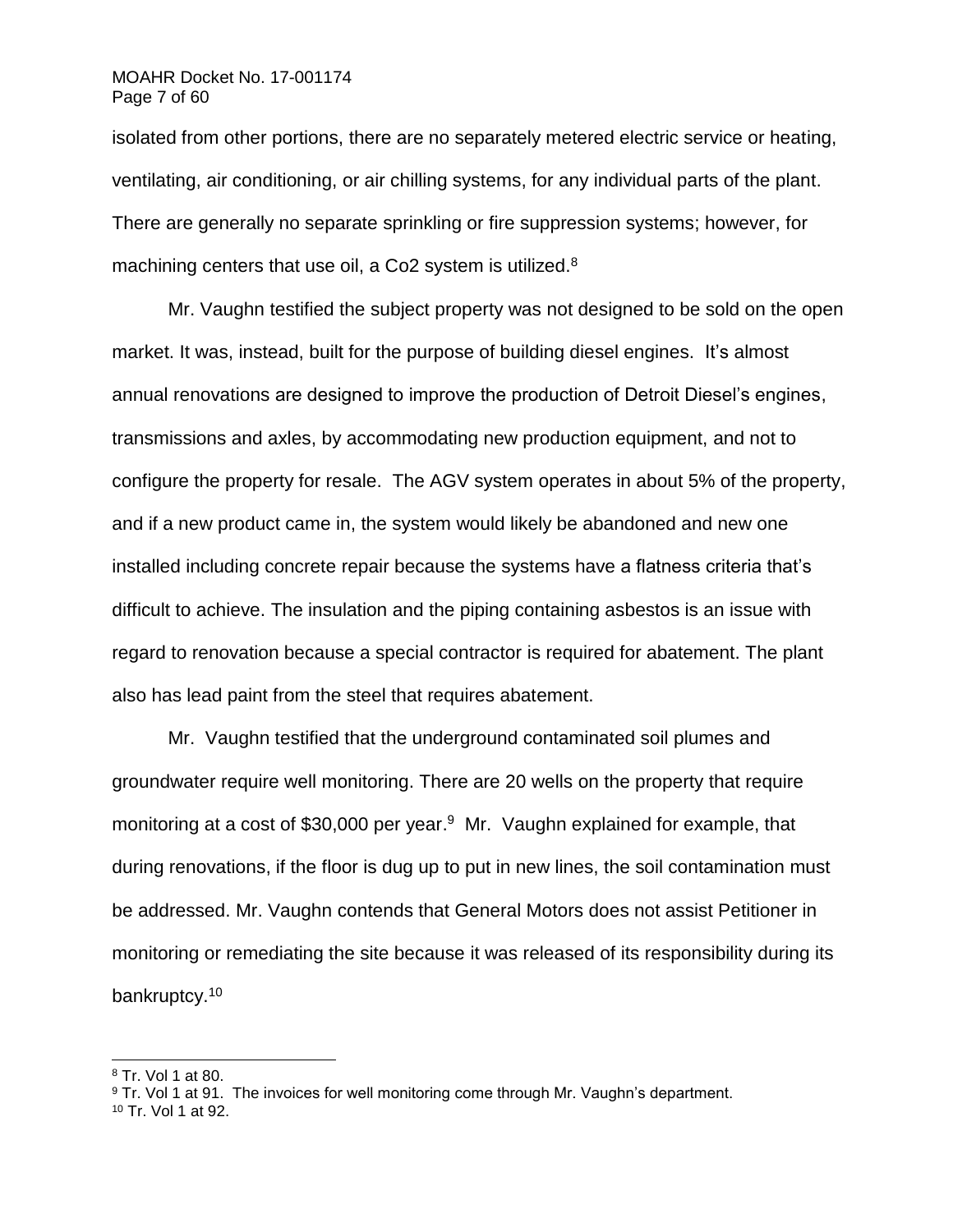# MOAHR Docket No. 17-001174 Page 8 of 60

In terms of plant modifications, truck docks are being added and improved, because "trailer lengths have changed over the years, and basically you couldn't put the trailer in the dock and not block the north roadway of our plant. And then also for capacity reasons we had added the three docks."<sup>11</sup> He testified that if the trailer lengths are too long, then doors can't be closed causing energy inefficiency, congestion, and building damage. Mr. Vaughn testified \$4,000,000 was spent on adding "[e]ight new docks with levelers and one overhead ramp door."<sup>12</sup> In 2017 and 2018, renovation on the north docks was completed. The engine shipping dock project was budgeted at 2-3 million dollars.

The plant roof requires yearly maintenance at a cost of about \$100,000 per year. Because the roof is so big, it's hard to access, so Petitioner builds a plywood path for the contractors to haul materials back and forth, in order to safeguard the portions of the roof already repaired. Mr. Vaughn testified that as of year-end 2016, Detroit Diesel had plans to complete roof repair over another phase of the M-6 building, M-2, M-9 and M-12 buildings at a cost of about \$28 per square foot. Another contributing factor to the cost of repair was the cost of the replacement of the metal decking under the roof material which had rusted. HVAC repair was completed and concrete floors needed to be installed in the tool room in the M-2 building, which was previously woodblock. Mr. Vaughn testified there is a plan to spend \$1.7 million on parking lot repair and replacement in 2019. In 2018, about \$1.5 million was spent on the parking lot.

<sup>11</sup> Tr. Vol 1 at 105.

<sup>12</sup> Tr. Vol 1 at 106.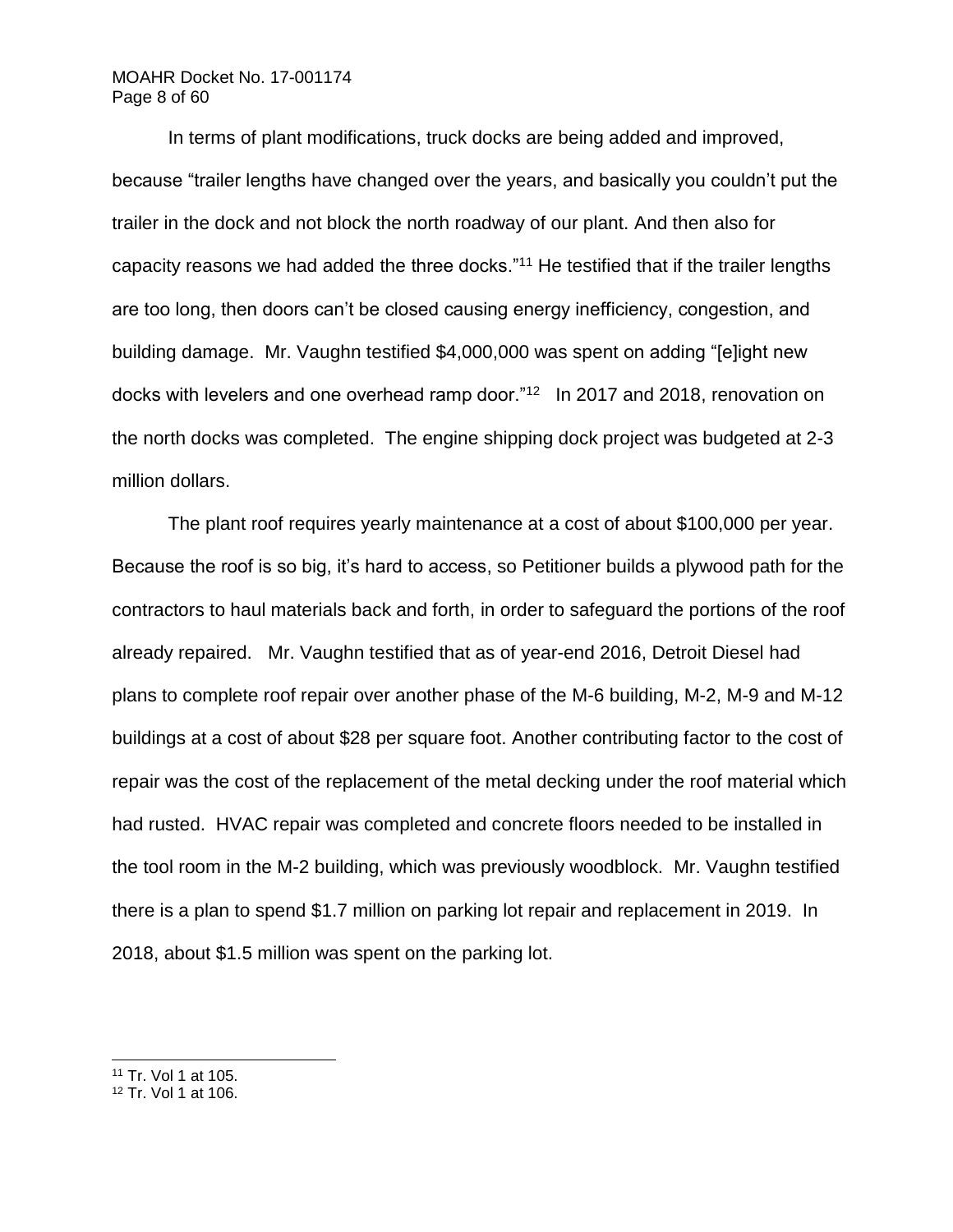# MOAHR Docket No. 17-001174 Page 9 of 60

Mr. Vaughn was questioned about the cost to uninstall and relocate the equipment in the plant, which he answered would be a major project and require one to two years to complete.<sup>13</sup> Further, the plant would not be able to manufacture its diesel engine products while relocating.

On cross examination, Mr. Vaughn was asked if certain non-load bearing walls in the property could be moved around, for example the walls dividing M-1 and M-4. Mr. Vaughn answered in the affirmative and noted that Detroit Diesel has moved walls around as it put in new manufacturing lines.<sup>14</sup> He also testified that asbestos pipes do not affect the operations at Detroit Diesel, but must be addressed during renovation or reconfiguration into areas where the pipes exist. Mr. Vaughn testified that other types of manufacturing businesses could come into the building and not require higher clear heights than what's already available in the building. He also testified that just running the facility requires \$10 to \$14 million a year in improvements, but some of those improvements are specific to Detroit Diesel, like raising the roof to accommodate its own equipment, but others are general maintenance like repairing and replacing the parking lot.

### Laurence Allen

Mr. Allen was qualified as an expert in real estate appraisal, including industrial property, by the Tribunal. He has a MAI designation, <sup>15</sup> a Chartered Financial Analyst designation and is also a licensed real estate broker. He estimated he has been qualified as an expert in real estate appraisal by the Tribunal, at least 50 times.

<sup>13</sup> Tr. Vol 1 at 118.

<sup>14</sup> Tr. Vol 1 at 140.

<sup>&</sup>lt;sup>15</sup> Member, Appraisal Institute, the highest designation for an appraisal professional.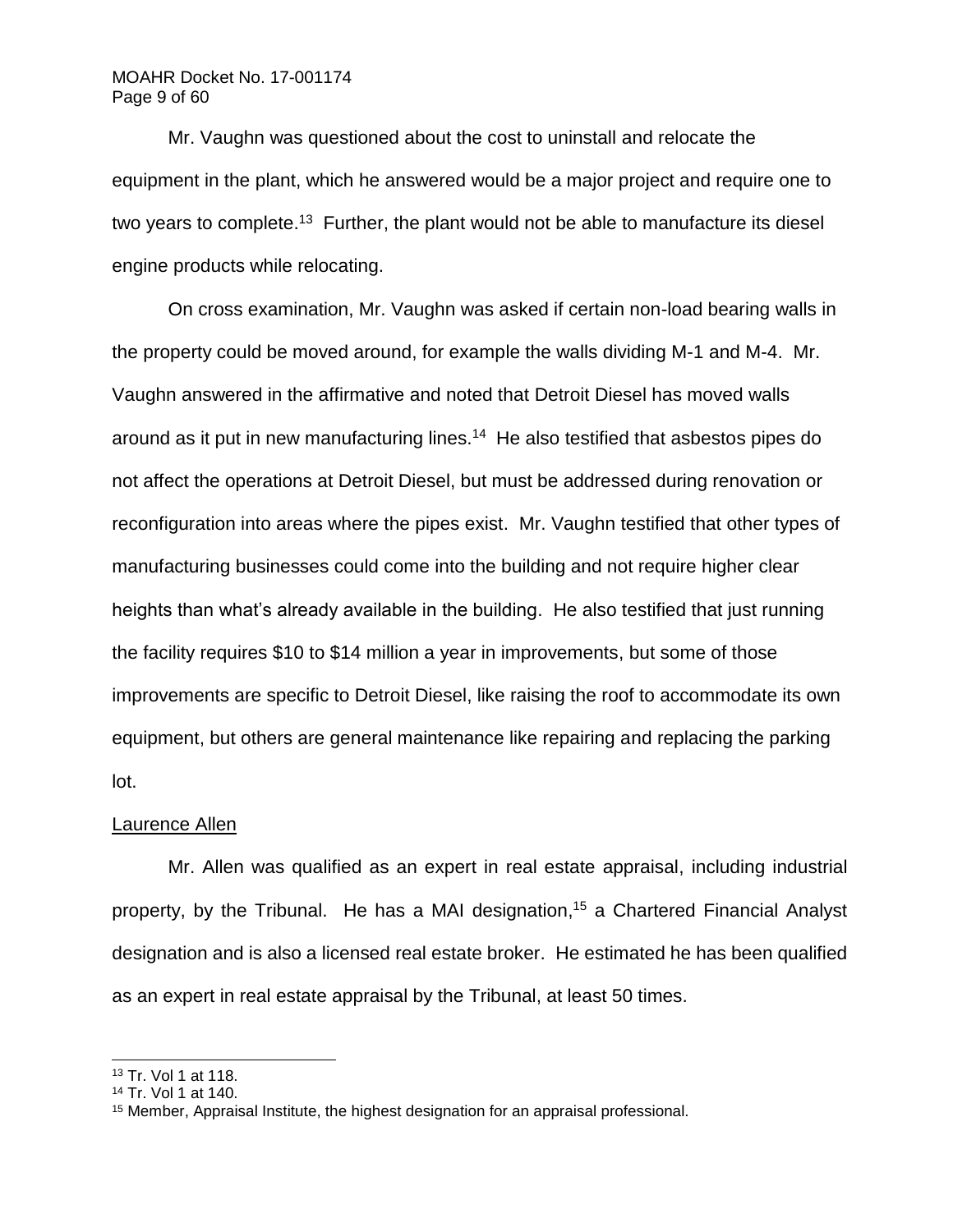## MOAHR Docket No. 17-001174 Page 10 of 60

Mr. Allen appraises 15-20 industrial buildings in a year. He has inspected the subject property on three different occasions and completed an appraisal concluding in the market value or true cash value of the subject property.

Mr. Allen appraised the fee simple interest of the property. He testified that what the buyer of a fee simple interest in property is receiving, is the full bundle of rights, unleased and vacant. He testified, "[t]hey're acquiring the right to possess the property or to lease it."<sup>16</sup> With regard to the subject property, Mr. Allen concluded after consulting his contacts in the industry that, "[t]here's very few users for a 3 million square foot building, and as a result most of the purchases of buildings, even buildings one million square feet or larger, are to convert to multi-tenant use. So, there are very few users, very small market for this size building."<sup>17</sup>

Mr. Allen testified the building is cut up into different sections because the 11 buildings were built at different times. The issue with this is there are different ceiling heights, floor heights, and it's shape is not "adaptable to multiple uses without having to tear down walls and raise ceilings."<sup>18</sup> "The space that is open without walls like M-3, M-6 and M-17 is of a shape that kind of meanders through the building and is not straight space that could be readily utilized."<sup>19</sup> Mr. Allen testified that to convert to warehouse/distribution, for example, one would need one truck door per 5,000 square feet and the subject has one truck door for every 80,000 square feet. He testified, one would have to put up demising walls and if the average lease is 300,000 square feet, that would mean 10 walls. He testified, one would have to set up separate utility systems, a separate office for each

- <sup>17</sup> Tr. Vol 1 at 172.
- <sup>18</sup> Tr. Vol 1 at 171.

<sup>16</sup> Tr. Vol 1 at 166.

<sup>19</sup> Tr. Vol 1 at 171-172.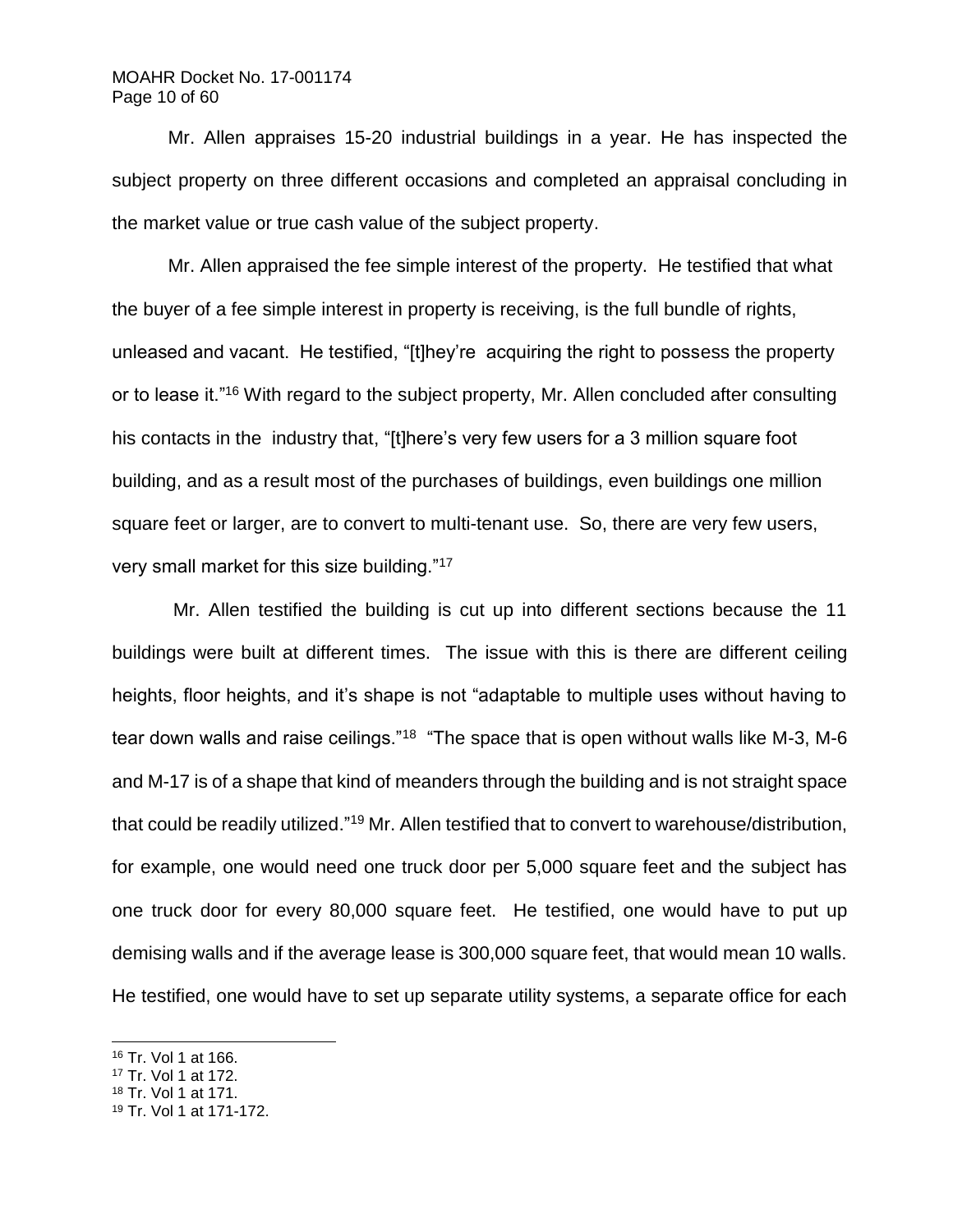tenant and access to parking for each user. He testified that often, especially in older plants, you might have to demolish some portions for accessibility, and you would have lease-up and absorption costs.

He testified the AGV tracks have little effect on the marketability of the subject property because they are specific to the user and a new user would have to move them to accommodate its specific product line. Mr. Allen testified that about one-third of the M-16 building, which has a new façade, is used for research and development and two-thirds is old industrial space. Further, a small portion of the land is leased out for car storage, but it does not add to the TCV of the property because the excess land is much too small for most users. In fact, the land to building ratio of the subject property is too small. Mr. Allen determined the effective age of the property to be 60 years, which "is just a weighted average of the year built of the various sections of the building."<sup>20</sup>

Mr. Allen determined the subject property's condition and functional utility as of December 31, 2016. He determined it was in average condition, but it needed repairs:

The parking lots in front were in poor condition. It needed about -- roof replacement on about 700,000 square feet. And the -- a lot of the administrative office space was older and obsolete. The plant itself in terms of functional utility is representative of a lot of manufacturing plants that were built over many years and they suffer because of low ceiling heights, lack of adequate truck doors. In this case they had some of the old woodblock flooring, which is obsolete, in addition to having plant walls that interfere with the flow of the buildings. It, again, is typical of an old manufacturing plant that's generally been well maintained but was in need of major maintenance items or major replacements, including the roof and parking lot, as well as the office space as of the date of value.<sup>21</sup>

<sup>20</sup> Tr. Vol 1 at 174.

<sup>21</sup> Tr. Vol 1 at 175.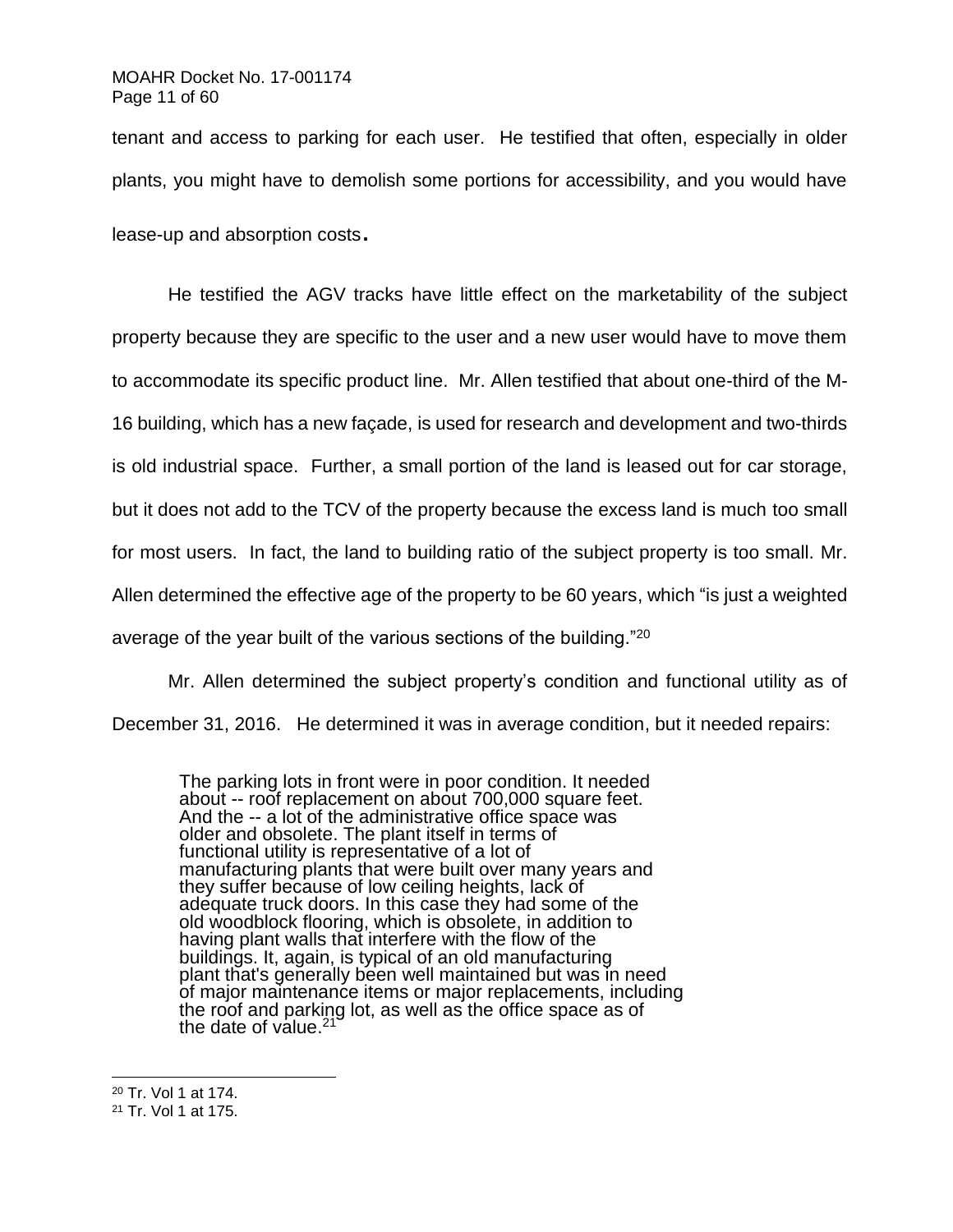## MOAHR Docket No. 17-001174 Page 12 of 60

Mr. Allen's observations regarding the plant were almost identical to Mr. Vaughn's, however, he noted most modern manufacturing facilities would have larger windows that the subject and the M-9 space of about 130,000 square feet, with the mezzanine, would be obsolete, because "they were considering making it office space. But it's unheated, uncooled and has access only with a freight elevator, so its  $-$ -it's not functional space."<sup>22</sup>

Mr. Allen's determination of the highest and best use of the property is industrial, meaning it could be used by a wide variety of industrial users. Additionally, as noted above relative to Mr. Allen's research, he testified, "I found that most of the larger plants over a million square feet are sold for redevelopment as multi-tenant industrial plants, so they end up getting used by multiple users."<sup>23</sup>

Mr. Allen testified about the status of automobile manufacturing jobs in the Detroit Metropolitan area and found they were declining. He testified, "in 2016 the biggest growth and the location for auto production was moving to Mexico and it was also moving to the southeast United States with plants in Georgia and Tennessee and Alabama. But because of NAFTA and the era – era before President Trump the movement was to Mexico for auto production."<sup>24</sup> In his appraisal, on pages 63-64, Mr. Allen has a long list of repurposed and closed plants in the United States from the Center for Automotive Research. He testified that the older plants are closing, and in theory, the big three could purchase the subject property, but during this time period they were closing plants, and if building new ones, they were not in Michigan.

<sup>22</sup> Tr. Vol 1 at 178.

- <sup>23</sup> Tr. Vol 1 at 181.
- <sup>24</sup> Tr. Vol 1 at 182.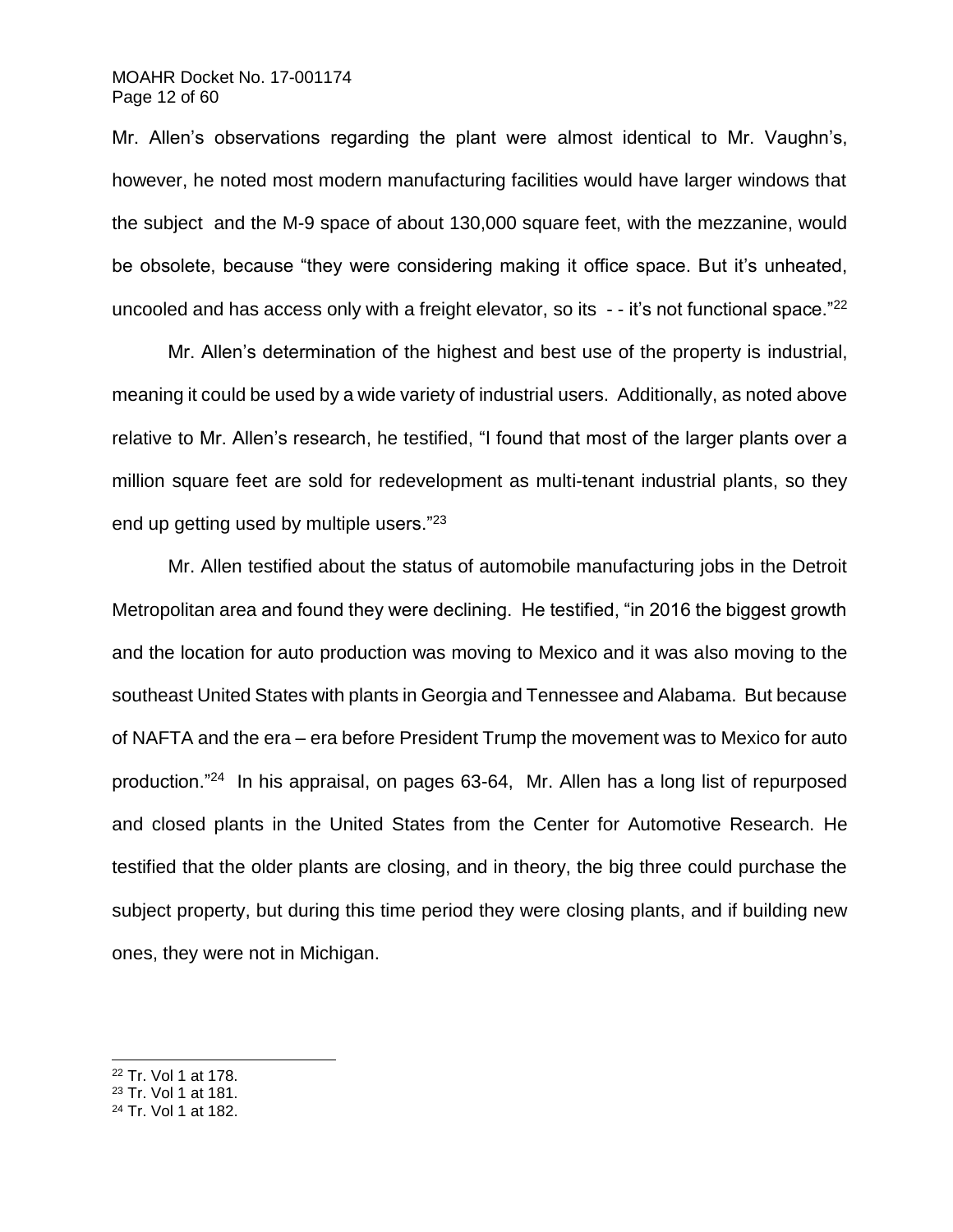# MOAHR Docket No. 17-001174 Page 13 of 60

Mr. Allen prepared a sales approach to value the subject property by researching sales over one million square feet. He chose four sales of large industrial plants, all in the Midwest, and all that sold within five years of the subject date of value.

Sale one is the former General Motors Livonia Powertrain Plant in Livonia, Michigan. It is located only one to two miles from the subject property (the same highway exit). It was an engine production plant, such as the subject property, however, it made gas engines and the subject, diesel. The property also had a DTE substation, such as the subject property. Ashley Capital, a national industrial developer, purchased the property, divided it, created demising walls, and leased it out eventually for multitenant industrial use. It was leased mostly for warehouse/distribution, because "that's - the strongest demand in the market at that time."<sup>25</sup> It had limited ceiling heights, like the subject property, in some areas, "16 feet, some areas were, let's see 23 feet."<sup>26</sup> Mr. Allen inspected the property after the conversion by Ashley. He testified that the normal market for large tenants is about 250,000 square feet and Ashley, as a large developer in this market, builds from scratch and converts buildings to this size for marketability. Mr. Allen has done work for Ashley Capital for 10 years and he estimates that it owns about 20 million square feet of industrial space in the state of Michigan.

The seller of the comparable was Schostak, a real estate and development company that's based in Michigan. Mr. Allen confirmed all the conditions of the sale from his relationships with Ashley Capital and Schostak. He testified that he did not use

<sup>25</sup> Tr. Vol 1 at 188.

<sup>26</sup> Tr. Vol 1 at 188.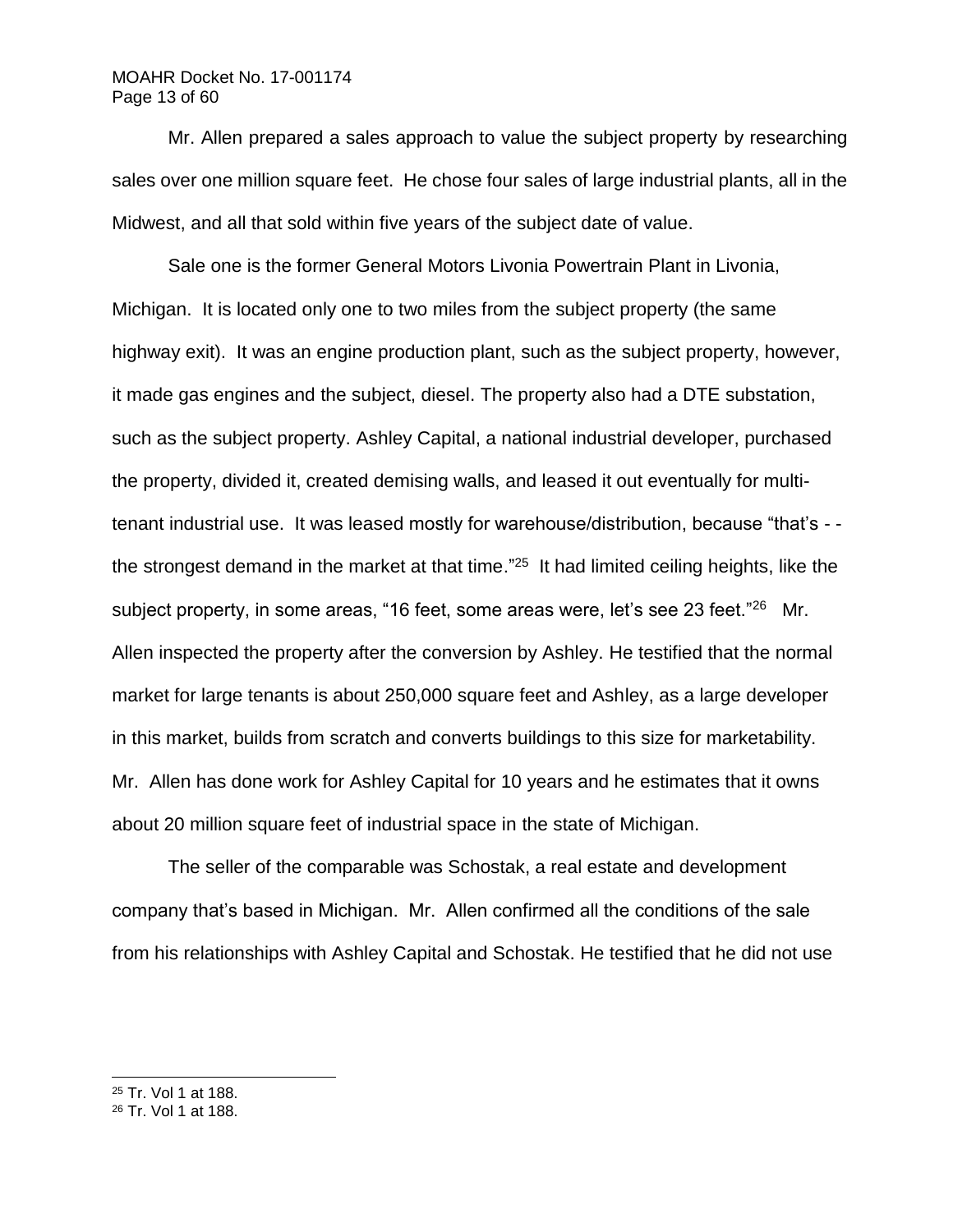MOAHR Docket No. 17-001174 Page 14 of 60

the previous sale of the property from the RACER trust to Schostak, but from Schostak

to Ashely Capital. Mr. Allen explained what the RACER trust is:

An organization that was set up when GM was in bankruptcy, and as a result of the bankruptcy GM had to close a number of plants. And RACER was set up to manage the disposition and sell and redevelop the plants, if necessary. They also were tasked with dealing and paying for any environmental conditions that the plant may have so that GM, as far as bankruptcy, got relieved of their environmental obligations and RACER took them on. And they were funded as part of the bailout to clean up, if necessary, and market and redevelop and close GM properties.<sup>27</sup>

Mr. Allen testified that RACER, a \$500 million trust fund, spent about \$1.8 million

cleaning up the property before selling it to Schostak, so Ashley received the benefit of

the RACER trust protection. After sale, RACER was still "responsible for monitoring and

taking care of any environmental issues."<sup>28</sup> RACER has an ongoing obligation to monitor

wells which is an advantage to the property because of the guaranteed environmental

protection and lack of financial obligation if there are any environmental issues.<sup>29</sup>

At the time of sale, there was a tenant in the property, Bay Logistics, with a short remaining term. However, "[t]he buyer's objective was to get that tenant out as soon as possible to – so that they could redevelop the property as a multi-tenant warehouse property."<sup>30</sup> As such, on cross examination, Mr. Allen testified the sale was technically a leased-fee sale, but the buyer was buying it for fee simple.<sup>31</sup> Respondent objected to Mr. Allen's use of supplemental documents to support his contentions regarding sale one,

<sup>27</sup> Tr. Vol 1 at 189-190.

<sup>28</sup> Tr. Vol at 191.

<sup>29</sup> See P-1 at 71, Tr. Vol 1 at 192.

<sup>30</sup> Tr. Vol 1 at 201.

<sup>31</sup> See Tr. Vol 3 at 25.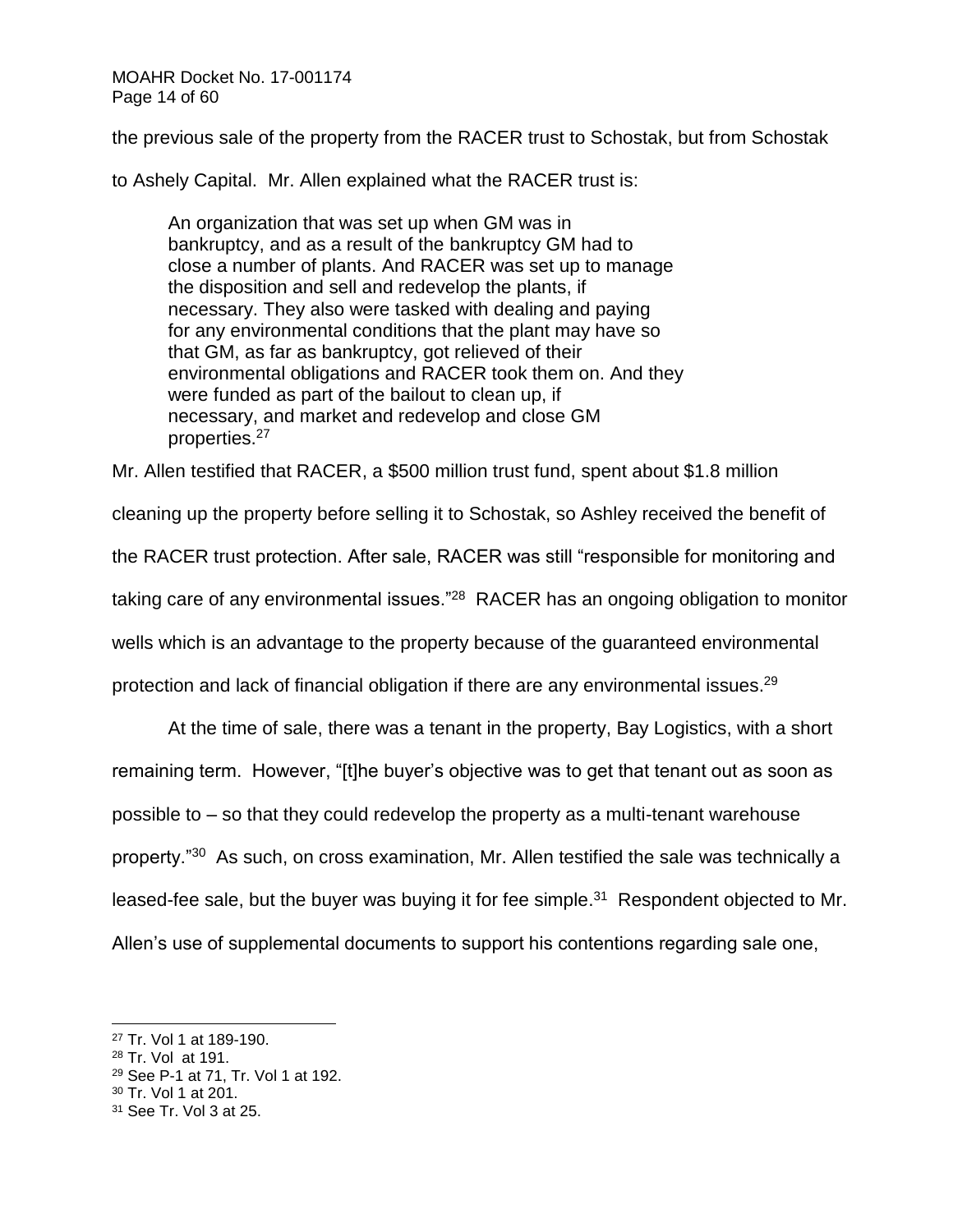### MOAHR Docket No. 17-001174 Page 15 of 60

l

because they weren't in his appraisal or work file at the time of writing his appraisal, a violation of USPAP.<sup>32</sup> The Tribunal overruled the objection, finding it required the most information it could find in order to evaluate the reliability of Mr. Allen's comparables when making its independent determination of the true cash value of the subject property for the 2017 tax year. Further, Mr. Allen testified, that sometimes, for example, he has information about a comparable in a different work file because the comparable was initially developed for a different industrial appraisal. As such, the bulk of the comparable information might not be in the subject work file. Further, he testified, handwritten inspection or interview notes, used while writing the appraisal, often don't make it into the work file, but get lost or thrown away after a report is written.<sup>33</sup>

The sale price of the property from Schostak to Ashley was \$3,710,000 or \$3.65 per square foot. However, at the time of sale, Ashley anticipated the replacement of close to one-half of the roof, and the cost of repair was added to the purchase price. Comparable one, which sold in November 2015, was additionally adjusted upward by Mr. Allen by 11% for market conditions, downwards, 50% for size, and upwards 10% for finished area and 5% for functional utility.

Sale two was of the former Delphi plant in Flint, Michigan, which was a heavy manufacturing plant, similar in age, with similar ceiling heights and add-on construction, such as the subject. It consisted of approximately 1.5 million square feet and sold in 2013 for \$3,800,000 or \$2.51 per square foot. It was also purchased for multi-tenant

<sup>32</sup> USPAP is an acronym for "Uniform Standards of Professional Appraisal Practice." Respondent contends that pursuant to USPAP, Mr. Allen must have relied on the additional information presented at the hearing to support his comparables, at the time of writing his appraisal. The Tribunal, however, is not bound by USPAP and finds the additional information necessary to its valuation task. <sup>33</sup> Tr. Vol 2 at 106-107.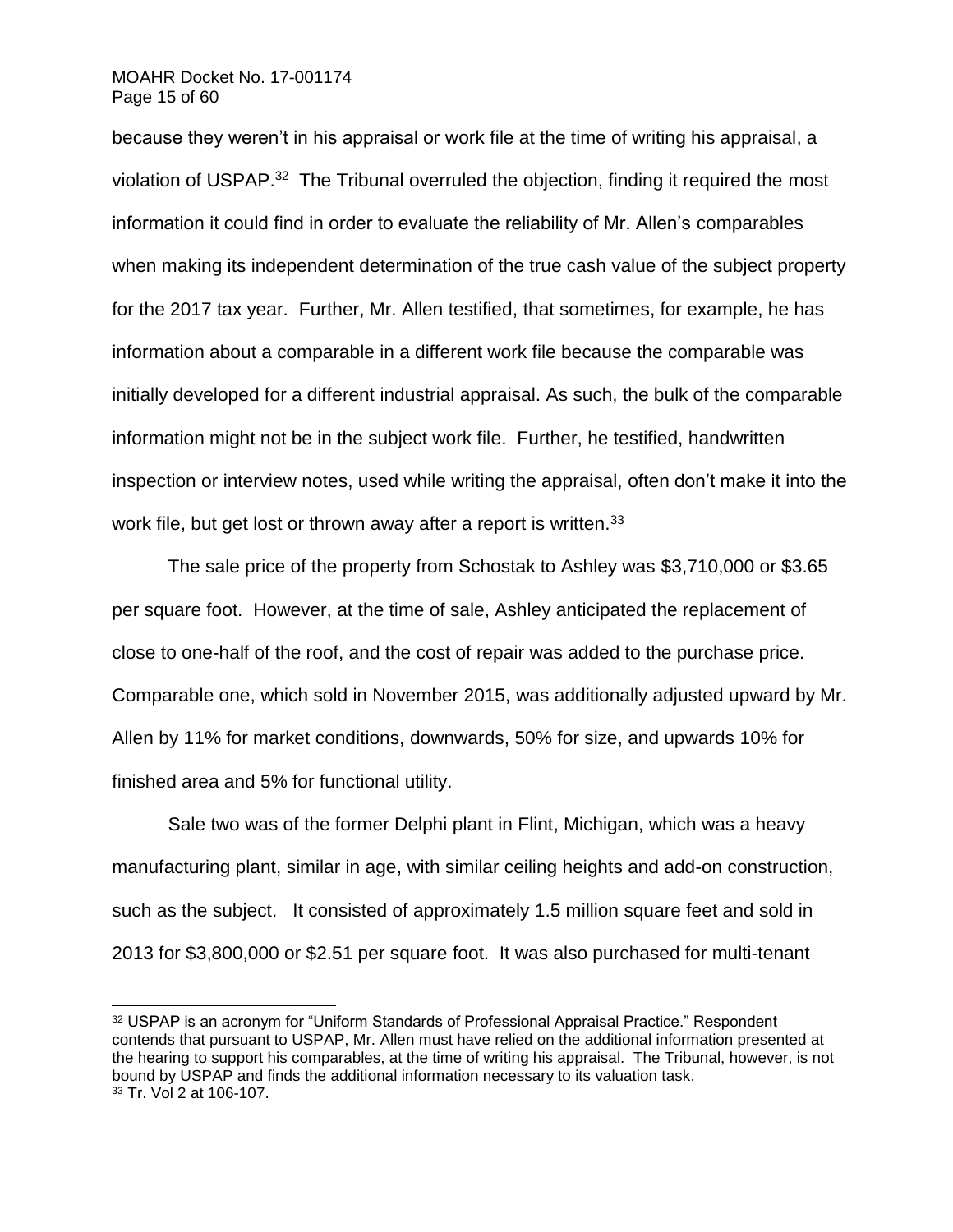### MOAHR Docket No. 17-001174 Page 16 of 60

conversion, however, Mr. Allen testified the existing shape was not conducive to multitenant so the purchasers tore down approximately 900,000 square feet of space and sold it for scrap, created a long rectangle and sold the 550,000 square foot remaining building for \$5.73 per square foot to Phoenix Investors, who are in the process of converting the space to multi-tenant. Mr. Allen was able to view the property after purchase to determine what changes Phoenix Investors is making to the property, which include putting in truck doors, office space and partition walls.<sup>34</sup> Delphi remained in the plant at the time of sale to complete its shut-down procedure and vacate the plant, however there was also a portion of the plant that was vacant for some time.

Sale two, which occurred in May 2013, was adjusted up by 31% for market conditions, 20% for location, 3% for clear height, 10% for finished space, 5% for age and condition, and 5% for functional utility. Comparable two was adjusted down 60% for size. Mr. Allen testified he gathered information about the comparable from an American Appraisal write-up, a CoStar write-up,  $35$  a Signature write-up, and the Phoenix Investors Brochure."<sup>36</sup>

Sale three was of the former Ford parts plant in Sandusky, Ohio, consists of 1.2 million square feet, was built in 1956 with various expansions, and has a little better ceiling heights than the subject. The purchaser, Flex-N-Gate, a Ford automotive supplier, acquired all of the space and is using it all in the auto industry. Flex-N-Gate manufactures headlights and taillights for Ford vehicles and Ford, in order to entice it to

<sup>34</sup> Tr. Vol 1 at 212-216.

<sup>&</sup>lt;sup>35</sup> CoStar is a service utilized by appraisers, and other real estate professionals, which surveys and distributes information about industrial and commercial real estate. See: [https://www.costar.com/products,](https://www.costar.com/products) viewed July 26, 2019.

<sup>36</sup> Tr. Vol 3 at 64.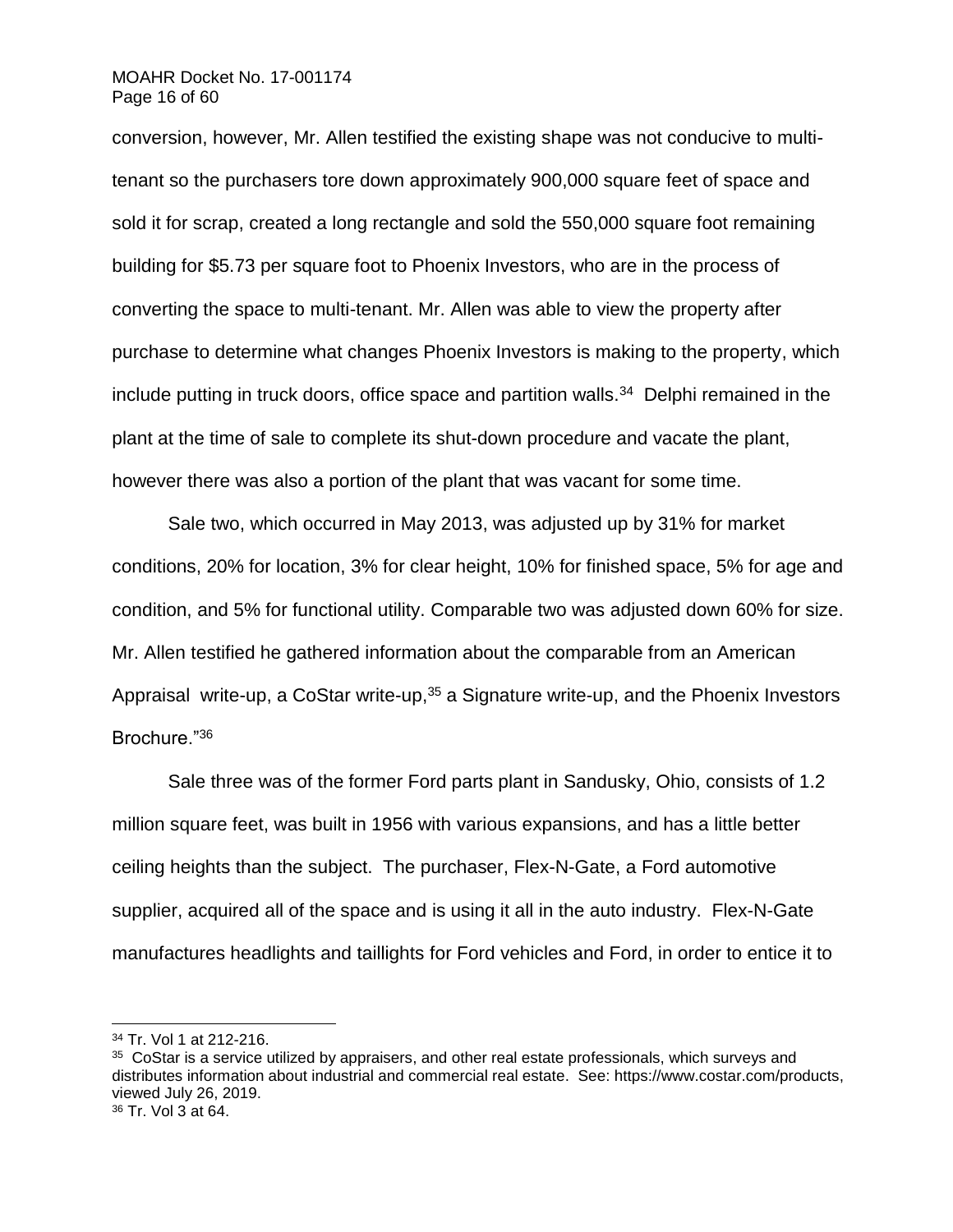# MOAHR Docket No. 17-001174 Page 17 of 60

purchase, "gave them a contract to produce those items for a number of years."<sup>37</sup> Mr. Allen testified, that in his opinion, the buyer would have paid less without the Ford contract, but it sold for \$2.95 per square foot. He testified, he ascertained the terms and conditions of the sale from "various sources, including American Appraisal data, CoStar data and attempted to get verification from the purchaser."<sup>38</sup> Sale three, which sold in July 2012, was adjusted upwards by 30% for market conditions, 30% for location, 5% for finished space and 5% for functional utility. The comparable was adjusted down by 55% for size.

Sale four was of the General Motors Pontiac Truck Plant and it is the only adjusted comparable that is larger than the subject property. It consists of 3,425,000 square feet, is the closest in size to the subject and sold for \$1.28 per square foot. The property was under contract for sale at the time of the GM bankruptcy, but RACER trust came in before the sale was finalized, and honored the sale. On cross examination, Mr. Allen answered that he believed the property sold pursuant to a consent judgment in the former General Motors Chapter 11 proceeding.<sup>39</sup>

The property was sold to a group of investors to utilize for motion picture production when film tax credits were advantageous in Michigan. The tax credits were discontinued, so the buyers tore the building down and are redeveloping it into an industrial park with new manufacturing. In fact, a 400,000 foot manufacturing plant was built on the property with plans to redevelop the remainder of the site. Mr. Allen reiterated, "there's very little demand for that size plant. It's difficult enough to find users

<sup>37</sup> Tr, Vol 1 at 217.

l

<sup>38</sup> Tr. Vol 3 at 90.

<sup>39</sup> Tr. Vol 3 at 110.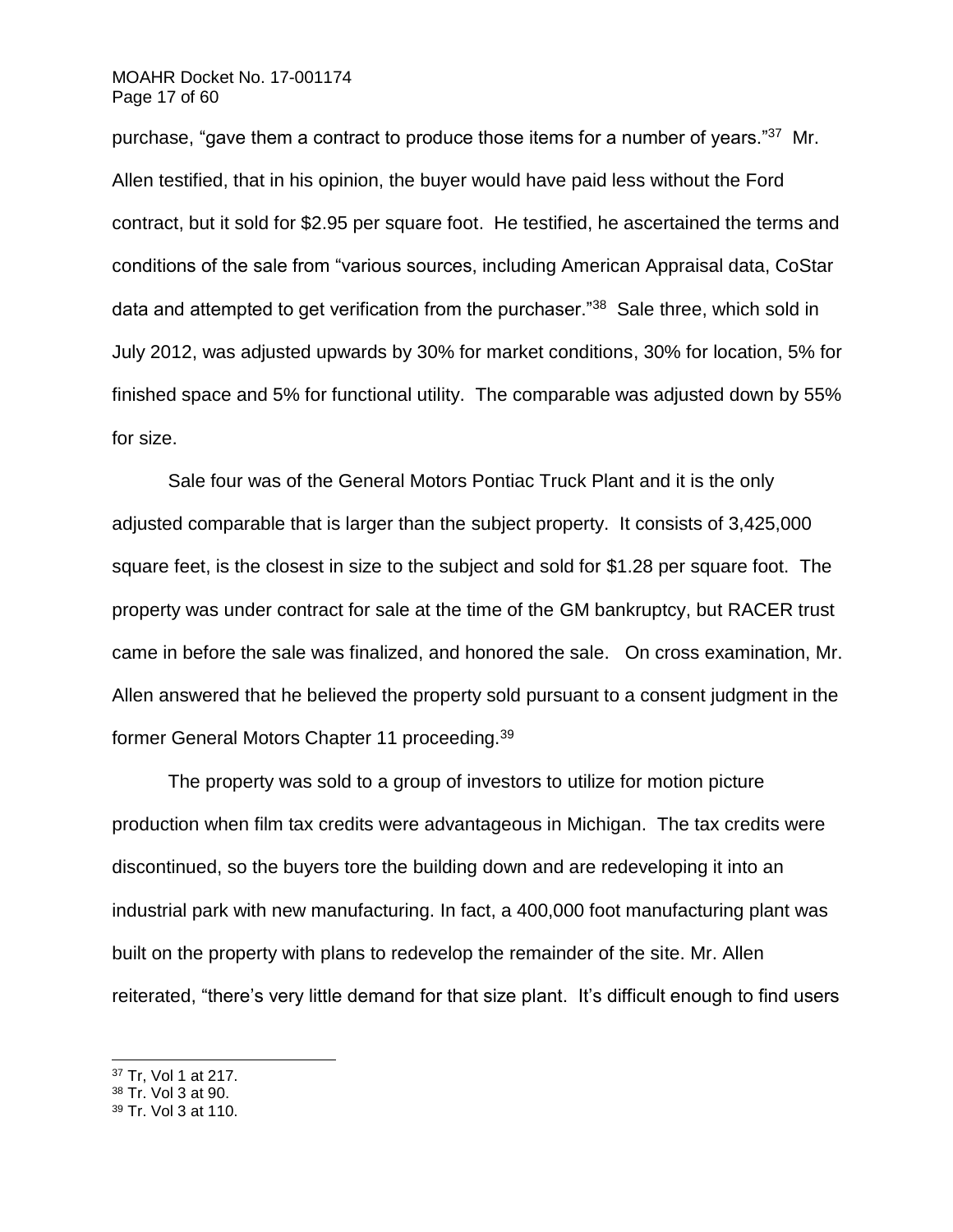# MOAHR Docket No. 17-001174 Page 18 of 60

for a million square feet, but when you get up to 3 million square feet, there isn't much of a market for manufacturers. So, most properties are either divided up into multi-tenant or torn down and redeveloped and they're redeveloping this site."<sup>40</sup> The property is newer than the subject, built in the 1970 and was expanded a few times. Mr. Allen testified it is located in a redeveloping area of Michigan with hotels, retail and industrial. Mr. Allen inspected the property before it was sold in 2011. The comparable, which sold in September 2011, and was adjusted upward by 40% for market conditions, 20% for size, 10% for finished area and 5% for functional utility.

With regard to his adjustments, Mr. Allen determined the market was improving in general for industrial properties, in particular, for warehouse/distribution. He testified that warehouse/distribution is increasing in demand rapidly, due to e-commerce and the growth of logistics centers for shipping. He testified, however, that there is a more limited market for manufacturing. As such, a source like CoStar or CBRE which lump all types of industrial together, and concentrate on smaller properties, would overstate the market for large manufacturing buildings like the subject.<sup>41</sup>

With regard to his size adjustment, Mr. Allen concluded that smaller buildings sell for more dollars per square foot than larger buildings. This is demonstrated by the sale of the Delphi Plant at 550,000 square feet and the sale of the plant in Moraine, Ohio, Mr. Allen's additional comparable one, which was purchased at 4.5 million square feet, then sold at a much higher price at 1.4 million square feet. This conclusion is also put forth in

<sup>40</sup> Tr. Vol 1 at 229.

<sup>41</sup> Tr. Vol 2 at 26. Tr. Vol 4 at 43.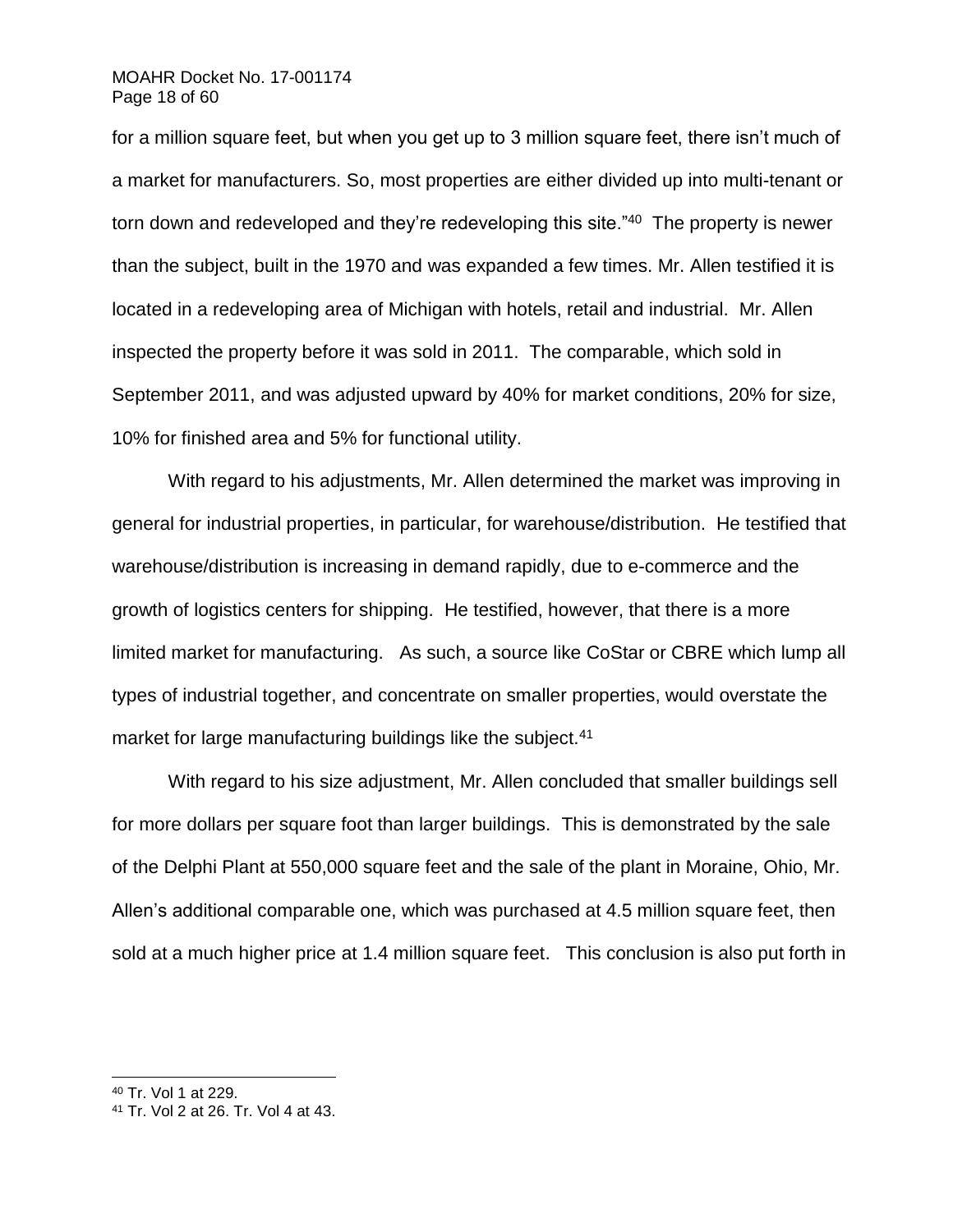Mr. Allen's regression chart on page 82 of his appraisal and his consideration of 371 industrial sales between 2011-2017.

Mr. Allen also presented the Tribunal with seven additional, unadjusted sales which ranged in sale price from \$1.04 to \$5.57 per square foot. The average sale price is \$2.26 per square foot and the average size is 2,600,000 square feet. Four of the comparables are in the Midwest and their average size is 3.2 million and average sale price per square foot, \$1.55.<sup>42</sup> The comparables were considered by Mr. Allen in preparing his appraisal, but not relied upon in his final conclusion of value.

Additional comparable one was a former General Motors plant, located in Moraine, Ohio, consisting of about 4,500,000 square feet. It sold in 2011 for \$6,000,000 or about \$1.33 per square foot. RACER trust was the seller of the property and, after a \$25,000,000 clean-up, it was purchased by IRG, "a major purchaser/redeveloper of major industrial properties throughout the country. And it was purchased for multi-tenant use."<sup>43</sup> After purchase, 1.4 million square feet was purchased by Fuyao Glass for auto glass manufacturing, at \$10 per square foot, and the remainder was leased out to multiple tenants.

Additional comparable two was a former Delphi Plant in Athens, Alabama. It had approximately 1.3 million square feet and sold in 2012 for about \$5.57 per square foot for multi-tenant conversion. The property consisted of two plants of 650,000 square feet, each, which made it more marketable than the subject. The plant was built in 1975, had 20 to 47 foot clear heights, air conditioning and bridge cranes.

<sup>42</sup> See Tr. Vol 2 at 42-43.

<sup>43</sup> Tr. Vol 2 at 47.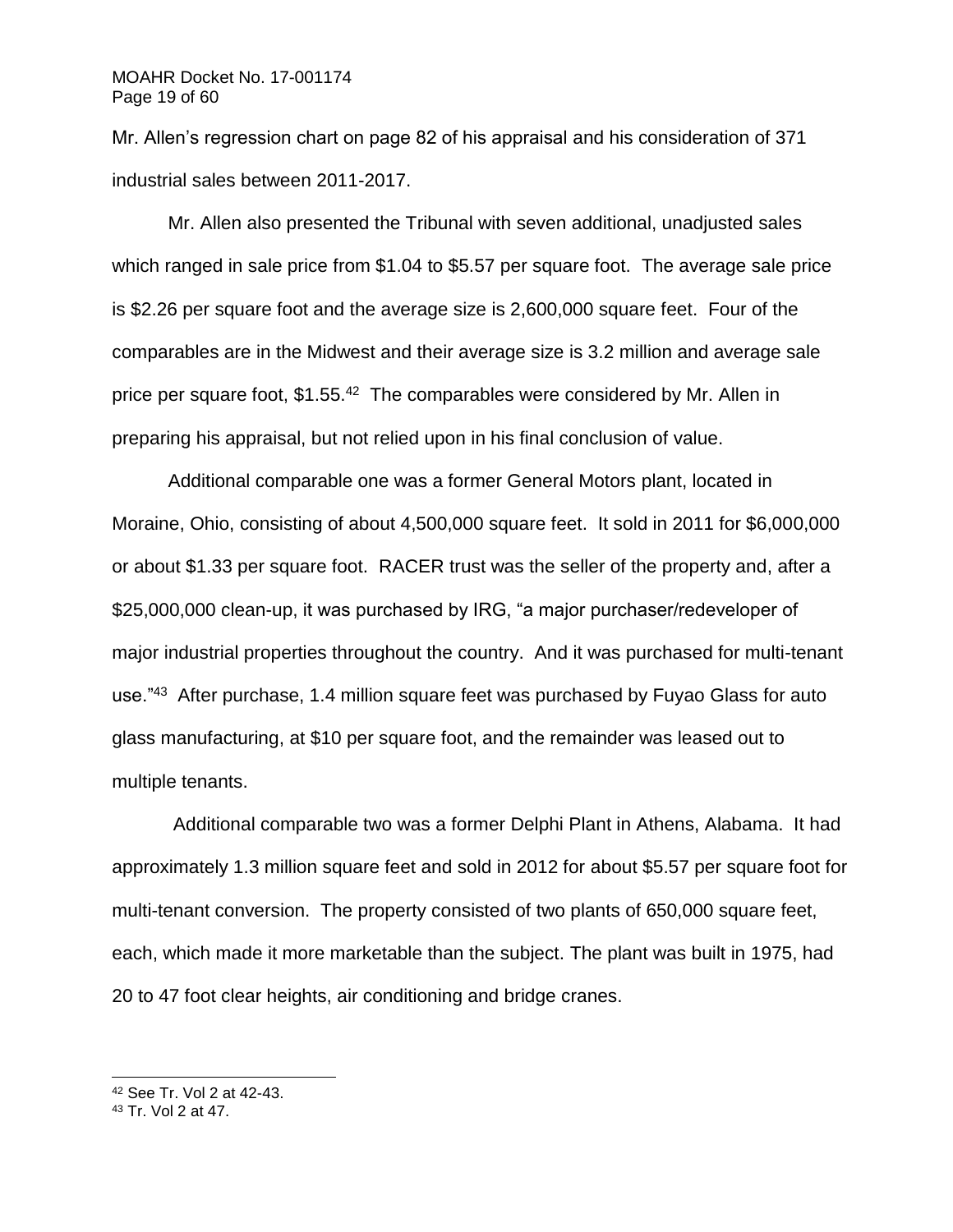# MOAHR Docket No. 17-001174 Page 20 of 60

Additional comparable three was a former GM plant in Shreveport, Louisiana. It was a 3.4 million square foot assembly plant and sold in 2016 for \$2.21 per square foot for conversion into a multi-tenant industrial complex. It was owned by RACER and sold by RACER which indicated that "the demand by a single employer to buy and operate the Shreveport plant and backfill the jobs lost was virtually nonexistent."<sup>44</sup>

Additional comparable four was a former Mitsubishi assembly and stamping plant in Normal, IL. It had 2.4 million square feet and sold in June 2016 for 2.5 million dollars or \$1.04 per square foot. The CoStar report indicated it sold mostly for personal property to Maynards who intended to sell off the equipment. However, a subsequent sale, with all the equipment in place, was made to Rivian Automotive, a Michigan-based future manufacturer of electric SUVs and light trucks, for \$16,000,000 or \$6.67 per square foot. Mr. Allen, however, determined the sale price of the building and land was only \$2,000,000 based on a CoStar allocation. The plant had higher clear heights than the subject property, 4% office, 45 truck docks, and was air conditioned.<sup>45</sup>

Additional comparable five was a former GM Assembly Plant in Janesville, WI. It consisted of 3,867,000 square feet and sold for \$9,600,000 or \$2.48 per square foot for conversion to multi-tenant. The purchaser ending up tearing down most of the plant for redevelopment, per Mr. Allen's recollection.<sup>46</sup>

Additional comparable six was the former Magna Corporation manufacturing and assembly plant in East Syracuse, NY. The plant consists of 1.3 million square feet and sold for \$2,450,000 or \$1.88 per square foot, for multi-tenant conversion. Mr. Allen read

<sup>44</sup> Tr. Vol 2 at 52

<sup>45</sup> Tr. Vol 2 at 56.

<sup>46</sup> See Tr. Vol 2 at 61-62, P-1 at 85.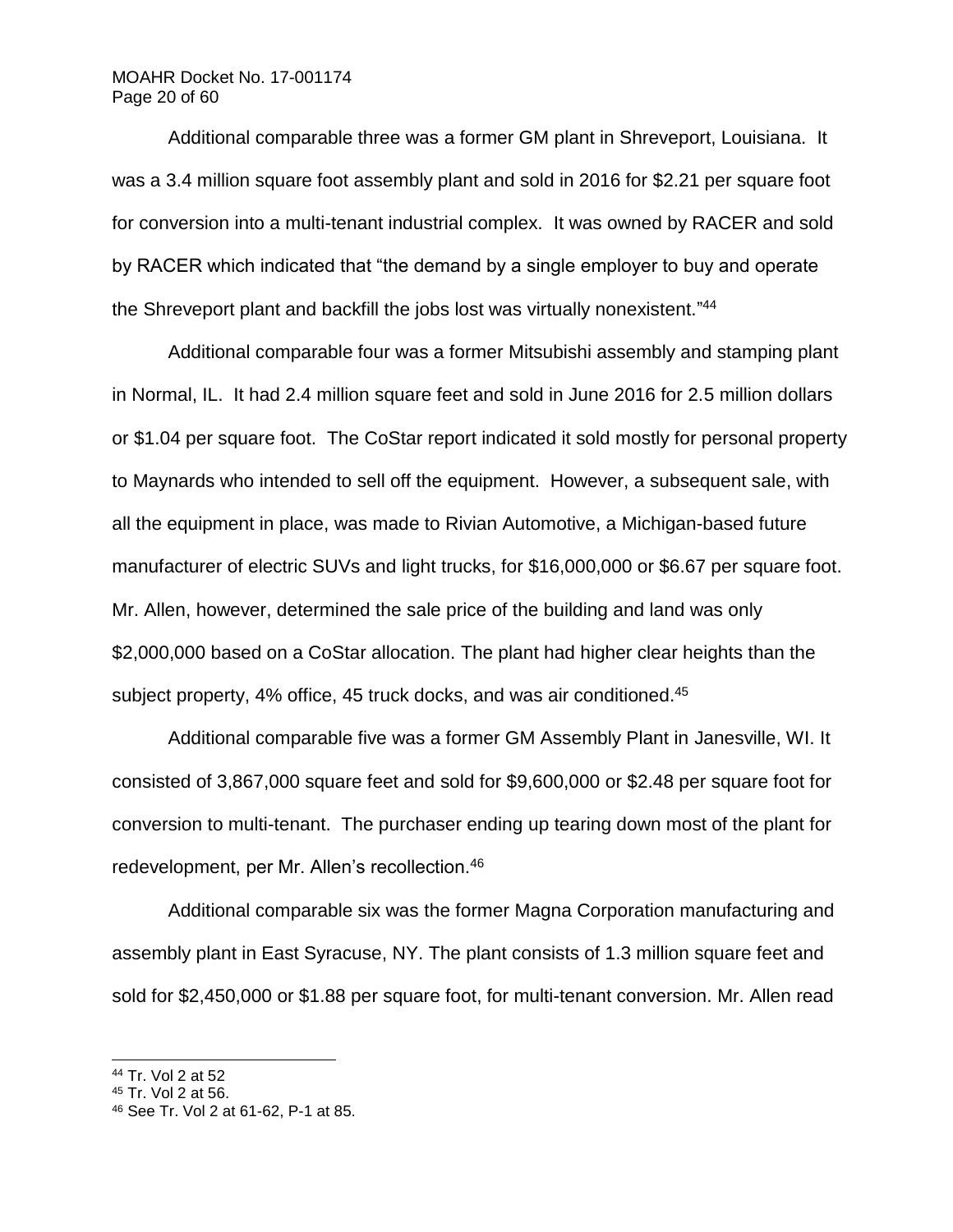from a news article that indicated the purchaser had six tenants to put in, because it found little chance of bringing in a single tenant. $47$  In the end, the purchaser demolished 500,000 square feet, after one lease fell through, and rented the remainder of the property to five tenants.

Additional comparable seven is the former Visteon manufacturing plant in Shelby Township, Michigan. It consisted of 1,870,000 square feet and sold in September of 2010 for \$2,500,000 or \$1.34 per square foot. The property sold for demolition and remarketed as an industrial site. It was announced that Amazon would be building a fulfillment center on the site, after demolition.<sup>48</sup> Mr. Allen testified the additional comparables put forth a sale price for an over 1,000,000 square foot manufacturing facility, of between \$1.00 to \$5.50 per square foot.

Mr. Allen's final conclusion of value was determined with the greatest emphasis on comparables one and four, as comparable one is geographically the closest and comparable four, the closest in size. Further consideration was given to comparables two and three and the additional comparables that sold for between \$1.00 to \$5.50 per square foot. After consideration of all of the sales comparables, Mr. Allen's concluded adjusted dollar per square foot value of the subject property was \$3.15.<sup>49</sup> On cross examination, Mr. Allen admitted that he did not inspect any of the additional comparables.<sup>50</sup>

Mr. Allen testified he did not utilize any leased-fee sales, though two of his comparable sales had occupants at the time of sale. Comparable one had a very short

<sup>47</sup> See Tr. Vol 2 at 64.

<sup>48</sup> Tr. Vol 2 at 65-67, P-1 at 85-86.

<sup>49</sup> See Tr. Vol 2 at 67-68.

<sup>50</sup> Tr. Vol 4 at 18.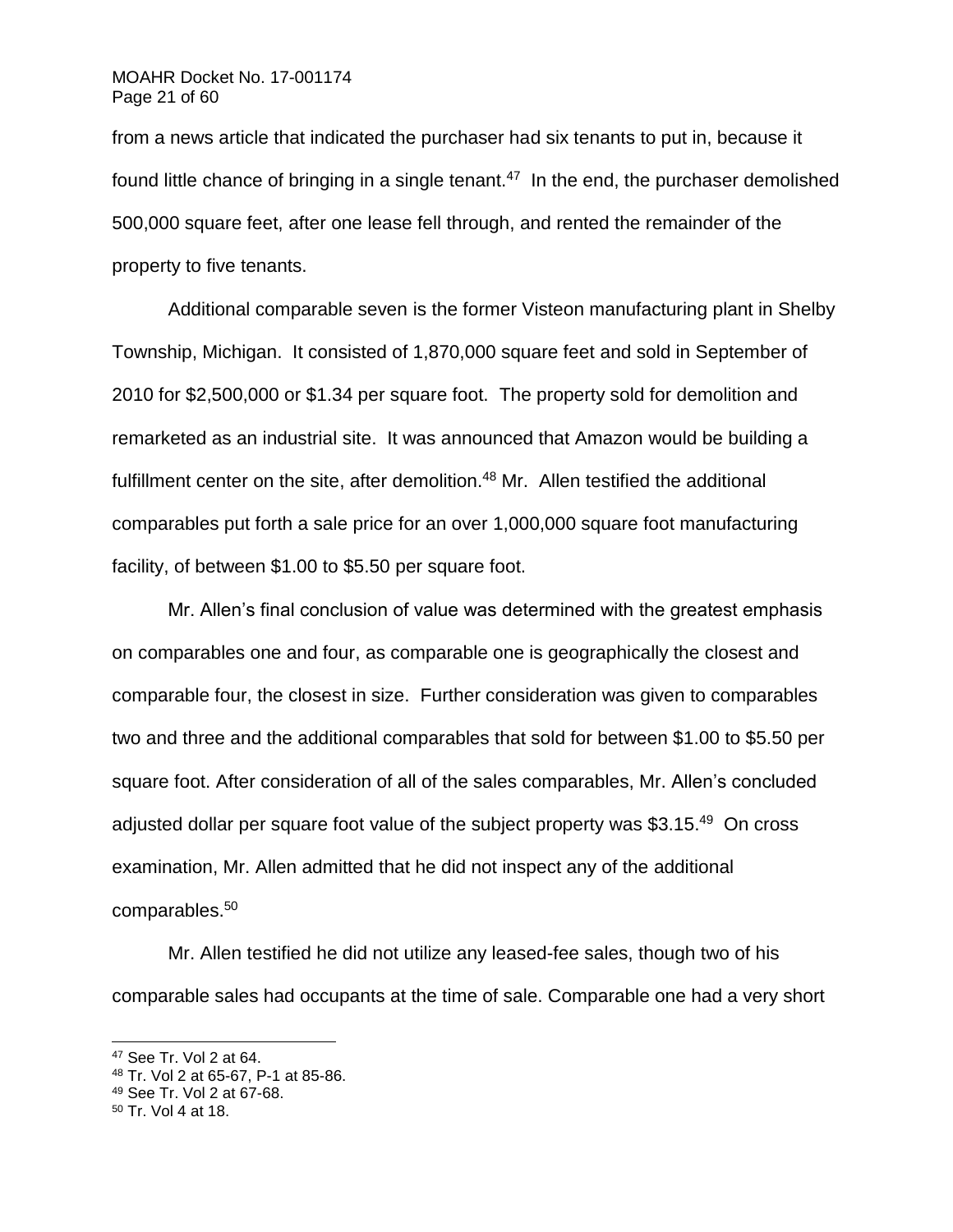## MOAHR Docket No. 17-001174 Page 22 of 60

term tenant that the buyer knew was going to vacate, and Delphi, comparable two, remained in the plant until it could cease operations and vacate the plant. As such, the buyers were not anticipating any income from the tenant, former occupant.

Mr. Allen did not complete a cost approach to value the subject property, because he determined it would not be reliable given the average age of the building, of 60 years, the layout and design is add-on construction which presents different ceiling heights and multiple level floors. He testified there is also a significant amount of obsolescence due to its large size.

Mr. Allen did not complete an income approach to value the subject property because there are no lease comparables of buildings the subject's size. He testified the typical large tenant in the marketplace, is two to three hundred thousand square feet. Mr. Allen presented the Tribunal on page 89 of his appraisal, with a list of the largest industrial leases as surveyed by CoStar for 2013-2016. The average lease size of the four largest leases was 314,000 square feet in 2013, 293,000 square feet in 2014, 449,000 square feet in 2015 and 456,000 square feet in 2016. Of the 16 largest industrial leases from 2013 to 2016, only two were manufacturing, and the remainder, warehouse/distribution.

# RESPONDENT'S CONTENTIONS

Respondent contends that the industrial market in southeast Michigan, including Redford Township, is booming. The subject property is located in an area with a great amount of industrial use. The subject property is a modern manufacturing facility with research and development capabilities, as well as office areas to support administrative functions, multiple manufacturing areas allowing for multiple items to be manufactured at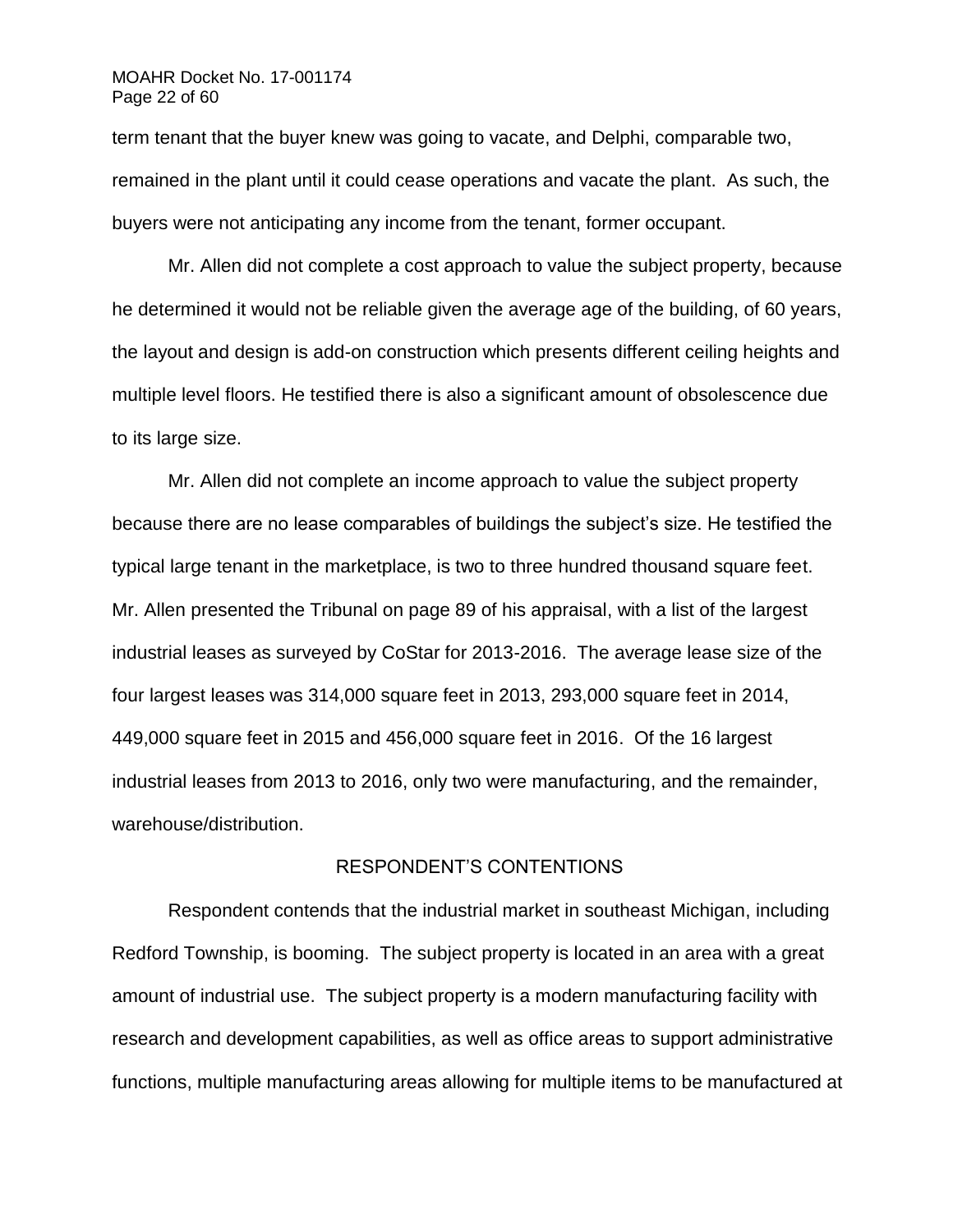# MOAHR Docket No. 17-001174 Page 23 of 60

the same time, and has a suitable amount of land to allow for manufacturing activities to take place. It is located in an area with sufficient demographics to provide a skilled workforce to support an industrial manufacturing use of the property, was fully occupied on tax day, has good highway access, and as a result, has "good utility, as a facility that provides all facets of the manufacturing process."<sup>51</sup> On tax day, the facility does not require renovation into multi-tenant, but it's highest and best use is continued single-user manufacturing use.<sup>52</sup>

# RESPONDENT'S ADMITTED EXHIBITS

- R-1: Respondent's Valuation Disclosure.
- R-2: Petitioner's Appraiser's work file.
- R-5: Petitioner's Discovery Answers.
- R-6: Petitioner's Supplementary Discovery Answers.
- R-7 Ashley Capital Listing of Petitioner's Comparable One.
- R-8: Article about Delphi Plant, Petitioner's comparable two.
- R-9: Environmental Response Trust Consent Decree and Settlement Agreement.

# RESPONDENT'S WITNESS

# John Widmer

Mr. Widmer has been a Member of the Appraisal Institute for 27-28 years. He testified that the Appraisal Institute is "the preeminent appraisal group in the world."<sup>53</sup> In

<sup>51</sup> Tr. Vol 5 at 121-122.

<sup>52</sup> R-1 at 100.

<sup>53</sup> Tr. Vol 4 at 75.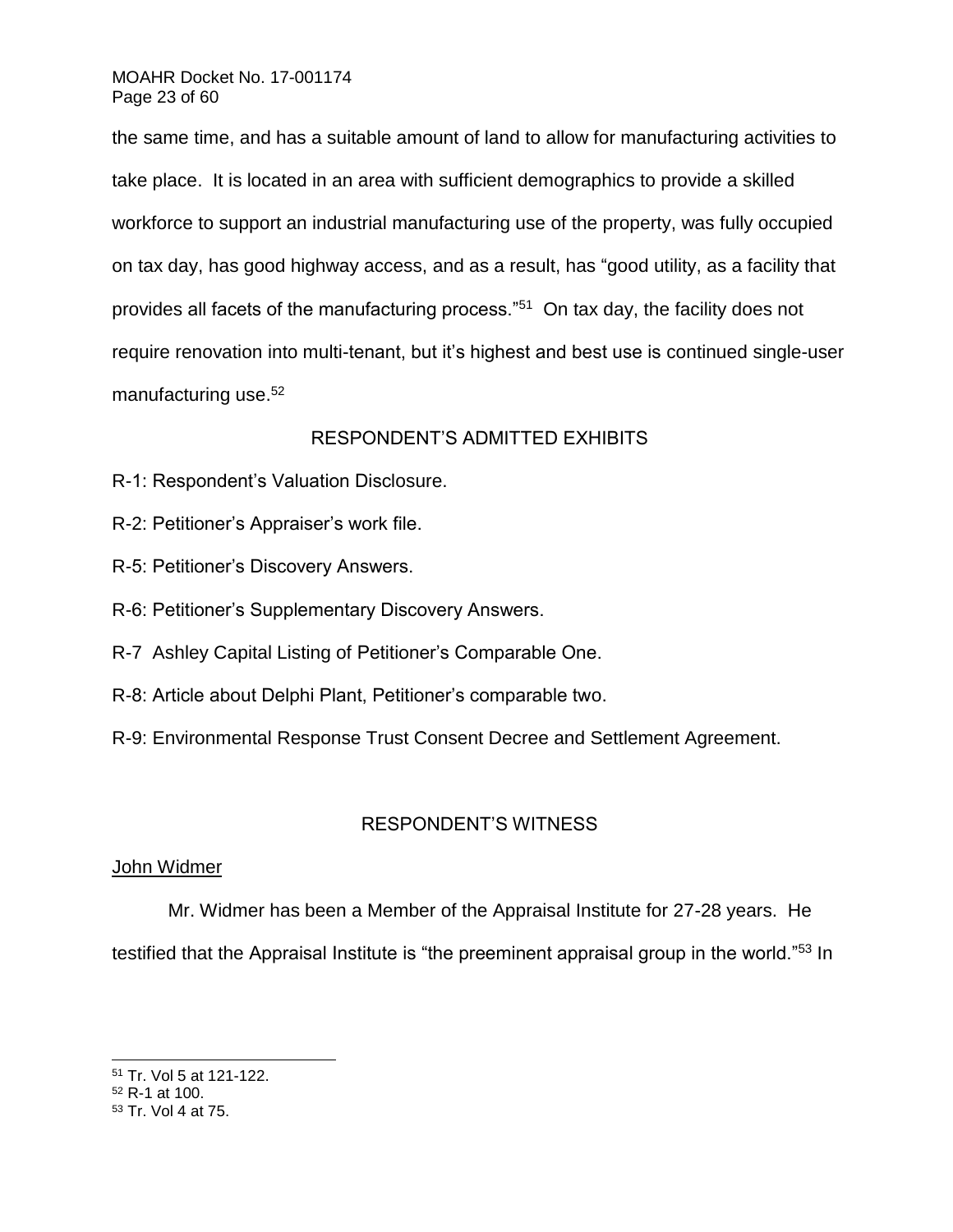### MOAHR Docket No. 17-001174 Page 24 of 60

the last two years, he has prepared 5-10 appraisals of industrial properties. Mr. Widmer was qualified as an expert appraiser by the Tribunal.

Mr. Widmer inspected the subject property on June 6, 2018. He noted that the property had R & D, light, and heavy manufacturing within it, as well warehousing and distribution capacity. He examined the area the subject property was situated in to understand that both small and larger industrial uses are viable.<sup>54</sup> He examined SEMCOG data for Wayne, Macomb, Oakland, Washtenaw, Livingston, Macomb and St. Clair counties, concluding that in 2016, 509 non-residential construction projects were completed or underway. He also noted that "industrial/research/high tech represented 25% of the total development while warehouse/distribution totaled 15%, which produces a fact that industrial in general contributed 40% of all space delivered or under construction during 2016."<sup>55</sup> He read from several Detroit Industrial Publications, which confirmed that millions of square feet of industrial property has been added to the area in "the past three years," (35 properties, prior to 2016), and by the end of 2017, an additional 5.8 million square feet will be added, comprising 33 industrial facilities.<sup>56</sup> He also read, "[t]he acquisition and expansion of buildings has not been limited to automotive companies: the e-commerce sector, led by Amazon, has been critical to Metro Detroit's diversified industrial expansion."<sup>57</sup>

<sup>54</sup> Tr. Vol 4 at 85.

<sup>55</sup> Tr. Vol 4 at 89.

<sup>56</sup> See CBRE Detroit industrial publication, Newman Knight Frank, 4<sup>th</sup> quarter 2016 report, Tr. Vol 4 at 93, R-1 at 81, Tr. Vol 4 at 93. The size of the 33 and 35 industrial properties was not provided. However, if one divides the 5.8 million square feet by the 33 industrial properties to be added by the end of 2017, the average size of each property is approximately 175,000 square feet, much smaller than the subject property.

<sup>57</sup> Tr. Vol 4 at 95. R-1 at 84.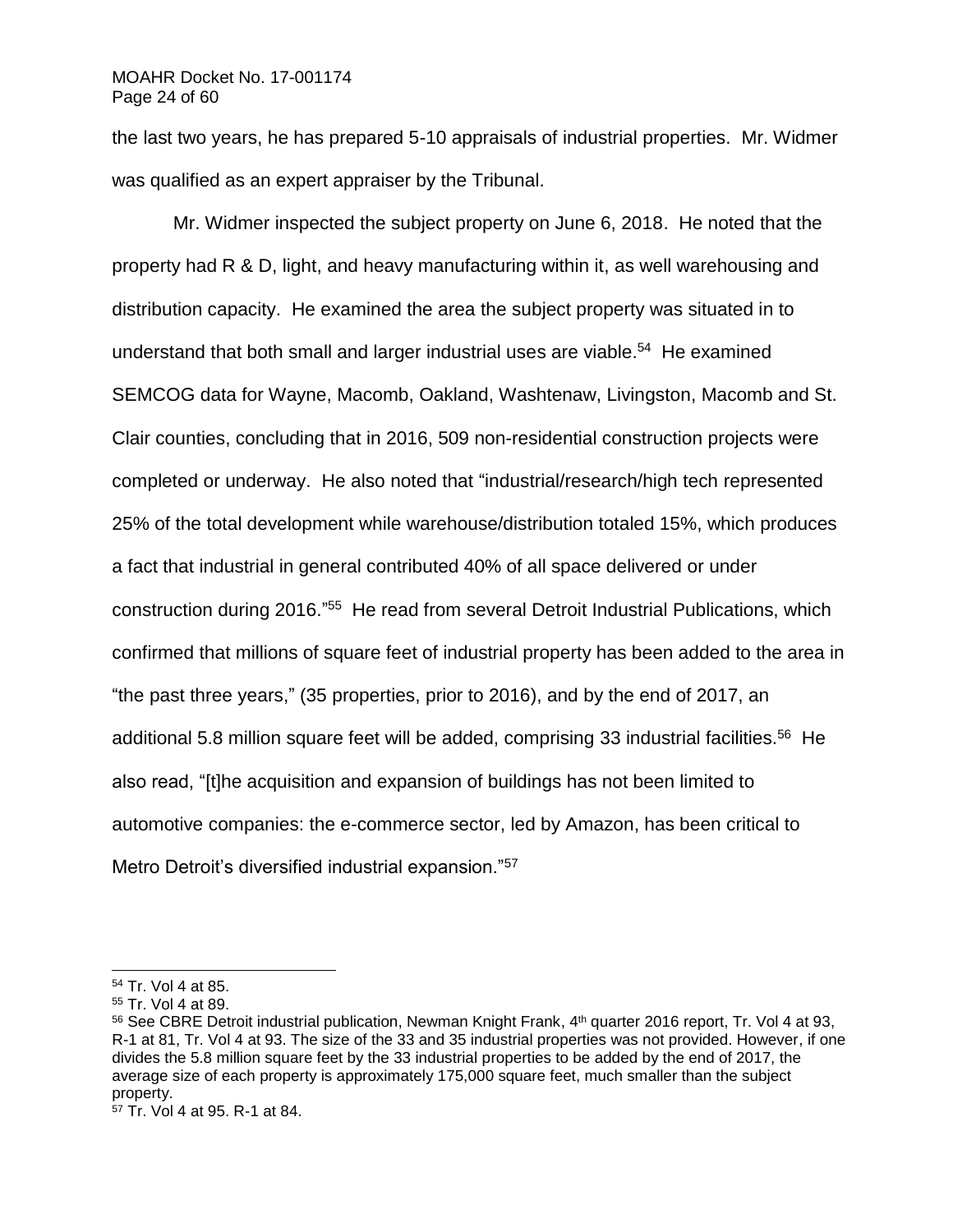# MOAHR Docket No. 17-001174 Page 25 of 60

Mr. Widmer testified regarding existing properties in the subject property area, the I-96 corridor, including the GM Spring Plant, which is newly developed by Amazon, the plus or minus, 1,000,000 square foot Amazon fulfillment center in Livonia and the Ford, Livonia Transmission Plant, that is currently operating and contains 2.9 million square feet. On the corner of Plymouth and Middlebelt is an old powertrain engineering facility of 1.5 million square feet which now accommodates customer service. The former Perregrine Plant in Livonia, which is an Ashley Capital development, of 1.2 million square feet. Gateway Industrial Center, which was formerly the Massey Tractor Plant, which is a multi-tenant warehouse and manufacturing facility, is also in the corridor.<sup>58</sup> In essence, Mr. Widmer testified that industrial property is operating, selling and being constructed with great frequency in Southeast Michigan and reflects the market value of the subject property.

Mr. Widmer testified regarding his inspection of the property and a spreadsheet provided by Detroit Diesel. He testified that he recalled from Mr. Vaughn that there are only a couple of load bearing walls in the plant, in the engineering lab and M-6 area, and that the plant itself was supported by columns. As such, he answered in the affirmative when asked if almost every single interior wall in the plant could be demolished or moved, making way for multiple tenants.<sup>59</sup>

Mr. Widmer testified regarding the space occupied by Mercedes-Benz, of about 63,000 square feet. He testified there is a lease in place with monthly rent for an offices, R&D lab and classroom space of \$36,941 per month, or \$7 per square foot.<sup>60</sup> He also

<sup>58</sup> Tr. Vol 4 at 100-101.

<sup>59</sup> Tr. Vol 4 at 120.

<sup>60</sup> Tr. Vol 4 at 126.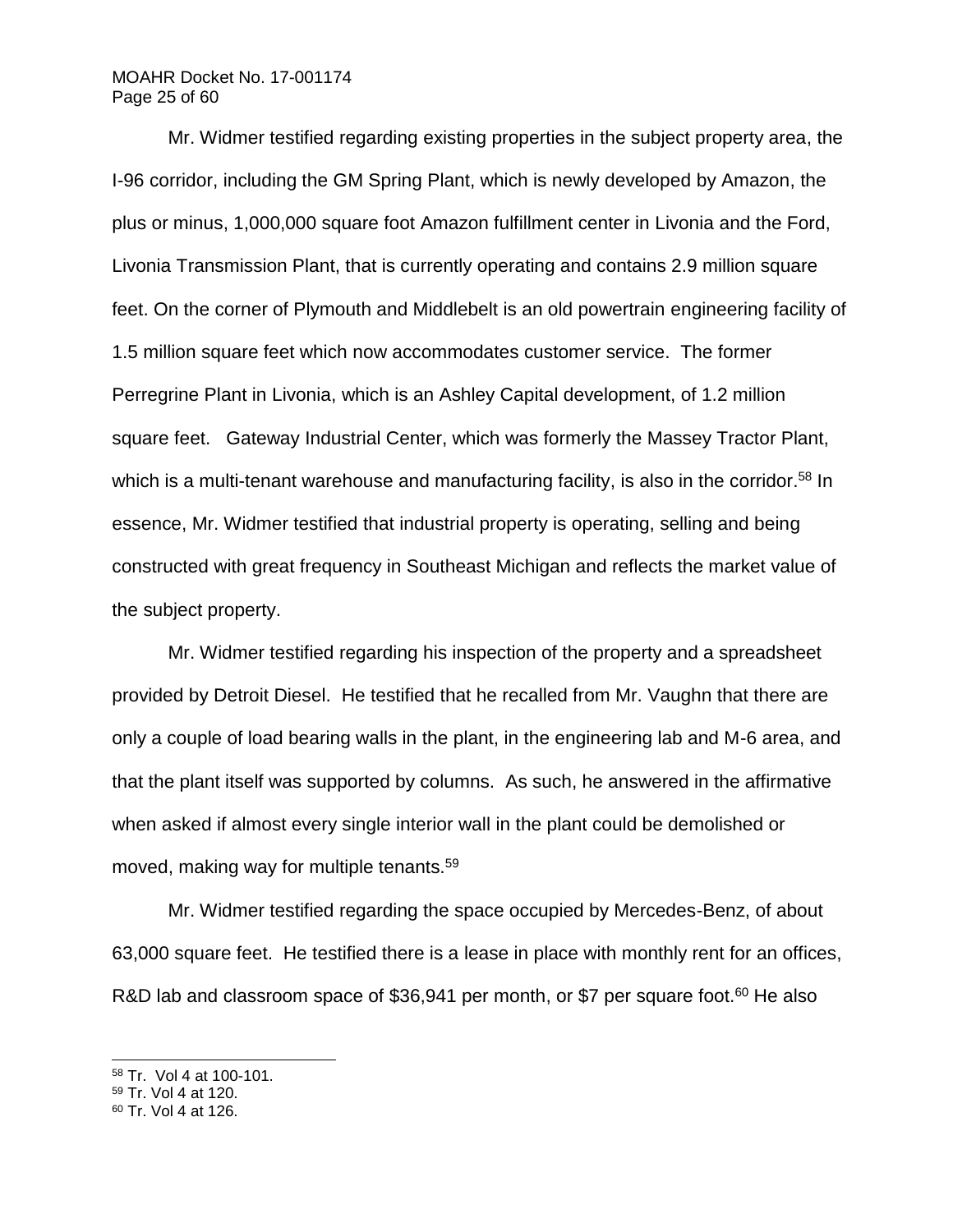### MOAHR Docket No. 17-001174 Page 26 of 60

testified that 3.7 acres of vacant land is leased to Snethcamp Chrysler Plymouth for \$2,700 per month for automobile storage.<sup>61</sup> He testified that in the "engineering lab," there are approximately 66 dynamometer labs and that all areas of the plant were in use, and "there were basically three divisions, all powertrain, axles, transmission, engine."<sup>62</sup> He testified the property, "accommodates not only on-site research and development and testing, but it accommodates manufacturing of those, of those specific components plus testing and then distribution."<sup>63</sup>

Mr. Widmer testified that there are dock doors "on the north elevation, there's dock doors on the west elevation near Telegraph. Also, the M-16 building, which we've talked before, has their own docks servicing the Detroit Axle space and then there's docks along the south elevation."<sup>64</sup> He testified that there are sufficient dock doors throughout the plant and "there's not a reduction in utility."<sup>65</sup>

Mr. Widmer's conclusion of the highest and best use of the subject property is, continued use as a single-user manufacturing facility.<sup>66</sup> He determined conversion to multi-tenant was not maximally productive, because "that went beyond what I determined would be feasible considering the utility of the plant on the valuation date."<sup>67</sup> He found the plant to be in very good condition, and with renovations completed over the past few years, determined it was "a modern and efficient manufacturing facility that does not need to be converted or renovated." 68

- <sup>63</sup> Tr. Vol 4 at 128.
- <sup>64</sup> Tr. Vol 5 at 6.
- <sup>65</sup> *Id.*

- <sup>66</sup> Tr. Vol 5 at 8.
- <sup>67</sup> Tr. Vol 5 at 10. <sup>68</sup> See R-1 at 100.
- 

<sup>61</sup> Tr. Vol 4 at 113, Tr. Vol 5 at 5, R-1 at 23.

<sup>62</sup> Tr. Vol 4 at 127.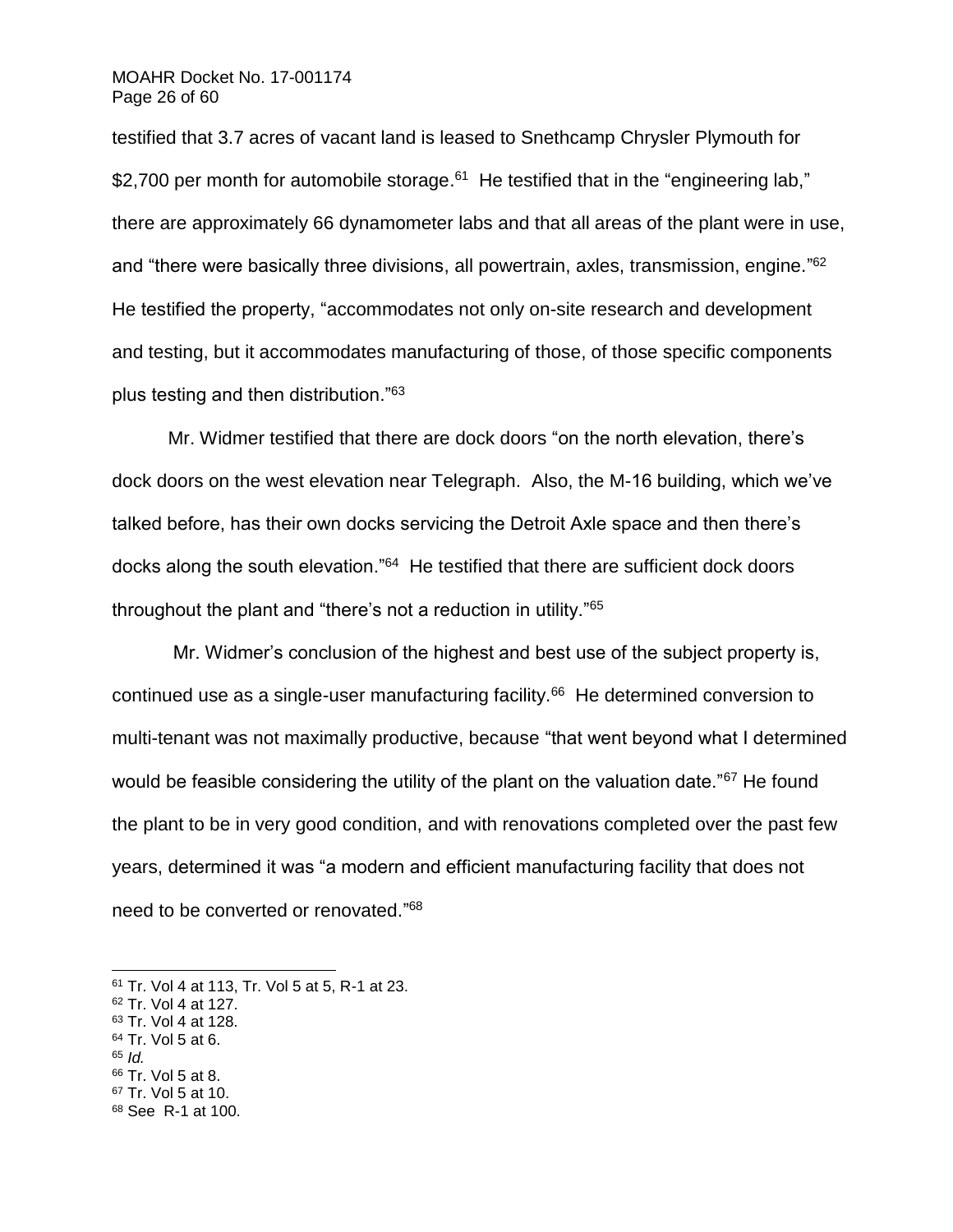# MOAHR Docket No. 17-001174 Page 27 of 60

Mr. Widmer considered a cost approach to value, but found it irrelevant given the effective age of the property of 68 years. He did, however, complete sales and income approaches to value. Mr. Widmer completed a sales comparison approach because "[i]t's the primary approach that should be applied, considered and applied in the valuation of any owner/user property."<sup>69</sup> He prepared an income approach as a corroborative measure, but discarded it.

Mr. Widmer's sales comparable one is located in Sterling Heights and consists of 532,489 square feet. It was built in 1978, has clear heights of 24 to 28 feet and has 28 docks and 6 doors. It sold on June 6, 2014 for \$11,400,000. It was purchased by MCE Properties (Mayco) for industrial use in manufacturing automotive interior products such as instrument panels, door panels, and overhead and center consoles.<sup>70</sup> This was a sale between the lessor and the lessee, but there was an appraisal done to determine the sale price and this was reported to Mr. Widmer by the brokers.<sup>71</sup> As such, he determined the sale was at market rates and his concluded adjusted sale price per square foot was \$18 versus the actual sale price of \$21.41 per square foot. The sale was adjusted for market conditions by 12.9%, location by 7.5%, land to building ratio by (7.7%), building size by (27.6%), age/condition by (5.5%), finished area by .3%, and industrial utility by 7.5%.

Sales comparable two is located at 38481 W. Huron River Drive in Romulus. It consist of 1,249,073 square feet and sold on September 16, 2015 for \$23,250,000 or \$18.61 per square foot. The ceiling clearance height ranged from 19 to 44 feet, it was

<sup>69</sup> Tr. Vol 5 at 10.

 $70$  R-1 at 182.

<sup>71</sup> Tr. Vol 5 at 26- 30.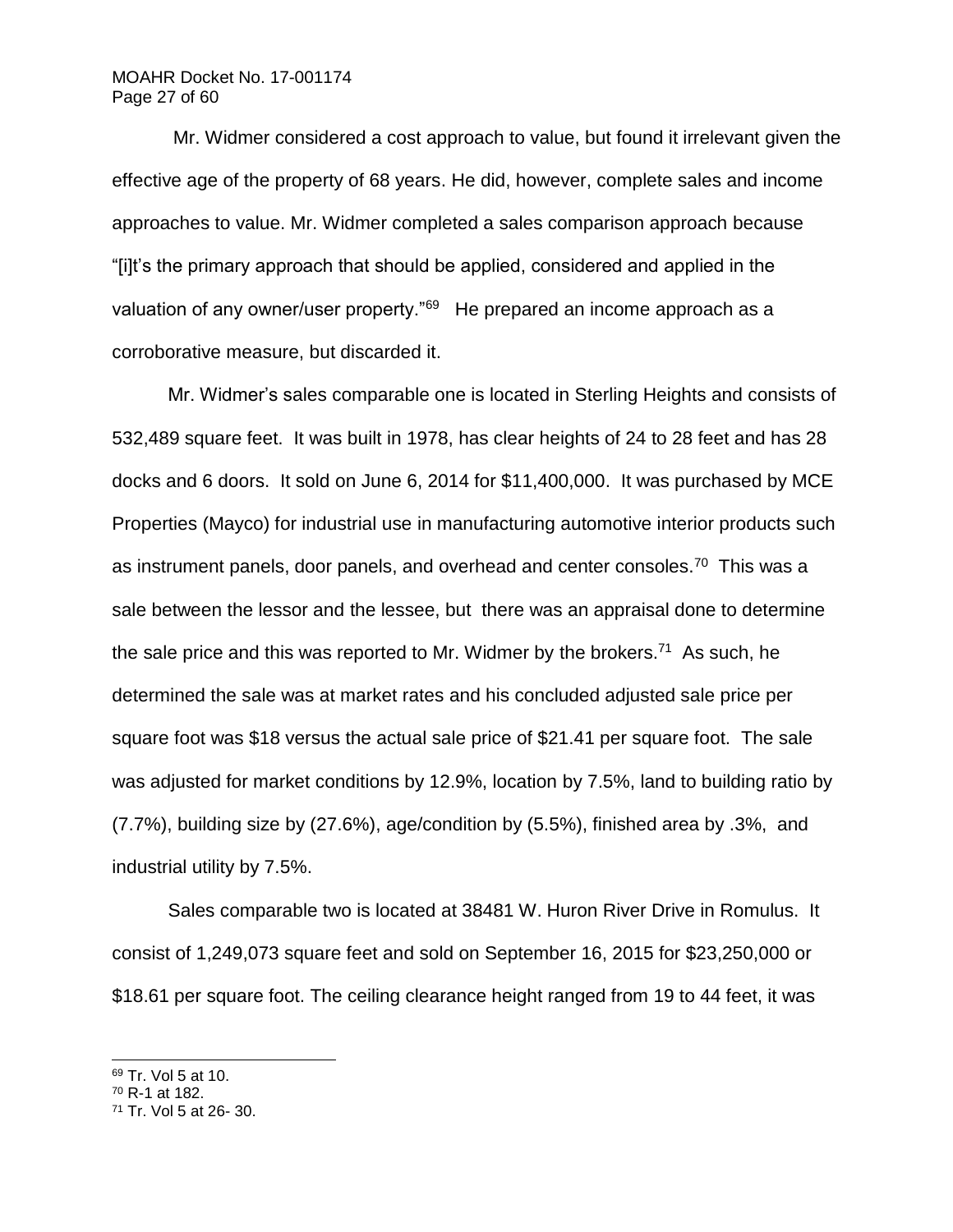### MOAHR Docket No. 17-001174 Page 28 of 60

originally built in 1956 and it has 16 docks and 27 doors. It "was built originally for manufacturing a military jet aircraft, and then became Hayes Wheel facility, so it was heavy manufacturing when it was originally utilized."<sup>72</sup> At the time of sale, however, the property, the Northline Industrial Center, had been converted to multi-tenancy, which included distribution/warehouse space, so the manufacturing capability of the building really isn't utilized as it was originally.<sup>73</sup> This was a leased-fee transfer and 100% leased at sale, but Mr. Widmer testified it was reported in the confirmation process that the leases were at market. The purchaser indicated upgrades would be made, which is typical for an investor buying this type of property, so not considered deferred maintenance and no adjustment needed.<sup>74</sup> It's adjusted sale price per square foot was \$17. The comparable was adjusted for market conditions by 6.5%, location by 7.5%, land to building ratio by (24%), building size by (11.8%), age/condition by 6%, finished area by .5%, and industrial utility by 7.5%.

Comparable three is located at 32500 Van Born Road in Wayne, Michigan. It consists of 449,623 square feet, was built in 1968, and sold for \$6,155,000, or \$13.69 per square foot, on December 21, 2015. It's ceiling clearance height is 24 feet and it has 44 loading docks and 14 doors. It was originally constructed as a manufacturing building, converted to multi-tenant before the sale,<sup>75</sup> and acquired from a holding entity of the Farbman group and was 36% occupied at the time of sale. It has since been converted into a distribution center. It was sold again in September 2017 to a major tenant, Wooshin Properties, LLC who had entered into a lease for 170,000 square feet in

<sup>72</sup> Tr. Vol 5 at 37

<sup>73</sup> Tr. Vol 5 at 38, Tr. Vol 6 at 76.

<sup>74</sup> Tr. Vol 5 at 39.

<sup>75</sup> Tr. Vol 6 at 76-77.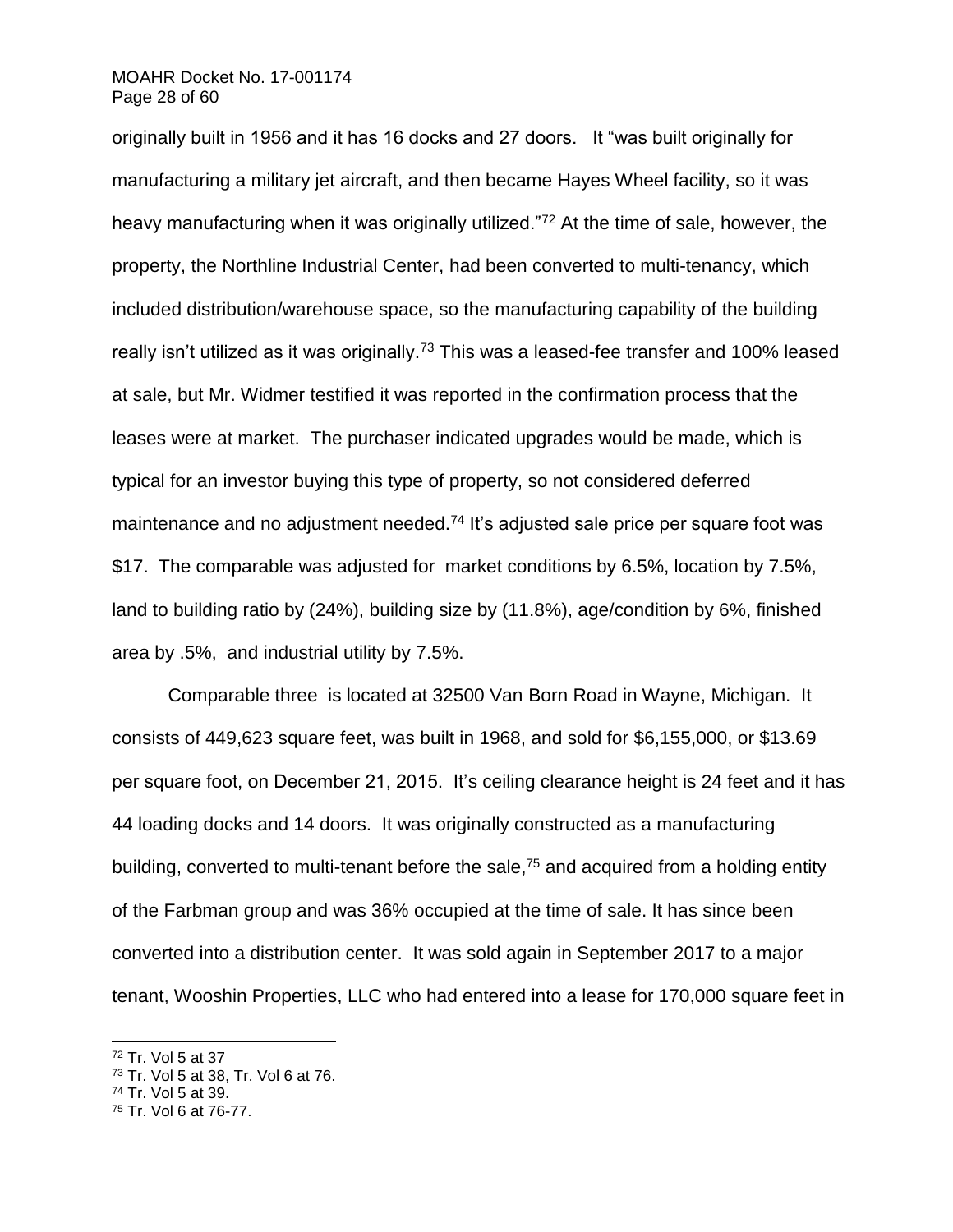## MOAHR Docket No. 17-001174 Page 29 of 60

April 2017. The sale to Wooshin was for \$12,200,000 or \$27.13 per square foot. The purchaser expects to occupy more space in the building as the other leases expire which demonstrates the need for industrial space and the tenant may have overpaid.<sup>76</sup>

Comparable three was a leased-fee sale, but Mr. Widmer testified a property rights conveyed adjustment was not needed because the leases were at market rates.<sup>77</sup> There was an economic adjustment because the property wasn't fully leased so "it's going to achieve less in pricing because you absorb the risk for absorbing the remainder of the space."<sup>78</sup> Mr. Widmer was asked, "Q: And that was based on the fact that the subject property was occupied by a generic tenant for the purposes of your appraisal report?" "A: A hundred percent occupied, yes."79

The adjusted sale price per square foot of comparable three was \$15.89 per square foot. The sale was adjusted for market conditions by 5.2%, location by 15%, land to building ratio by (7.4%), building size by (32.7%), finished area by 3%, and industrial utility by 7.5%. There was also an economic adjustment of 25%.

Comparable four is located at 909 N. Sheldon Road in Plymouth Township. It consisted of 526,540 square feet and was built in 1957. It has 20-26 foot clear heights, 49 docks with two doors and it has some R & D-type lab space. It sold for \$9,500,000 on August 9, 2016, or \$18.04 per square foot. It had some manufacturing component when it was first built, but it's become warehouse/distribution over the years, and it is going back to some manufacturing, some warehouse/distribution. It originally sold on July 12, 2012 to the seller from a prior lender who took ownership via the foreclosure

<sup>77</sup> Tr. Vol 5 at 43.

l

<sup>78</sup> Tr. Vol 5 at 47.

<sup>76</sup> Tr. Vol 5 at 49, R-1 at 186.

<sup>79</sup> Tr. Vol 5 at 47.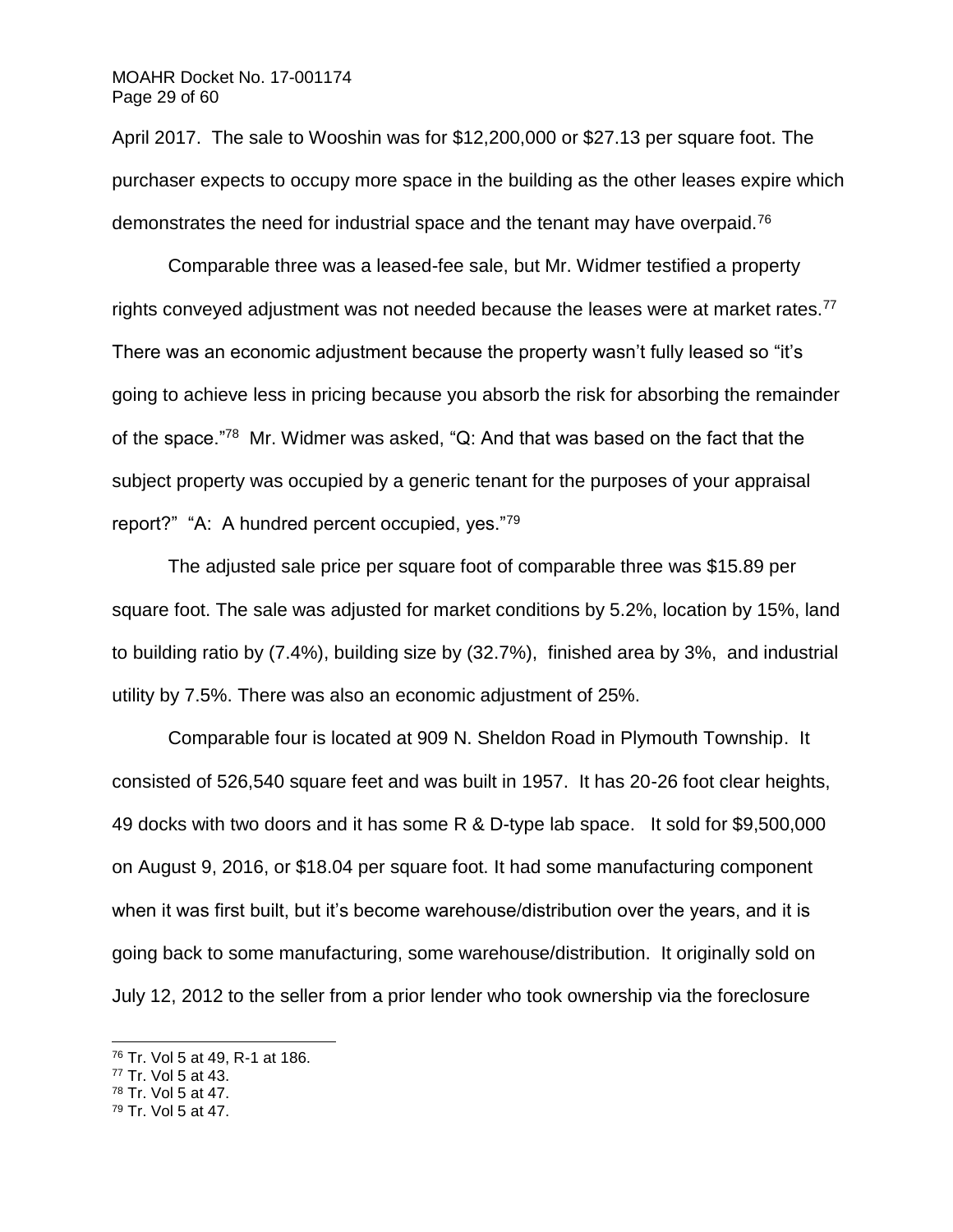### MOAHR Docket No. 17-001174 Page 30 of 60

process for \$6.65 per square foot.<sup>80</sup> In 2016, it sold to Fuyao Asset Management LLC, an automotive supplier of auto glass, trim and clips, for its own manufacturing use. There was deferred maintenance from being vacant and the entire roof had to be replaced, as such Mr. Widmer made an expenditures after the sale adjustment using Marshall Valuation Service at \$5.50 per square foot. As a result, his concluded adjusted price per square foot was \$17.49. The sales was adjusted for expenditures after the sale by 30.5%, market conditions by 2%, location by (5%), land to building ratio by (2.8%), building size by (27.9%), age and condition by 5.5%, finished area by (4.4%), and industrial utility by 7.5%.

Mr. Widmer considered four supplemental sales transactions in his appraisal, but did not adjust them to be consistent with the characteristics of the subject property. Supplemental Transaction one was an earlier sale of the subject property. Mr. Widmer testified that in 2009, the subject property was acquired by Detroit Diesel from W.P. Carey, LLC, which was then the lessor. Detroit Diesel did not own the property, but was occupying it as a tenant. $81$  It was the unwinding of a lease, a possible sale-leaseback prior to 2009, and the sale price was  $$36,500,000$ .<sup>82</sup>

Supplemental transaction two is the former Perregrine plant on the north side of Plymouth. Ashley Capital acquired it and repurposed it as a warehouse/distribution, multi-tenant facility. The sale occurred in June 1999 for \$8.91 per square foot, consisted of 1.15 million square feet, was vacated several years previously, and had clear heights of 15 to 40 feet and 27 dock doors. 60 truck docks were added and the

<sup>80</sup> R-1 at 188, Tr. Vol 5 at 51.

<sup>81</sup> Tr. Vol 5 at 63.

<sup>82</sup> Tr. Vol 5 at 67.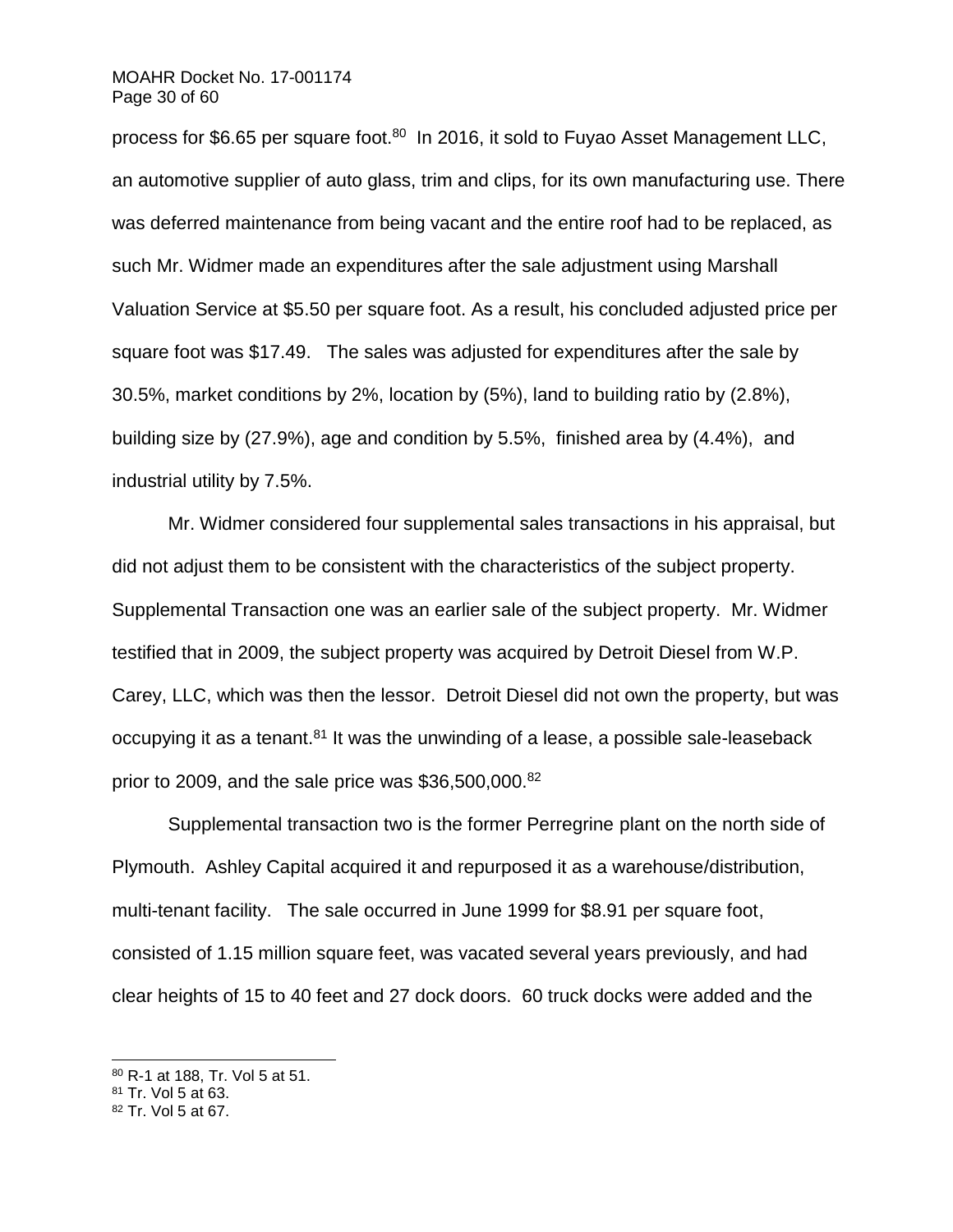## MOAHR Docket No. 17-001174 Page 31 of 60

roof was raised from 15 feet to 30 feet in 300,000 square feet of space. Ashley installed a new heating system, lights, water mains, pumps and added a specialized fire protection system. The adjusted sale price was \$21.03 per square foot. (R-1 at 111)

Supplemental transaction three, was the Fiat Chrysler Facility in Warren and is a sale-leaseback transaction. It includes 1.2 million square feet and a 660,000 square foot facility on a separate parcel. The sale price was \$30,506,573 in August 2013, or \$25.82 per square foot. Mr. Widmer testified he researched the property sales and lease criteria and determined it was a market transaction.<sup>83</sup> However, he testified, in the sales comparison approach, "I would consider it to a much lower degree, only given the influences of the sale leaseback - -" 84

Supplemental Transaction four, Hollingsworth Logistics Group, is located at 7111 Crabb Road in Monroe County. It is included as a broader geographic sale because it has 750,000 square feet. It was a multi-tenant building, sold in 2017, was acquired by a tenant, and was a warehouse/distribution building.<sup>85</sup> It was constructed in 1978, has 28 foot clear heights and 88 dock doors. It sold for \$25.10 per square foot. Hollingsworth occupied 52% of the property and the remaining square footage was for lease. FCA US took on the entirety of the remaining space. It was a sale from a Real Estate Investment Trust so the SEC filings were considered to determine this was market price sale. (R-1 at 111, Tr. Vol 5 at 73-74).

<sup>83</sup> Tr. Vol 5 at 71.

- <sup>84</sup> Tr. vol 5 at 72.
- 85Tr. Vol 6 and 74.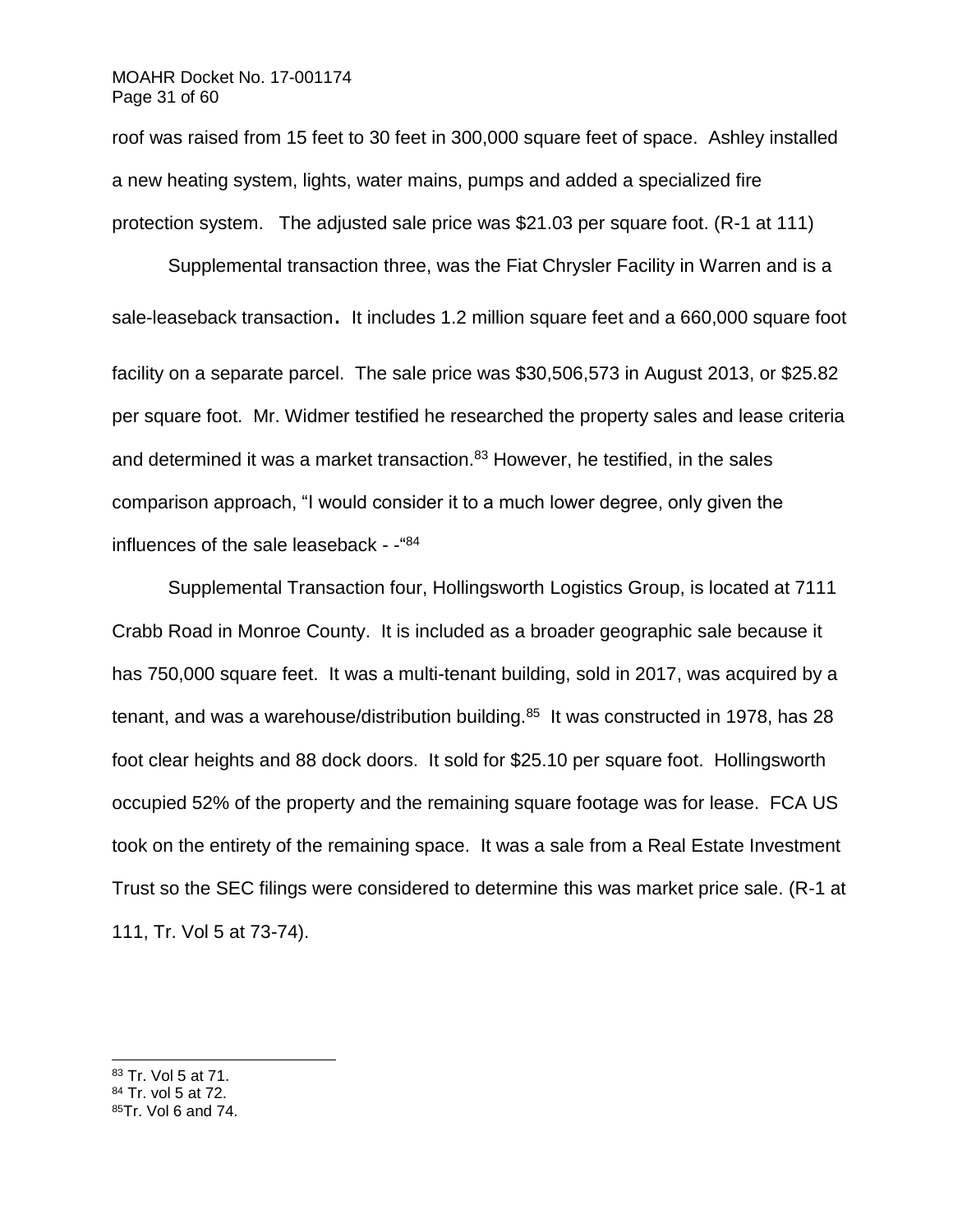# MOAHR Docket No. 17-001174 Page 32 of 60

After considering his adjusted sales and unadjusted supplemental transactions, Mr. Widmer's final conclusion of value of the subject property for the 2017 tax year, pursuant to the sales approach, is \$50,000,000.

Mr. Widmer completed an income approach to value the property because, "I think it's important to at least depict an additional valuation approach just to test the - the sales comparison approach."86 "Q: Now, are there instances of larger industrial properties being leased in the market?" "A: Larger is - - yes, there are some larger. Not as large as the subject, though."<sup>87</sup> Mr. Widmer testified, the subject property has one rental space, 63,000 square feet rented to Mercedes – Benz. He testified that even this small area of rental provides credibility to the income approach. He also noted the property operates in multiple divisions. "We have the health clinic/childcare building. We have M-16, which is a separate research, testing and manufacturing plant, and then you have different sections of the main plant that accommodate various divisions of Detroit Diesel."<sup>88</sup>

Rental comparable one is on Matthew Drive, which is an industrial park just to the west of Bishop Airport, in Flint. This is one of three buildings, consists of 407,500 square feet of warehouse/distribution space and is a single-user space. It has 28 foot clear heights, 27 loading positions and was built in 2001. The property was leased by AI Genesee, which is holding name for Android Industries. Mr. Widmer's firm did an appraisal of this property, and as such, had an actual copy of the lease.<sup>89</sup> It was an

<sup>86</sup> Tr. Vol 5 at 76.

<sup>87</sup> Tr. Vol 5 at 76.

<sup>88</sup> Tr. Vol 5 at 78.

<sup>89</sup> Tr. Vol 5 at 86, 89, R-1 at 118, 124.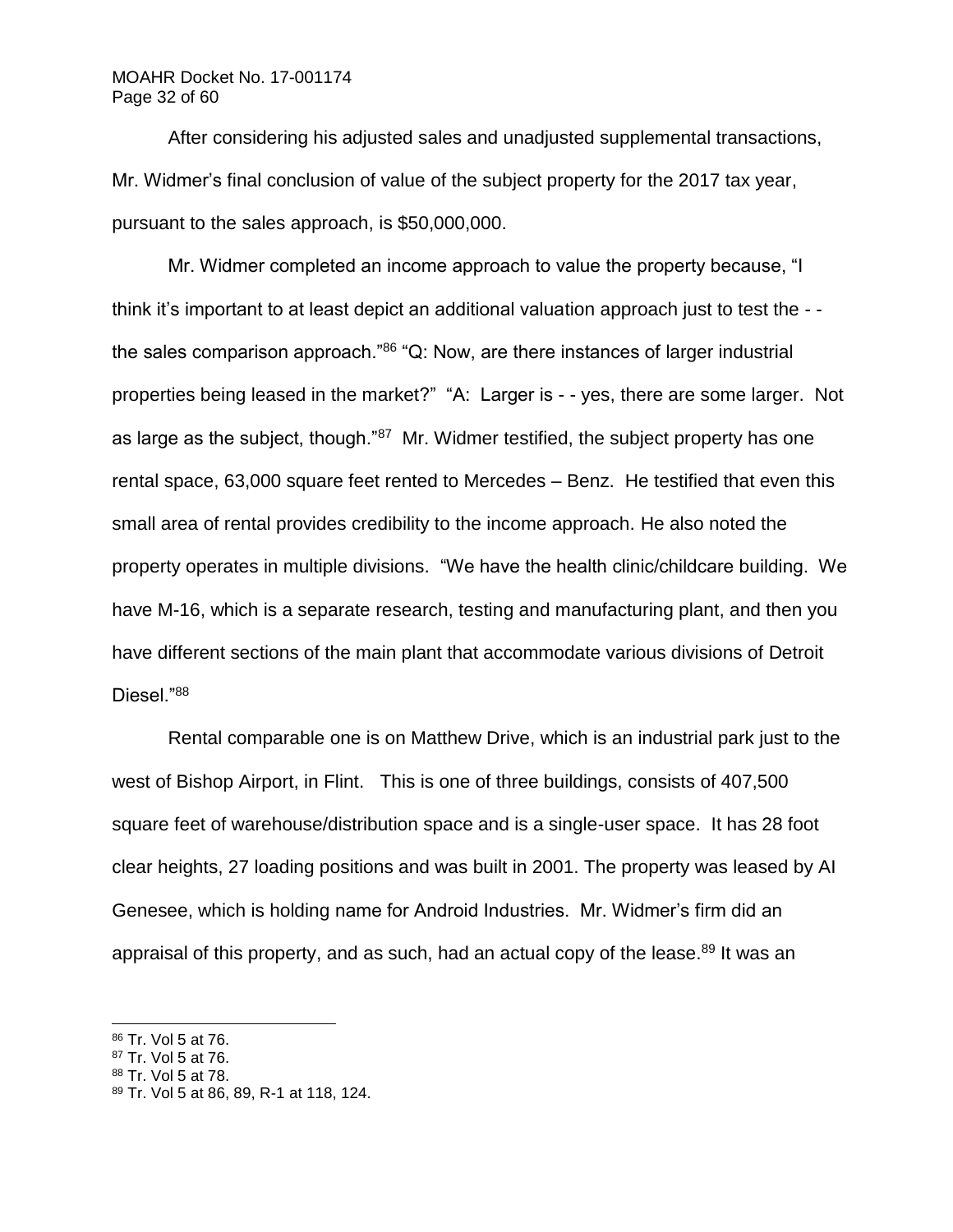## MOAHR Docket No. 17-001174 Page 33 of 60

eight-year triple net lease signed in May 2011, and leased for \$3.85 per square foot. Mr. Widmer made qualitative adjustments of plus or minus, as well as quantitative adjustments, and his adjusted rental rate per square foot, after quantitative adjustments, was \$2.13, and after qualitative adjustments, \$2.10.

Rental comparable two is the same property as sales comparable two. It is the Northline Industrial Center in Romulus, Michigan. It has a gross building area of over 1.249 million square feet. The leased space consists of 300,870 square feet, with 24 foot clear heights, and 16 loading positions. The lease was signed in February 2012, on a triple net basis and the quantitative adjusted per square foot rental rate was \$1.66. After qualitative adjustments, the rental rate was determined to be \$1.65 per square foot.

Rental comparable three is in the Gateway Industrial Center in Detroit and commenced in September 2012. It has 1.2 million square feet and was originally the Massey Ferguson Tractor Factory that closed in the early 1980s and is now a multitenant combination of manufacturing and warehouse/distribution. The leased space consists of 480,000 square feet, has 20-40 feet clear heights and 38 loading positions. The lease is a gross lease, but is analyzed on a triple net basis, and its quantitative adjusted dollar per square foot rental rate was \$2.16 per square foot. After qualitative adjustments, its rental rate per square foot was determined to be \$2.15 per square foot.

Rental comparable four is the Brownstown Distribution Center located in Brownstown Township. It consists of five buildings, built between 1968 and 1974, with a total of 1.8 million square feet and the leased space consists of 578,000 square feet. The property has 24 foot clear heights and 38 loading positions. This was a two-year,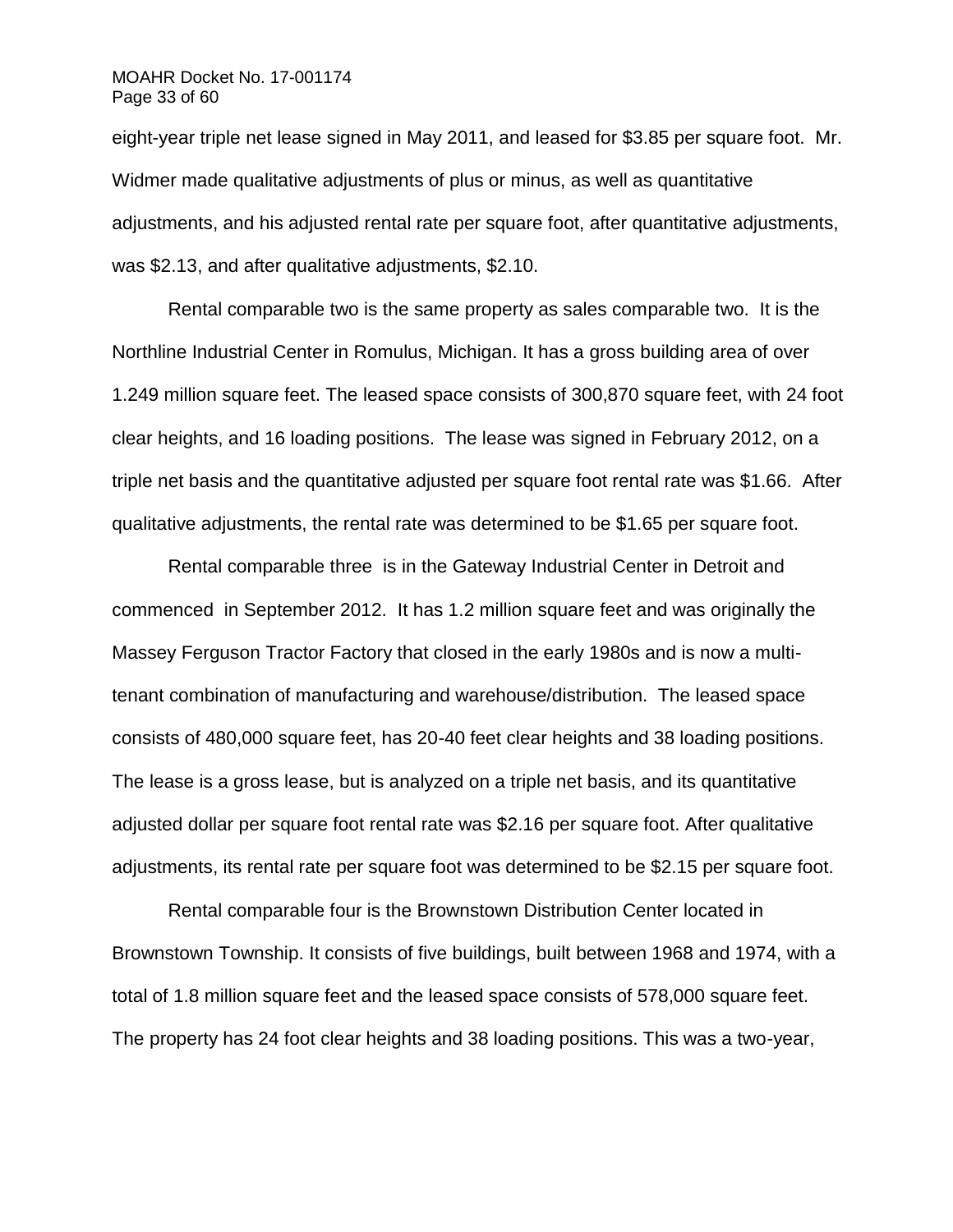new triple net lease, signed in December 2012. Its adjusted sale price per square foot was \$2.00 per square foot after both quantitative and qualitative adjustments.

Rental comparable five is in the southeast section of Saginaw and is the former TRW plant. The property was constructed in stages between 1935 and 1992, with recent upgrades. The property consists of 682,829 square feet, after its west portion was demolished, its clear height is estimated at 40 feet and has 24 docks and 13 grade doors. The triple net lease renewal was signed, by a single user, in January 2014 and its adjusted rental rate after quantitative adjustments was \$1.82 per square foot, and after qualitative adjustments, \$1.85 per square foot. The building was on the market as of tax day and sold in July 2018 for \$4.91 per square foot.

After completing extensive testimony about his income approach to value, Mr. Widmer testified, "I - - I didn't really conclude to any weight on the income approach. I initially set forth applying an income approach via corroborative measure, so I didn't really place any weight on it. I used it in an attempt to further support the sales comparison valuation."<sup>90</sup>

"Q: So then did you rely on the sales comparison approach when concluding to value?" "A: Yes."<sup>91</sup>

# FINDINGS OF FACT

1. The subject property consists of an approximately 3,000,000 square foot industrial facility. It has an effective age of 1960 per Mr. Allen and 1968 per Mr. Widmer.

<sup>90</sup> Tr. Vol 5 at 123. <sup>91</sup> *Id.*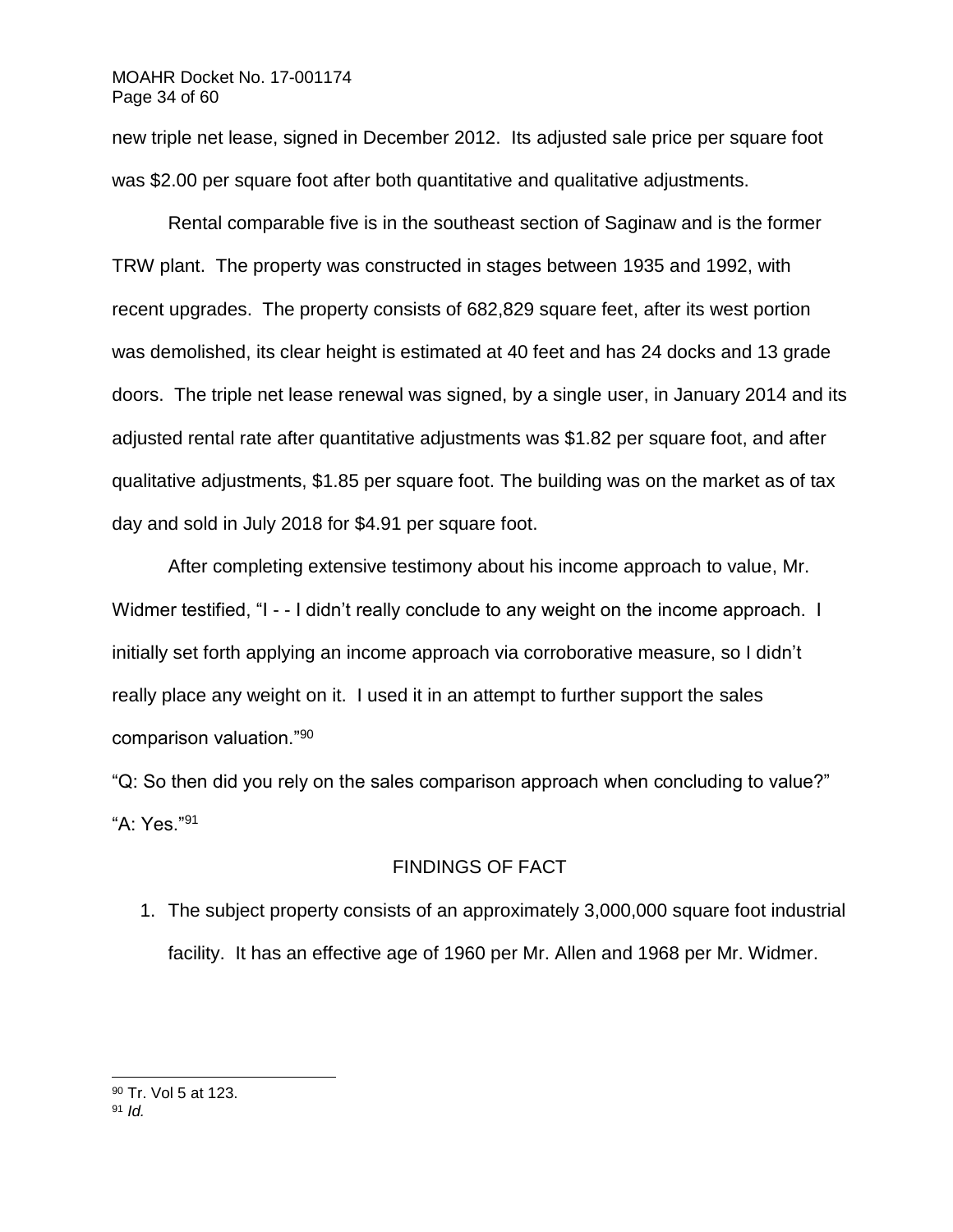## MOAHR Docket No. 17-001174 Page 35 of 60

- 2. Both parties provided appraisals by expert appraisers and both appraisers relied on the sales approach to value.
- 3. Mr. Allen's highest and best conclusion for the subject property was industrial. Mr. Widmer's highest and best conclusion is single-user manufacturing.
- 4. Mr. Allen put forth four sales comparables, each over 1,000,000 square feet. They were adjusted to be consistent with the characteristics of the subject property. Mr. Allen also put forth 7 unadjusted sales to support his contention of value for the subject property.
- 5. Three of Mr. Allen's adjusted sales were in Michigan and one of his additional sales was in Michigan. His sales comparable one, was one to two miles from the subject property and the facility also manufactured engines.
- 6. Mr. Widmer put forth 4 sales comparables, adjusted to be consistent with the subject property. He also presented 4 unadjusted sales. All of his sales comparables were located in Michigan. Three of his adjusted sales consisted of approximately 450,000 to 530,000 square feet.
- 7. Mr. Widmer put forth an income approach to value presenting five rental comparables. The most recent comparable lease commenced in 2014. All five rental comparables were smaller than the subject property. Mr. Widmer did not rely on his income approach to value.
- 8. Mr. Allen completed his appraisal with the aid of his assistant, Mr. Wiley. He also utilized sales comparison sheets from American Appraisal Company, a company with whom he had a long relationship.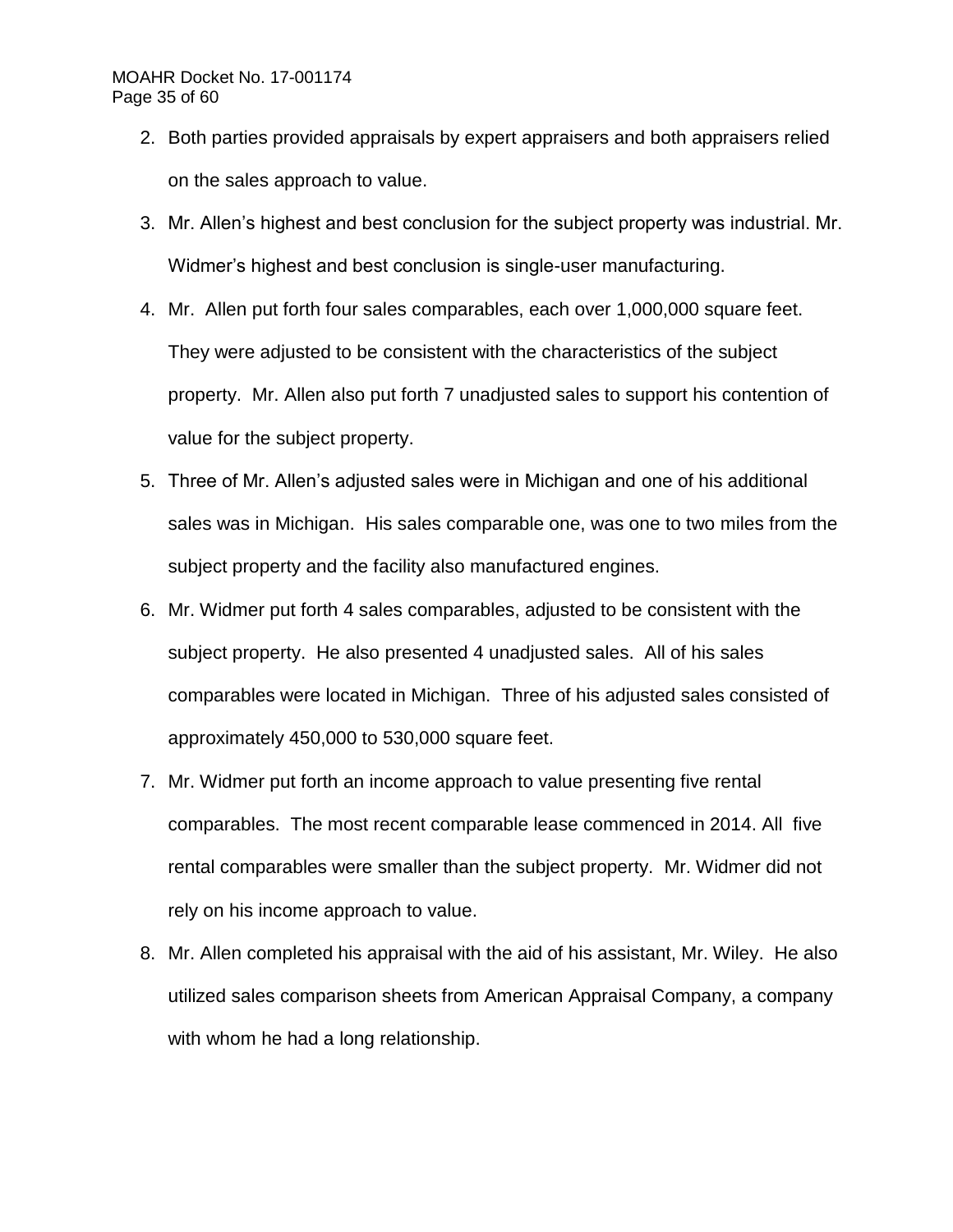# MOAHR Docket No. 17-001174 Page 36 of 60

- 9. Both appraisers agree that the market for industrial properties is strong. However, Mr. Allen testified that market for industrial manufacturing is not quite as strong as other types of industrial properties.
- 10.Mr. Allen testified the normal market for large tenants is 250,000 square feet. He testified most industrial properties are being converted to that size per tenant, or constructed for tenants of that size.
- 11.Mr. Widmer utilized leased-fee sales as comparables, testifying that a property that is fully occupied with one or multiple leases, is comparable to the subject, single-user occupied property, with adjustments if necessary.
- 12. Mr. Allen's comparable one had a short-term tenant at the time of sale; however, it was understood by the buyer and seller that the tenant would not remain. Mr. Allen's comparable two was occupied by the seller until such time so it could wrap up operations, however, income from the occupancy wasn't contemplated at the time of sale.
- 13. The majority of the sales presented by the appraisers were converted to multitenant, or for Mr. Widmer, already multi-tenant at the time of sale.

# CONCLUSIONS OF LAW

The assessment of real and personal property in Michigan is governed by the constitutional standard that such property shall not be assessed in excess of 50% of its true cash value.<sup>92</sup>

The legislature shall provide for the uniform general ad valorem taxation of real and tangible personal property not exempt by law except for taxes levied for school

l <sup>92</sup> See MCL 211.27a.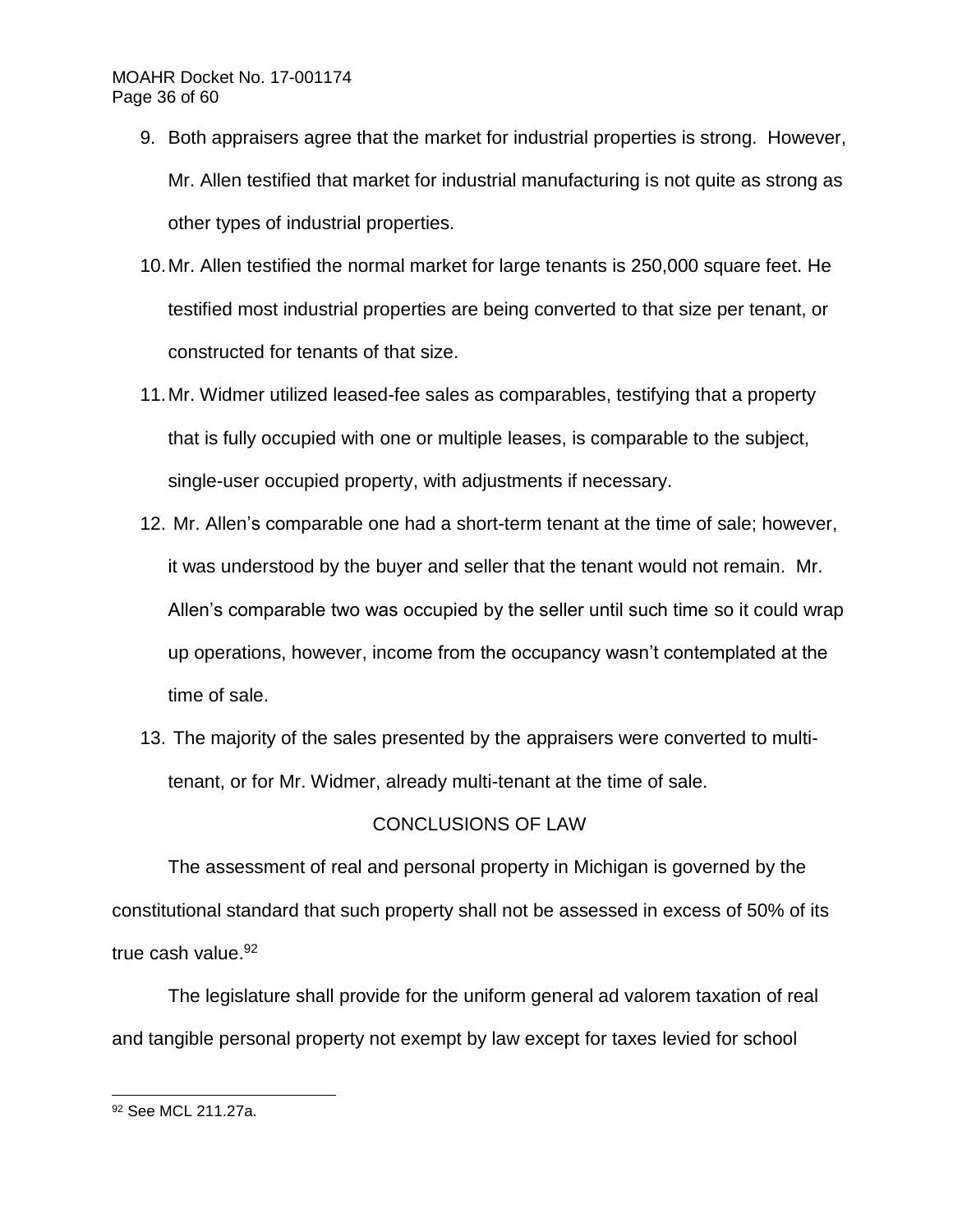### MOAHR Docket No. 17-001174 Page 37 of 60

operating purposes. The legislature shall provide for the determination of true cash value of such property; the proportion of true cash value at which such property shall be uniformly assessed, which shall not  $\dots$  exceed 50 percent.  $\dots$ <sup>93</sup>

The Michigan Legislature has defined "true cash value" to mean:

The usual selling price at the place where the property to which the term is applied is at the time of assessment, being the price that could be obtained for the property at private sale, and not at auction sale except as otherwise provided in this section, or at forced sale.<sup>94</sup>

The Michigan Supreme Court has determined that "[t]he concepts of 'true cash value' and 'fair market value' . . . are synonymous."<sup>95</sup>

"By provisions of [MCL] 205.737(1) . . . , the Legislature requires the Tax Tribunal to make a finding of true cash value in arriving at its determination of a lawful property assessment."<sup>96</sup> The Tribunal is not bound to accept either of the parties' theories of valuation.<sup>97</sup> "It is the Tax Tribunal's duty to determine which approaches are useful in providing the most accurate valuation under the individual circumstances of each case."<sup>98</sup> In that regard, the Tribunal "may accept one theory and reject the other, it may reject both theories, or it may utilize a combination of both in arriving at its determination."<sup>99</sup>

<sup>93</sup> Const 1963, art 9, sec 3.

<sup>94</sup> MCL 211.27(1).

*<sup>95</sup> CAF Investment Co v Michigan State Tax Comm*, 392 Mich 442, 450; 221 NW2d 588 (1974).

<sup>96</sup> *Alhi Dev Co v Orion Twp*, 110 Mich App 764, 767; 314 NW2d 479 (1981).

<sup>97</sup> *Teledyne Continental Motors v Muskegon Twp,* 145 Mich App 749, 754; 378 NW2d 590 (1985).

<sup>98</sup> *Meadowlanes Ltd Dividend Housing Ass'n v Holland,* 437 Mich 473, 485; 473 NW2d 636 (1991).

<sup>99</sup> *Jones & Laughlin Steel Corp v City of Warren*, 193 Mich App 348, 356; 483 NW2d 416 (1992).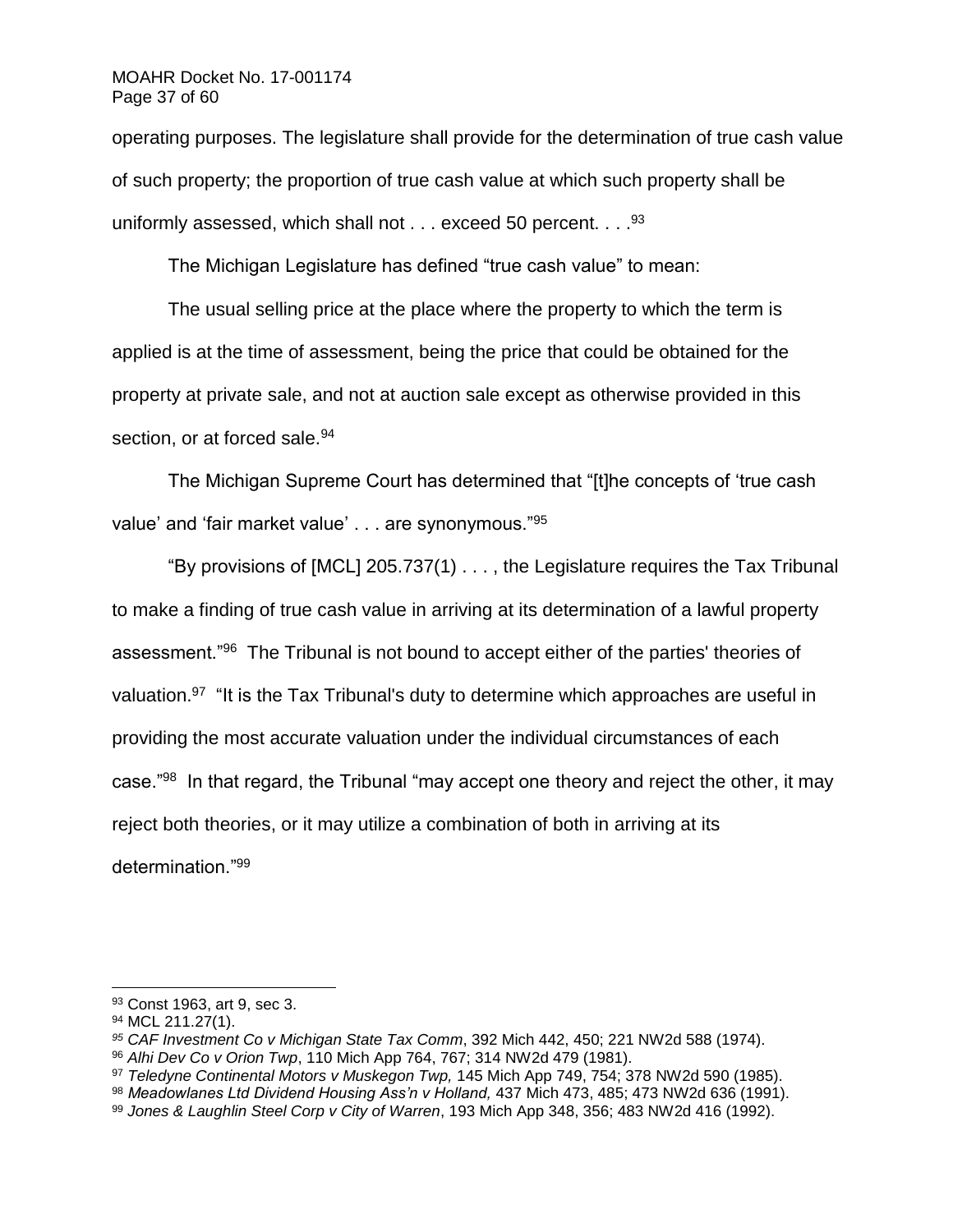A proceeding before the Tax Tribunal is original, independent, and de novo.<sup>100</sup> The Tribunal's factual findings must be supported "by competent, material, and substantial evidence."<sup>101</sup> "Substantial evidence must be more than a scintilla of evidence, although it may be substantially less than a preponderance of the evidence."<sup>102</sup>

"The petitioner has the burden of proof in establishing the true cash value of the property."<sup>103</sup> "This burden encompasses two separate concepts: (1) the burden of persuasion, which does not shift during the course of the hearing, and (2) the burden of going forward with the evidence, which may shift to the opposing party."<sup>104</sup> However, "[t]he assessing agency has the burden of proof in establishing the ratio of the average level of assessments in relation to true cash values in the assessment district and the equalization factor that was uniformly applied in the assessment district for the year in question."<sup>105</sup>

The three most common approaches to valuation are the capitalization of income approach, the sales comparison, or market, approach, and the cost-less-depreciation approach.<sup>106</sup> "The market approach is the only valuation method that directly reflects the balance of supply and demand for property in marketplace trading."<sup>107</sup> The Tribunal is under a duty to apply its own expertise to the facts of the case to determine the

<sup>100</sup> MCL 205.735a(2).

<sup>101</sup> *Dow Chemical Co v Dep't of Treasury*, 185 Mich App 458, 462-463; 462 NW2d 765 (1990).

<sup>102</sup> *Jones & Laughlin Steel Corp, supra* at 352-353.

<sup>103</sup> MCL 205.737(3).

<sup>104</sup> *Jones & Laughlin Steel Corp, supra* at 354-355.

<sup>105</sup> MCL 205.737(3).

<sup>106</sup> *Meadowlanes, supra* at 484-485; *Pantlind Hotel Co v State Tax Comm*, 3 Mich App 170, 176; 141 NW2d 699 (1966), aff'd 380 Mich 390 (1968).

<sup>107</sup> *Jones & Laughlin Steel Corp, supra* at 353 (citing *Antisdale v City of Galesburg*, 420 Mich 265; 362 NW2d 632 (1984) at 276 n 1).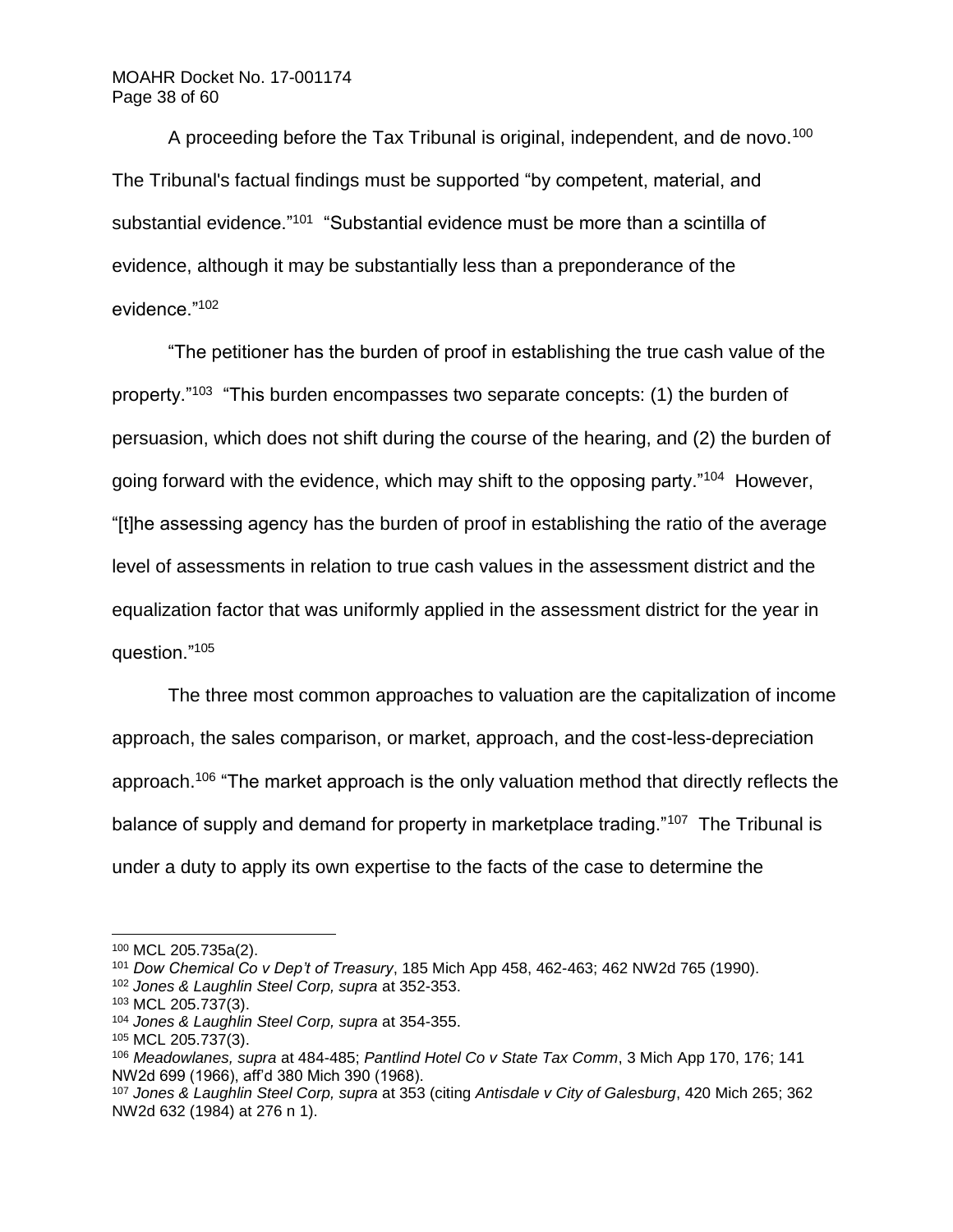## MOAHR Docket No. 17-001174 Page 39 of 60

appropriate method of arriving at the true cash value of the property, utilizing an approach that provides the most accurate valuation under the circumstances.<sup>108</sup> Regardless of the valuation approach employed, the final valuation determined must represent the usual price for which the subject would sell.<sup>109</sup>

The Tribunal will first discuss the two approaches to value discarded by the expert appraisers:

# Cost Approach

Mr. Allen, considered, but did not complete a cost approach to value the subject property, because he determined it would not be reliable given the average age of the building, of 60 years, "which is beyond the normal life for these types of buildings."<sup>110</sup> He found the layout and design of the property to be add-on construction which presents different ceiling heights and multiple level floors. He also found that there is a significant amount of obsolescence due to its large size.

Mr. Widmer also considered, but did not complete, a cost approach to value, finding it irrelevant. "The biggest problem with that is the establishing of depreciation. A 100 percent cost approach, the most troubling aspect would be quantifying all forms of depreciation."<sup>111</sup>

The Tribunal agrees with the analyses of Mr. Allen and Mr. Widmer and finds the cost approach to be an unpersuasive method of valuing the property, given its age, addon construction and size.

<sup>108</sup> *Antisdale, supra* at 277.

<sup>109</sup> See *Meadowlanes Ltd Dividend Housing Ass'n v Holland*, 437 Mich 473, 485; 473 NW2d 636 (1991). <sup>110</sup> Tr. Vol 2 at 85. On cross-examination, Mr. Allen admitted he did not account for conversion costs in his final conclusion of value, nor were there discussions of specific conversion costs in his approaches to value. See Tr. Vol 2 at 127.

<sup>111</sup> Tr. Vol 5 at 161.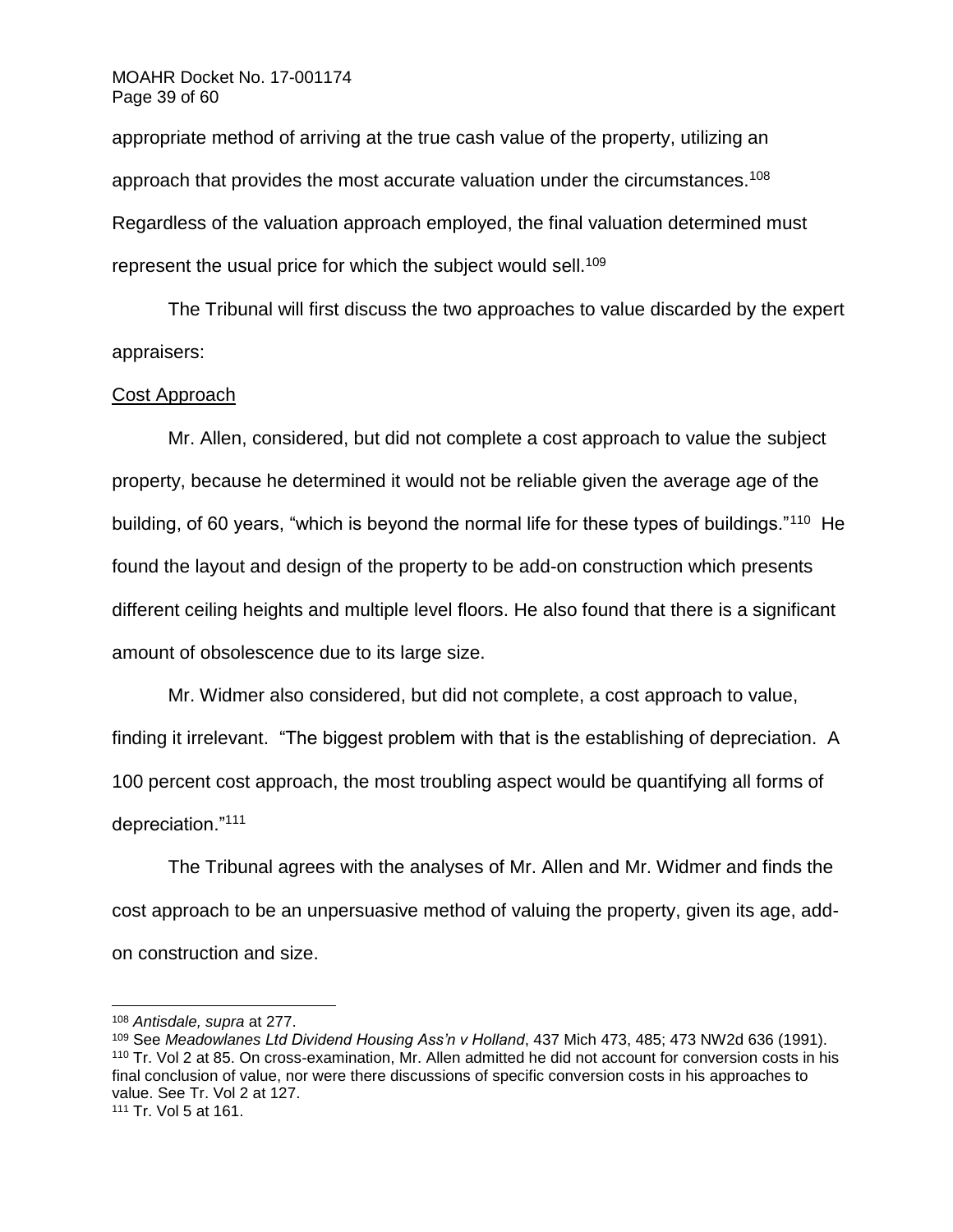## Income approach

Mr. Allen considered, but did not complete an income approach to value the subject property because there are no leases of properties as big as the subject. As such, any income approach would be too speculative. Mr. Widmer completed an extensive income approach to value, as a corroborative measure to his sales approach, however, put it aside, because the sales approach is the appropriate method of valuing the property.<sup>112</sup>

The Tribunal finds the leased space in Mr. Widmer's rental comparables to be too small to be truly comparable to the subject property. The leases are also too old, the oldest lease commencing in May 2011, and the latest in January 2014, three years before the relevant tax date of December 31, 2016. The January 2014 lease was also a re-lease which puts forth uncertainty about its market terms, which were not persuasively explained. Was the property re-leased above market because the tenant did not want to incur moving costs, for example? Mr. Widmer also fails to consider any costs to convert his comparables to multi-tenant, and cash flow is presumed to come in to the lessor, immediately, with no consideration of absorption costs. The Tribunal is not persuaded that the income approach is applicable in valuing the subject property, due to lack of leases comparable to the subject size.

# Highest and Best Use

Highest and best use is the crux to determining the market value of a property. As noted in the *Appraisal of Real Estate*,<sup>113</sup> "[t]he essential components of the analysis of

<sup>112</sup> Tr. Vol 5 at 161.

<sup>113</sup> Appraisal Institute, *The Appraisal of Real Estate* (Chicago: Appraisal Institute, 14th ed, 2013), p 332.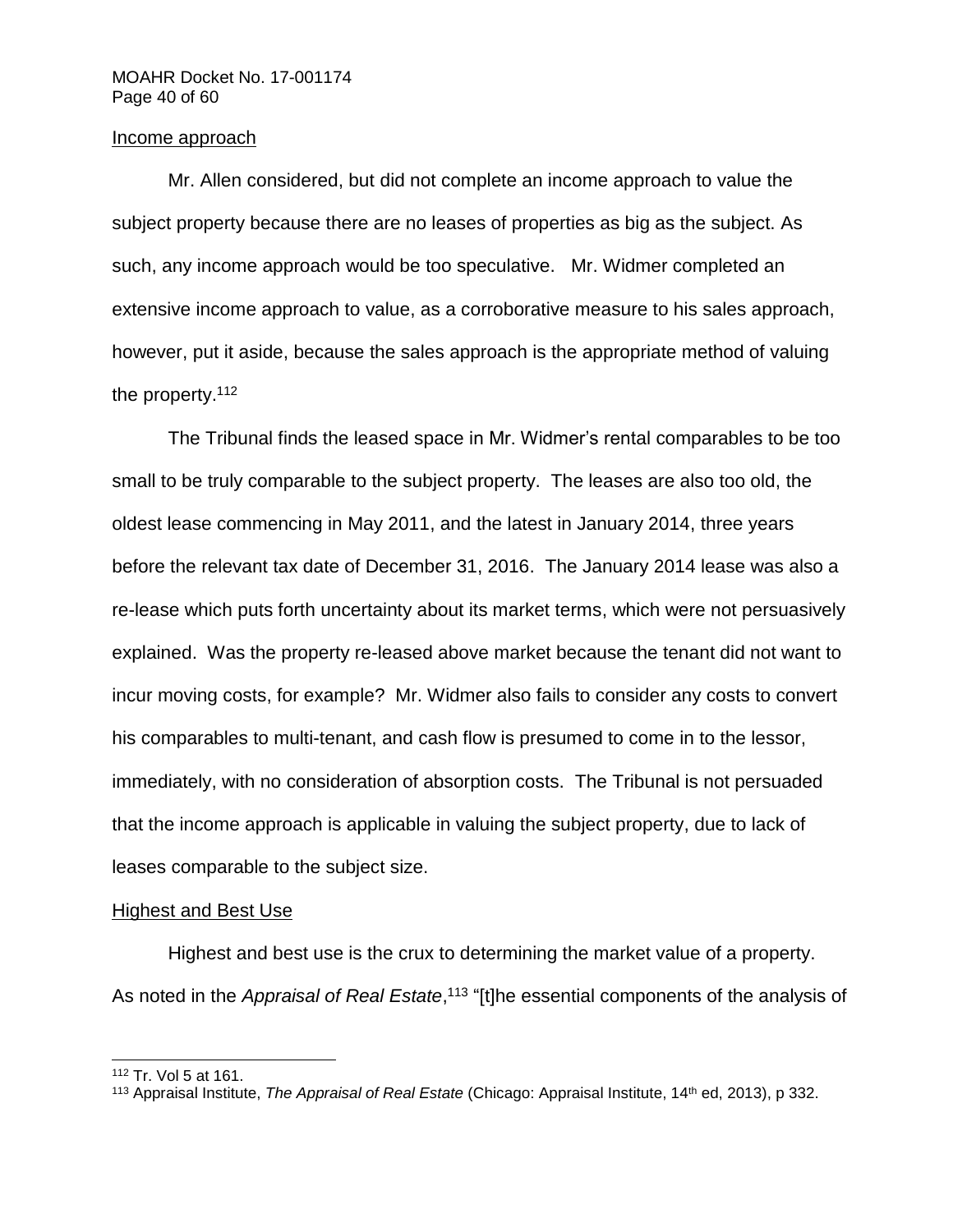### MOAHR Docket No. 17-001174 Page 41 of 60

highest and best use are contained in the following definition of the term: The reasonably probable use of the property that results in the highest value."<sup>114</sup> In other words, in determining the true cash or fair market value of a property, it is the use that results in maximum productivity that is aimed for. Highest and best use "recognizes that the use to which a prospective buyer would put the property will influence the price which the buyer would be willing to pay."<sup>115</sup> In determining highest and best use, the appraiser must consider whether the use is legally permissible, physically possible, financially feasible and the maximally productive use of the property.

As noted above, Mr. Allen's determination of the highest and best use of the property is for industrial use,<sup>116</sup> which encompasses single-user manufacturing, as well as warehouse/distribution. He testified, "I found that most of the larger plants over a million square feet are sold for redevelopment as multi-tenant industrial plants, so they end up getting used by multiple users."<sup>117</sup> Mr. Widmer's determination of the highest and best of the subject property is continued, single-user, manufacturing.<sup>118</sup> This conclusion is made because "the subject is in very good condition. Likewise, with the renovations completed over the past several years, it is considered to represent a modern and efficient manufacturing facility, that does not need to be converted or renovated."<sup>119</sup>

<sup>119</sup> *Id*.

*The Appraisal of Real Estate* is the appraisal profession's "flagship text, reflects this recommitment to the essential principles of appraisal and the sound applications of recognized valuation methodology." Further, "both appraisers and users of their services can be assured that this volume builds on time-tested foundational knowledge and contains the most up-to-date information and learning on valuation available anywhere." *Appraisal of Real Estate,* Forward, written by Richard L. Borges II, MAI, SRA, 2013 President, Appraisal Institute.

<sup>114</sup> *Id*. at 332.

<sup>115</sup> *Edward Rose,* 436 Mich at 633.

<sup>116</sup> P-1 at 66.

<sup>117</sup> Tr. Vol 1 at 181.

<sup>118</sup> R-1 at 105.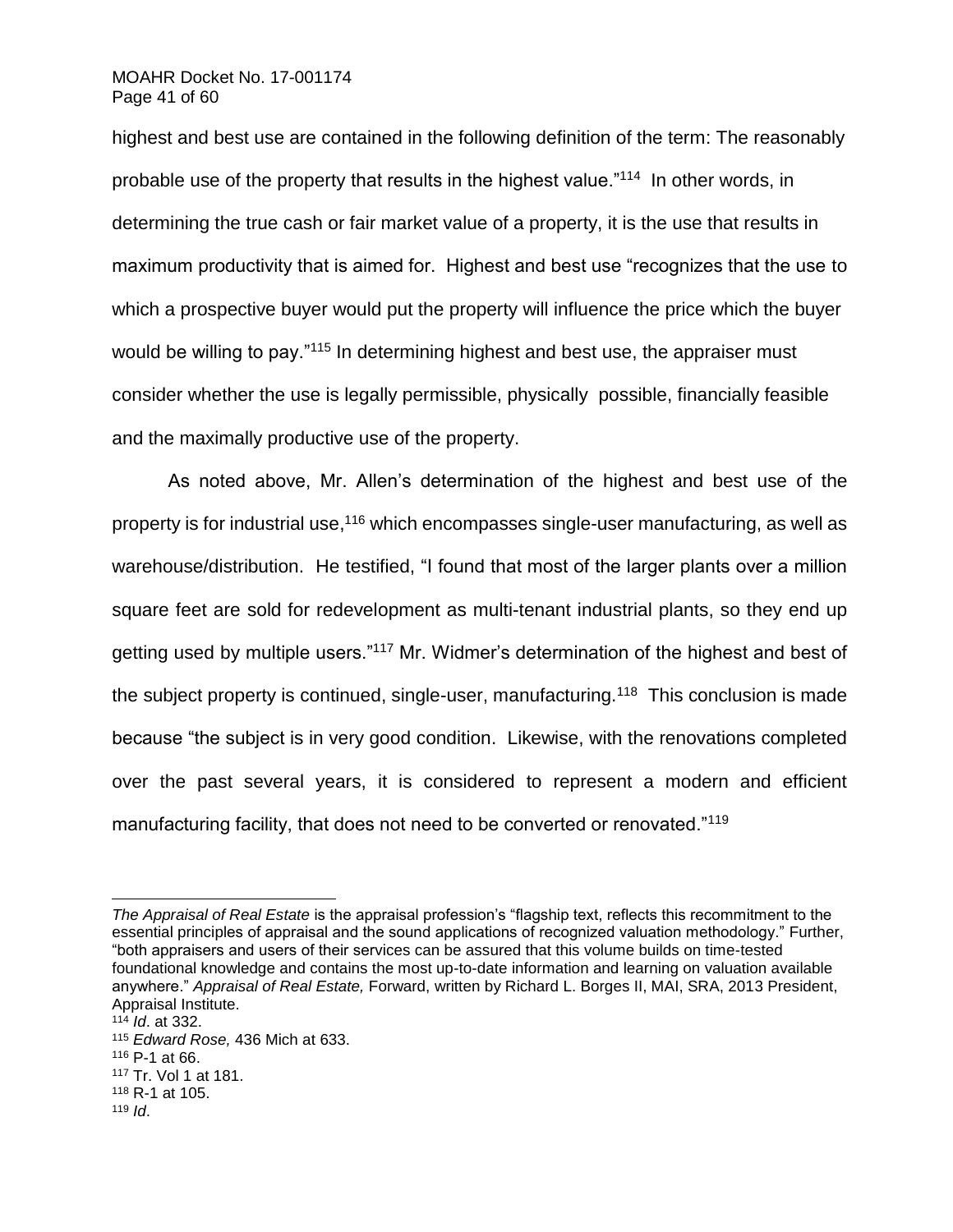Based on its analysis below for the 2017 tax year, the Tribunal finds Mr. Allen is correct, the highest and best use of the subject property, or the use that results in the highest value, is for industrial use, not for single-user manufacturing.

### Sales Approach

The Tribunal finds the sales approach to be the proper technique to utilize in valuing the subject property for the 2017 tax year as do the two expert appraisers in this matter. Two MAI appraisers, members of "the preeminent appraisal group in the world," per Mr. Widmer,<sup>120</sup> agree that the sales approach is the correct method to value the subject property. However, the Tribunal queries, how can two MAI appraisers conclude to such different values for the property utilizing the same approach to value? Mr. Widmer's conclusion of value for the subject property is \$50,000,000 and Mr. Allen's \$9,410,000, a difference of \$40,590,000 in true cash value. Further, there is not a single shared comparable between the appraisers, leaving the Tribunal with an extremely complicated and almost incomprehensible, valuation task. However, pursuant to its expertise, the Tribunal will evaluate each witness' testimony, the evidence presented and the case file, to determine the true cash value of the subject, almost 3,000,000 square foot industrial facility.

Proper application of the sales comparison approach involves "comparing similar properties that have recently sold . . . identifying appropriate units of comparison, and making adjustments to the sale prices . . . of the comparable properties based on relevant, market-derived elements of comparison.<sup>121</sup>

<sup>120</sup> Tr. Vol 4 at 75.

<sup>121</sup> Appraisal Institute, *The Appraisal of Real Estate* (Chicago: Appraisal Institute, 14th ed, 2013), p 377.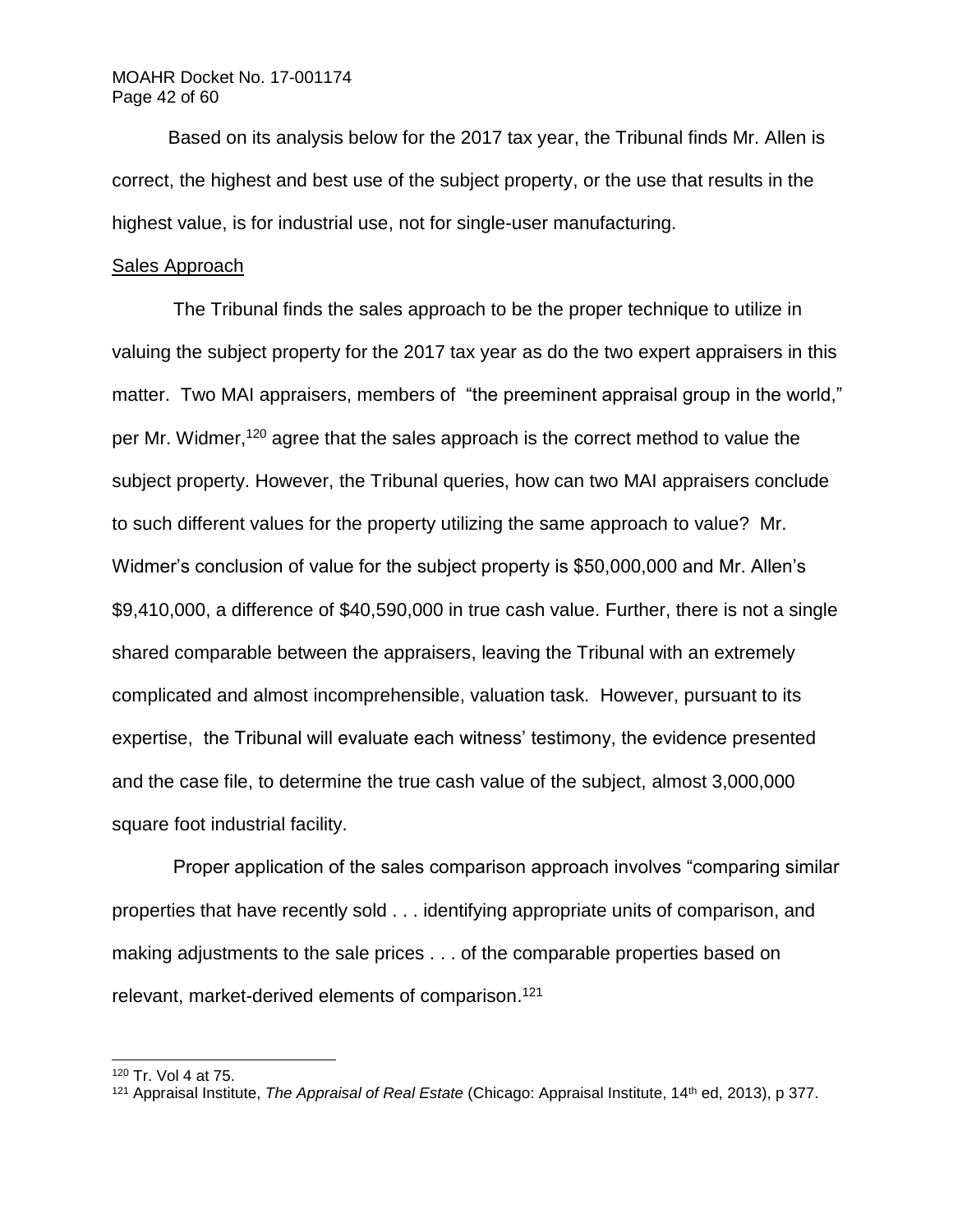# MOAHR Docket No. 17-001174 Page 43 of 60

Mr. Allen presented the Tribunal will four, adjusted sales of industrial properties and seven additional sales, all consisting of over 1,000,000 square feet. Mr. Widmer presented the Tribunal with four adjusted sales of industrial properties, one over 1,000,000 square feet and the other three, between approximately 450,000 to 530,000 square feet. Mr. Widmer also presented the Tribunal with four supplementary, unadiusted sales.

The majority of Mr. Allen's manufacturing plant sales, both adjusted and unadjusted additional sales, were converted to multi-tenant use after their sale*.* Mr. Allen's adjusted sale one, the former General Motors Livonia Powertrain Plant, was converted by the buyer, Ashley Capital, and in the end was leased primarily for warehouse/distribution, which Mr. Allen testified was in the strongest demand in the market at that time.<sup>122</sup>

Mr. Allen's adjusted sale two, the former Delphi plant in Flint, was purchased for scrap metal and conversion to multi-tenant. The property was eventually purchased by Phoenix Investors, who are presently converting it to multi-tenant. Mr. Allen's adjusted sale three, the former Ford parts plant in Sandusky, Ohio, was purchased by Flex-N-Gate, a Ford automotive supplier who maintained a parts contract with Ford, as an incentive to purchase the space. Mr. Allen's adjusted sale four was the former General Motors Pontiac Truck Plant, which sold for utilization as a motion picture studio. However, when Michigan film credits dried up, the property was torn down and is being developed into a multi-tenant industrial park. A 400,000 square foot manufacturing facility has already been built.

<sup>122</sup> Tr. Vol 1 at 188.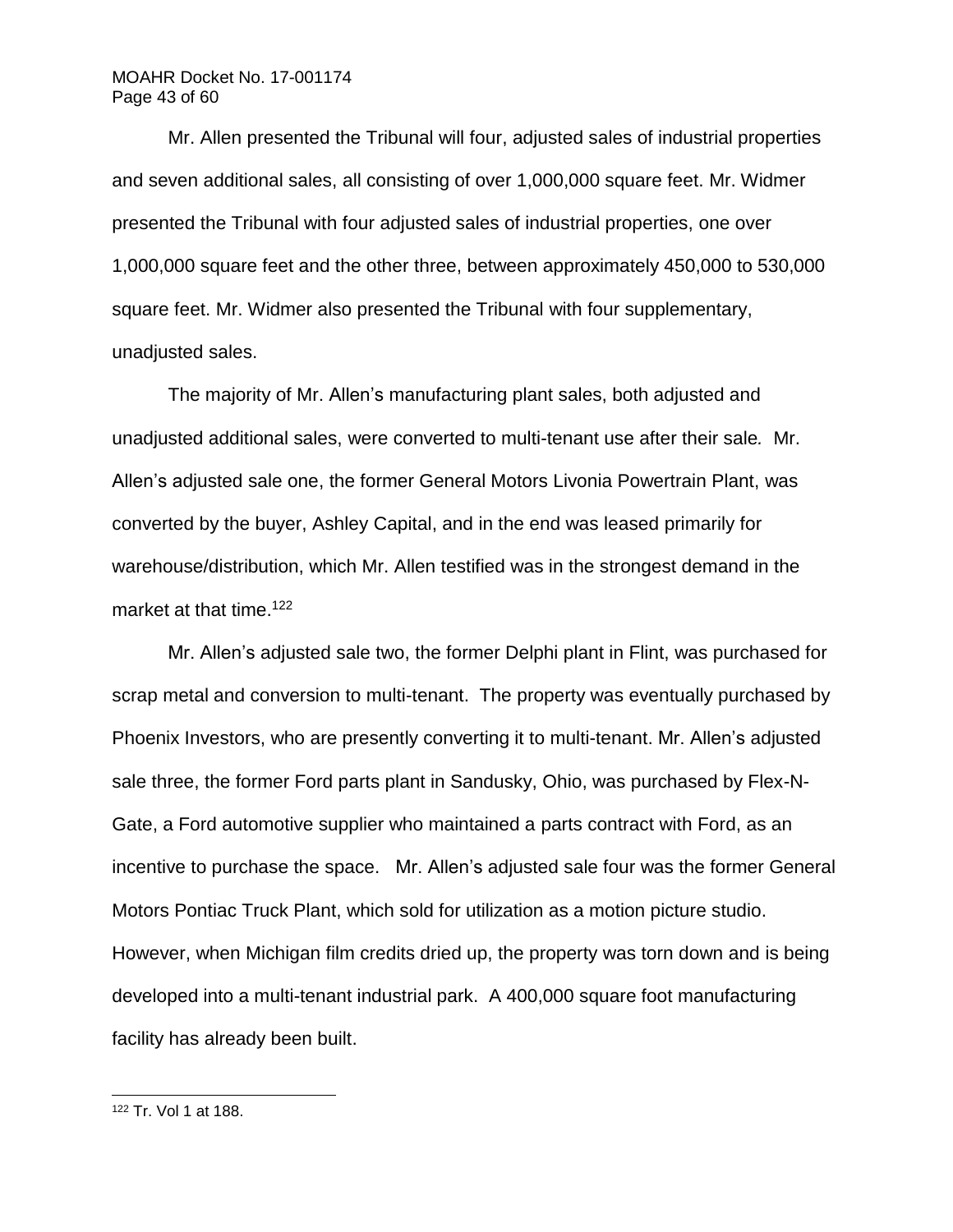# MOAHR Docket No. 17-001174 Page 44 of 60

Mr. Allen's unadjusted sale one, the former General Motors Plant in Moraine, Ohio sold for multi-tenant conversion. Mr. Allen's unadjusted sale two, the former Delphi plant in Athens, Alabama sold for multi-tenant conversation, as did the former General Motors plant in Shreveport, Louisiana, the former General Motors Plant in Janesville, Wisconsin, the former Magna Corporation manufacturing and assembly plant in East Syracuse, New York, and the former Visteon Plant in Shelby Township, Michigan which was torn down and remarketed as an industrial site. Mr. Allen's unadjusted additional comparable four, the former Mitsubishi assembly and stamping plant was purchased by Maynard's for personal property liquidation, but before the liquidation, was purchased by Rivian Automotive to commence production of prototype electric SUVs and light trucks. In all, 9 out of 11 of Mr. Allen's sales were converted to multi-tenant, other than the sales to Flex-N-Gate, which had an incentive manufacturing contract and the former Mitsubishi Plant that was purchased by Rivian Automotive.

Mr. Widmer's adjusted sale one was 532,489 square feet and purchased by an owner/user, a previous tenant. His adjusted sale two, the former military jet aircraft facility which became the Hayes Wheel Facility, was purchased, converted to multitenant and 100% leased at the time of sale. Adjusted sale three, another leased-fee sale, was originally a manufacturing building that was converted to multi-tenant, and eventually purchased by an existing tenant to expand as other leases expired. Adjusted sale four had some manufacturing component, became warehouse/distribution, and it is going back to some manufacturing, some warehouse/distribution. In 2016, it sold to Fuyao Asset Management LLC which is an automotive supplier of auto glass, trim and clips.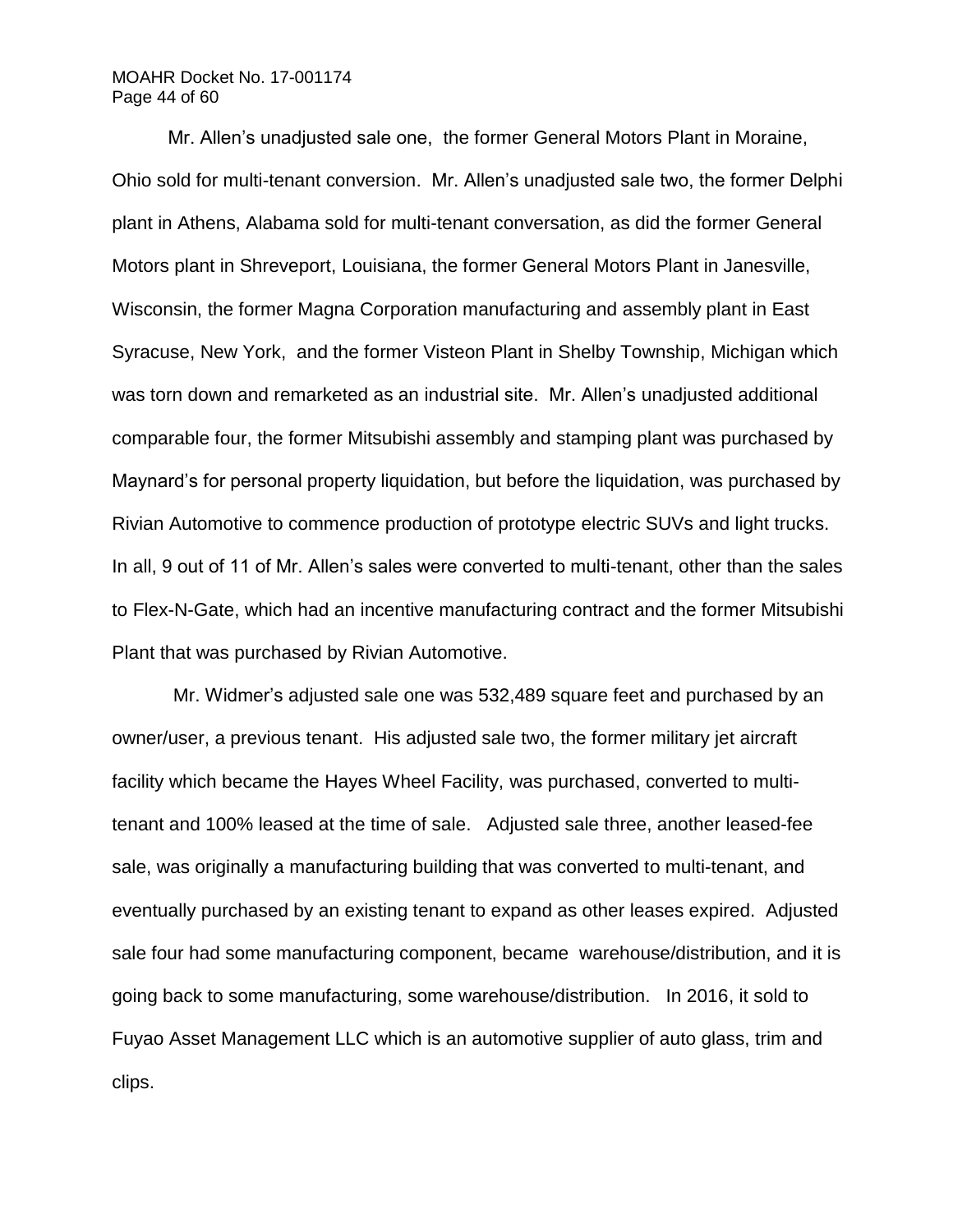## MOAHR Docket No. 17-001174 Page 45 of 60

l

Mr. Widmer's supplemental sale one, was the purchase of the subject property in 2009 by Detroit Diesel which was the unwinding of a lease and a former sale-leaseback. Supplemental sale two was the purchase of the former Perregrine plant converted by Ashley Capital to a warehouse/distribution, multi-tenant facility. Supplemental sale three, Fiat/Chrysler, consisted of two buildings and was a sale-leaseback. Mr. Widmer testified, in the sales comparison approach, "I would consider it to a much lower degree, only given the influences of the sale leaseback - -"<sup>123</sup> Supplemental sale four was multitenant, partly occupied at sale, purchased by a tenant, and the remainder of the property was leased. In sum, Mr. Widmer's adjusted sales two and three were already multitenant at the time of sale, adjusted sale four was multi-tenant for many years, and adjusted sale one was purchased by a tenant. Supplemental sales two and four were leased to multiple tenants, supplemental sale one is the sale of the subject property in 2009, after the unwinding of a lease, and supplemental sale three, Mr. Widmer indicated he would consider only to a much lower degree because it is a sale-leaseback.

The Tribunal finds from the sales comparables presented by both appraisers, that multi-tenant is the most frequent use of large manufacturing facilities, such as the subject. Though the Tribunal has other issues with Mr. Allen's comparables, his comparable two, the former Delphi Plant, sold for \$2.25 per square foot when it was a 1.5 million square foot property, then sold for more than double, when 960,000 square

<sup>&</sup>lt;sup>123</sup> Tr. vol 5 at 72. "Sale leasebacks are a function of financing, not fee simple interest as the owner/occupant of a buildings needs an influx of cash does not - - but does not want to leave the building, the building is sold to an investor and the owner leases the property back from the investor." Tr. Vol 6 at 32, quoting from a Tribunal opinion, not referenced.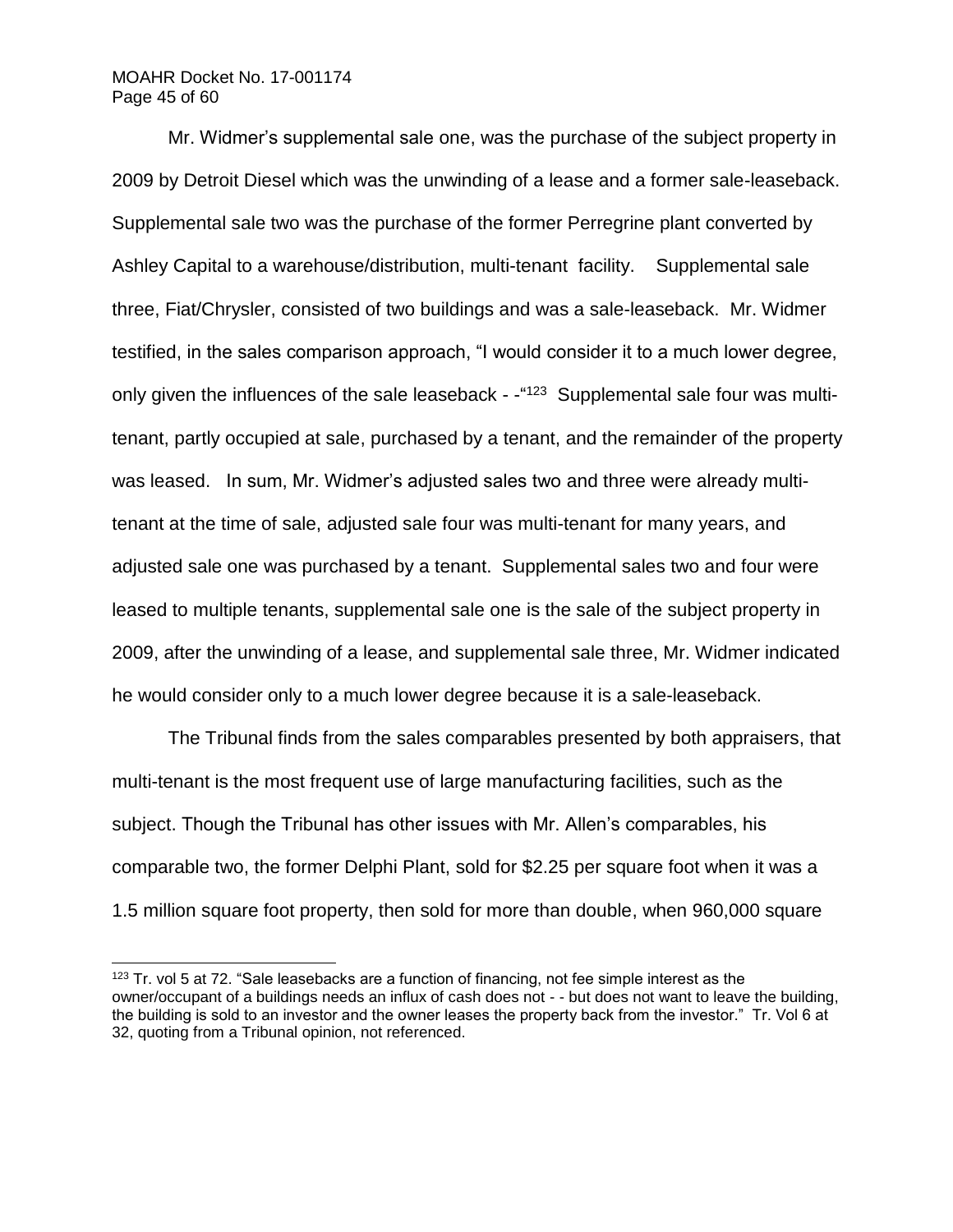### MOAHR Docket No. 17-001174 Page 46 of 60

feet of the property was demolished. Mr. Allen's comparable four, purchased for movie production, a 3.5 million square foot building, was torn down and a 400,000 square foot building, constructed in its place. Mr. Widmer's comparable two, was a 1.2 million square foot building that was a 100% leased multi-tenant building at the time of sale, providing immediate income to the buyer, however, all of his other comparables were reduced to a smaller size because that's what is demanded in the marketplace. The subject property was a large, single-user manufacturing plant on December 31, 2016. It was not a multi-tenant industrial building and it certainly was not in the 500,000 square foot range, like the majority of Mr. Widmer's adjusted comparables. It has a 63,000 square foot lease with its own subsidiary and rented space to an auto dealership to park its vehicles, but it was certainly not a rental property on December 31, 2016. As such, the Tribunal finds it is not appropriate to utilize sales comparables that were already multi-tenant at the time of sale.

Mr. Allen testified, costs to convert a 3,000,000 square foot facility to multi-tenant were extremely high. Smaller, already divided, properties are simply not comparable to the subject property. If Mr. Widmer finds the highest and best use of the property to be single-user manufacturing, why does he put forth no sales of large manufacturing plants, utilized by single users, as is, after sale?

Mr. Allen was questioned regarding the use of already multi-tenant or leased buildings as comparables to the subject single-user property and the Tribunal agrees with his reply:

They wouldn't represent what the subject is to – to use this property as a multi-tenant industrial would require substantial conversion costs. The space would have to be divided, dock doors would have to be put in, utilities divided, office reconfigured. So, it would be - - after conversion to multi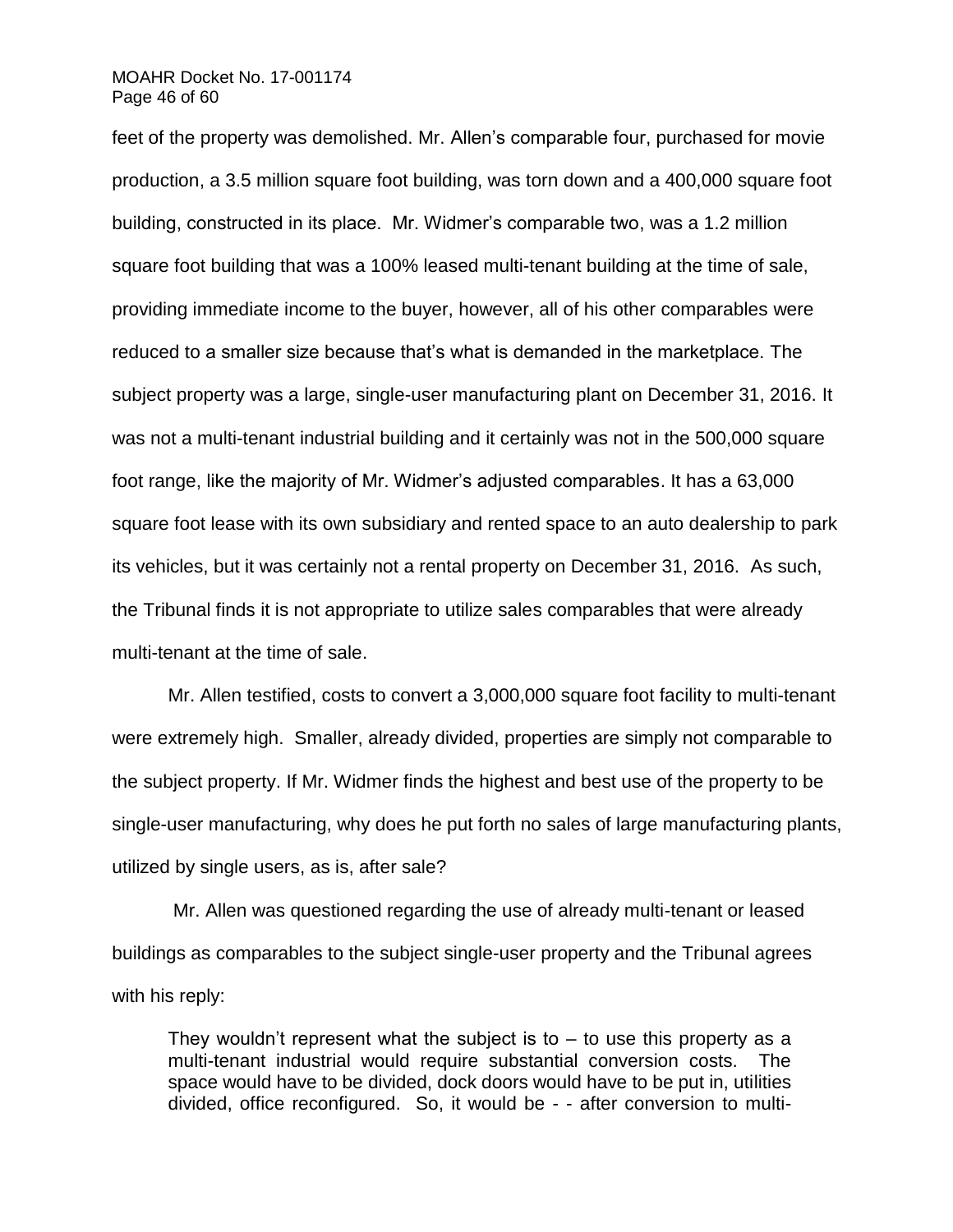tenant would be a completely different property. It would be a redeveloped property as opposed to the existing property.<sup>124</sup>

Mr. Allen contended that in order to convert the subject property to multi-tenant, and specifically for warehouse/distribution, 100s of truck docks need to be added. The subject property has only 47 levelized docks which is inadequate for the most probable future uses. The property should have at least 200 docks to meet modern standards for a manufacturing building and 400 for warehouse/distribution. In fact, Detroit Diesel spent \$4,000,000 adding eight docks. Further, ceiling heights at the subject property are too low. Mr. Vaughn testified Petitioner spent millions of dollars raising ceiling heights in some areas, but the majority of the facility has low ceiling heights that would not be optimal to a purchaser. Also, the property is in need of roof repair and replacement. Mr. Vaughn testified Petitioner spent \$6,000,000 raising its roof and it costs \$10 to \$14 million dollars a year in upgrades to keep Detroit Diesel functioning.

Mr. Widmer gave the subject property a four-star rating pursuant to CoStar attributes. He testified, with regard to structure/systems, a four-star property would typically have greater than 100,000 square feet, "clear height typically greater than 30 feet for distribution, greater than 24 feet warehouse and 28 feet manufacturing, dock ratio of plus or minus 7,500 square feet per dock, which is - - I'm sorry, distribution and warehouse, plus or minus 15,000 square feet per dock, manufacturing and fully sprinkled."<sup>125</sup> He was questioned, so, how many docks would the subject property need for manufacturing to be a 4 star rating? He replied, 141 docks, taking out all areas that

<sup>124</sup> Tr. Vol 1 at 181-182.

<sup>125</sup> Tr. Vol 5 at 171.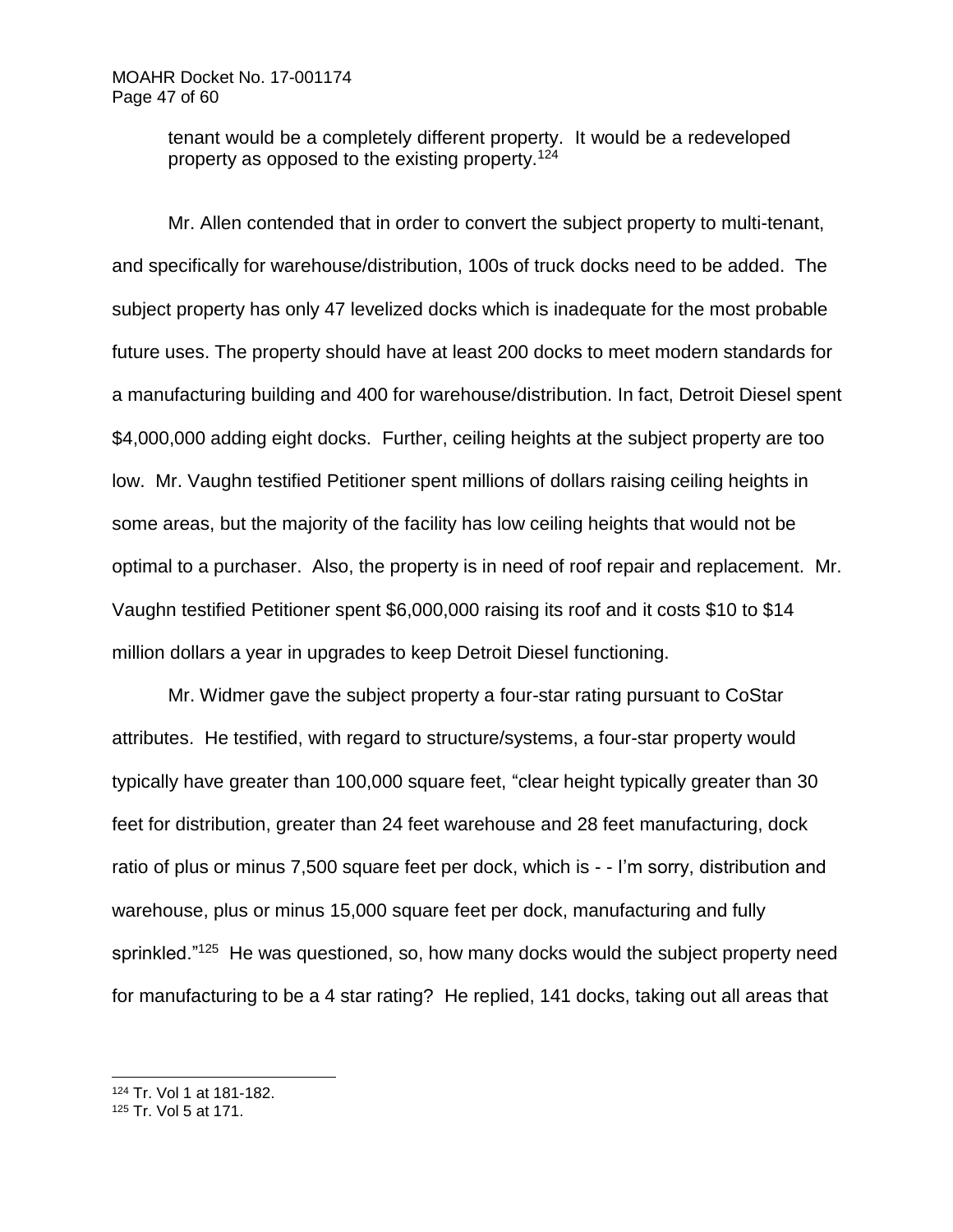## MOAHR Docket No. 17-001174 Page 48 of 60

include warehouse, admin, engineering, cafeteria, and testing. As noted above, the subject property has 47 docks. The Tribunal finds the subject property did not, as of December 31, 2016, have sufficient dock doors for an incoming single-user manufacturer. Further, the property did not have clear heights of 28 feet. Mr. Vaughn testified that 40% of the subject building has clear heights of 16 feet or lower and millions of dollars are being spent to increase those clear heights.

The Tribunal is unsatisfied and unpersuaded by the majority of both appraisers sales comparables with regard to valuing the property. The Tribunal recognizes the difficulty with the appraisal assignment, where does one find a good comparable for a 3,000,000 square foot industrial plant and because the comparables are smaller, even the majority of Mr. Allen's adjusted sales in the million to million-and-a-half square foot range, how does one accurately adjust for size? Mr. Allen concluded that smaller buildings sell for more dollars per square foot than larger buildings. He testified this is demonstrated by his comparable sales. This conclusion is also put forth in Mr. Allen's regression chart on page 82 of his appraisal and his consideration of 371 industrial sales between 2011-2017. However, on cross examination, Mr. Allen testified he did not review the sales, but "it was a sampling of all industrial properties [over 40,000 square feet] that had sold between 2011 and 2017, as reported by CoStar."<sup>126</sup> He also testified; CoStar doesn't provide data beyond 1,000,000 square feet, *so it's not reliable over 1,000,000 square feet*, "other than demonstrating that there is a very important size relationship."127

<sup>126</sup> See Tr. Vol 3 at 10.

<sup>127</sup> See Tr. Vol 3 at 20, emphasis added.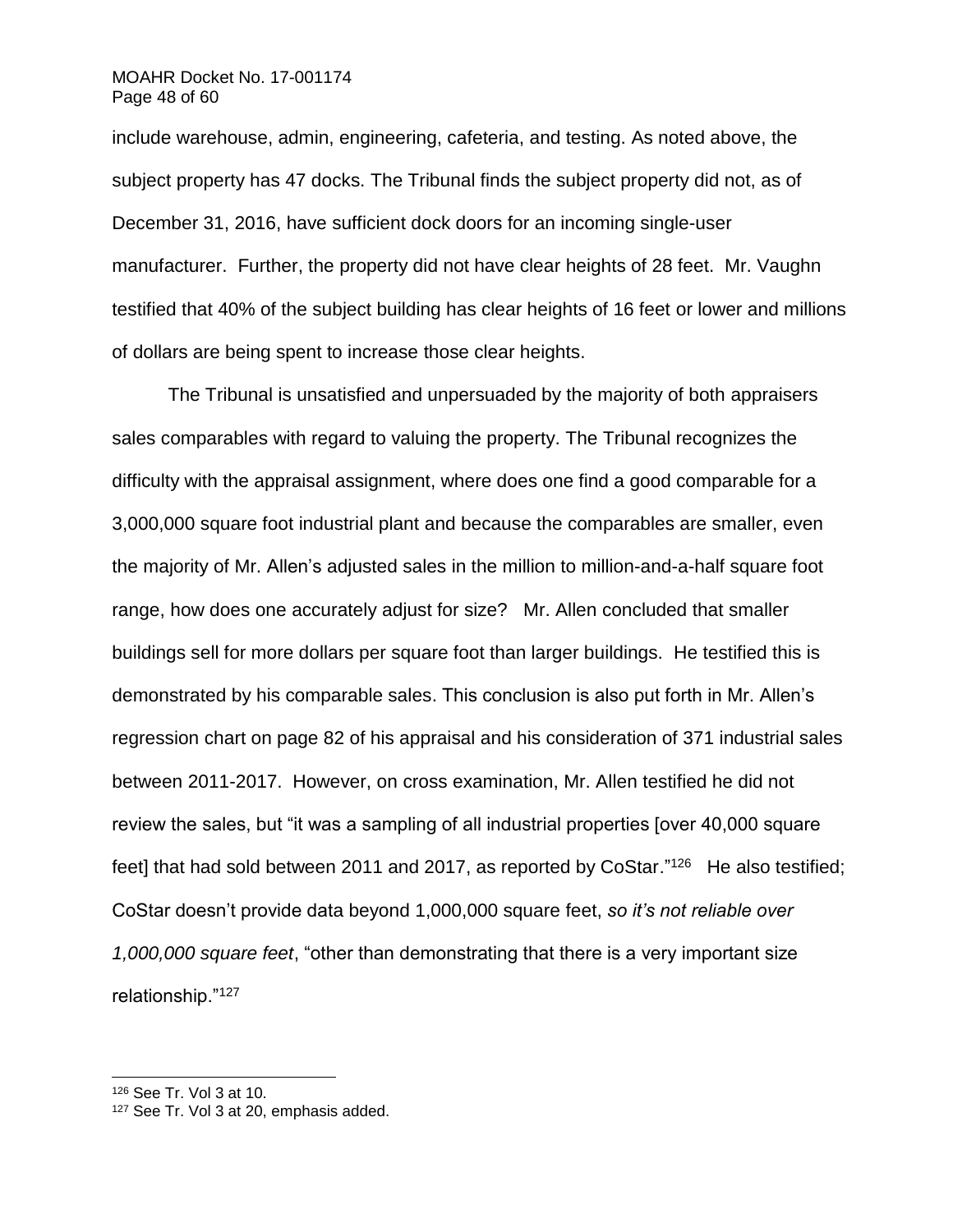# MOAHR Docket No. 17-001174 Page 49 of 60

The only explanation of Mr. Widmer's size adjustments, located in his appraisal is on p. 108, "[p]ricing patterns for this type of industrial product indicate adjustments are appropriate if the size difference is significant." In his testimony, however, he explained that he applied a size adjustment per 10,000 square feet, with floor area perimeter multipliers taken from Marshall Valuation Service. <sup>128</sup> However, he does not use data from million square foot buildings, he uses smaller buildings, which the Tribunal finds to be troubling. Mr. Allen adjusts three of his comparables by (50%) to (60%) for size, which suggest the comparables are not truly comparable to the subject and Mr. Widmer's size adjustments of approximately (28%) to (32%) for buildings from 449,623 square feet to 532,489 square feet, more than five times smaller than the subject, are simply too low.

With specific regard to Mr. Allen's comparable two, Mr. Widmer testified he confirmed with the broker of the sale, that it was not a real estate deal. He testified the property was sold to OMX, which, is an entity of Mr. Robert Trafford and he owns "Marathon Contracting and Demolition. And this sale was 100% a deal that he was looking for scrap metal. He was looking for steel to scrap and was not worried about the real estate asset at all."<sup>129</sup> Approximately 900,000 square feet were demolished and "he sold the remainder of the property without even renovating the residual that he sold. There was no renovations done. He left the building shell, basically, when he sold it subsequently."<sup>130</sup> Mr. Allen countered that the property was purchased to make money off the large square footage and position the rest to sell for multi-tenant or warehouse/distribution; however, he was also asked to read from an article which put

<sup>128</sup> Tr. Vol 5 at 32-33.

<sup>129</sup> Tr. Vol 5 at 134.

 $130$  Tr. Vol 5 at 135. The Tribunal notes the property was missing a wall at the time of sale.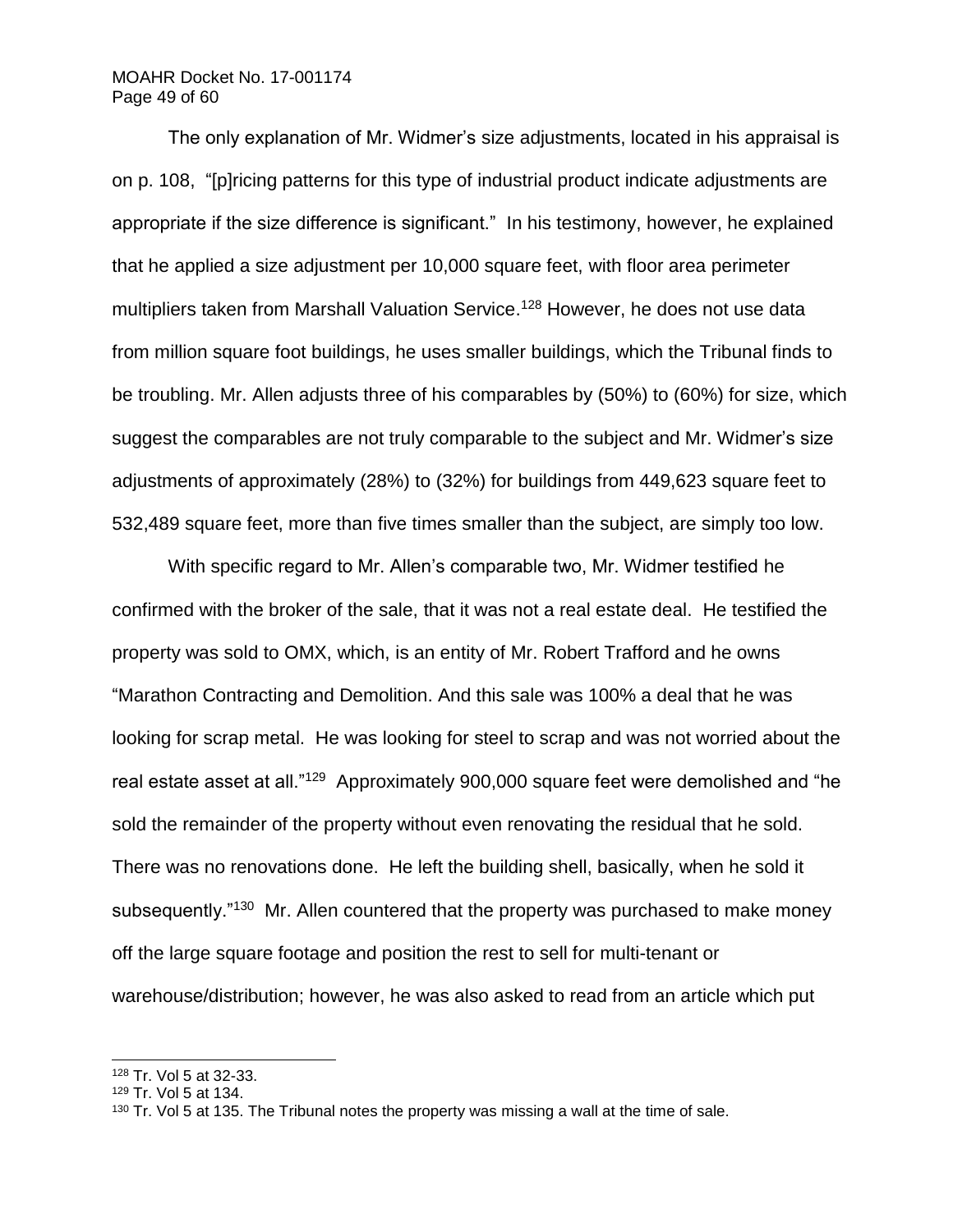# MOAHR Docket No. 17-001174 Page 50 of 60

forth a cost of \$12,000,000 to put the property back into useful shape.<sup>131</sup> The Tribunal was also shown a video, and directed toward photos, revealing the property was missing a wall. The Tribunal is unable to reconcile the two versions of the sale, also notes it sold for the second lowest dollar amount per square foot, and as such, places little reliance upon it.

With regard to Mr. Allen's sales comparable three, the Ford parts plant in Sandusky, Ohio, the Tribunal finds it less relevant that comparables located in the state of Michigan. As an out-of-state property, it could require more adjustments which were not explored, and the Tribunal is unable to reconcile an adjustment for of the value of the Ford parts contract<sup>132</sup> Further, on cross examination, Mr. Allen admitted the property was not sold by Ford, but from an entity created by Ford whose purpose was to sell the former plant. Mr. Allen did not know the terms of the agreement between Ford and the entity so he did not make an adjustment.<sup>133</sup>

With regard to Mr. Allen's comparable four, the former GM Assembly plant in Pontiac. The property sold for the lowest dollar amount per square foot, is the oldest sale (September 2011), it was demolished, and as such, considered a land sale by Mr. Widmer. In fact, the vacant land is being developed by Marriott hotels, restaurants and for other commercial use. The Tribunal finds sales comparable four is not the best comparable to utilize in determining the true cash value of the subject property for the 2017 tax year.

<sup>131</sup> Tr. Vol 3 at 73.

- <sup>132</sup> Tr. Vol 5 at 134-140.
- <sup>133</sup> Tr. Vol 3 at 88-89.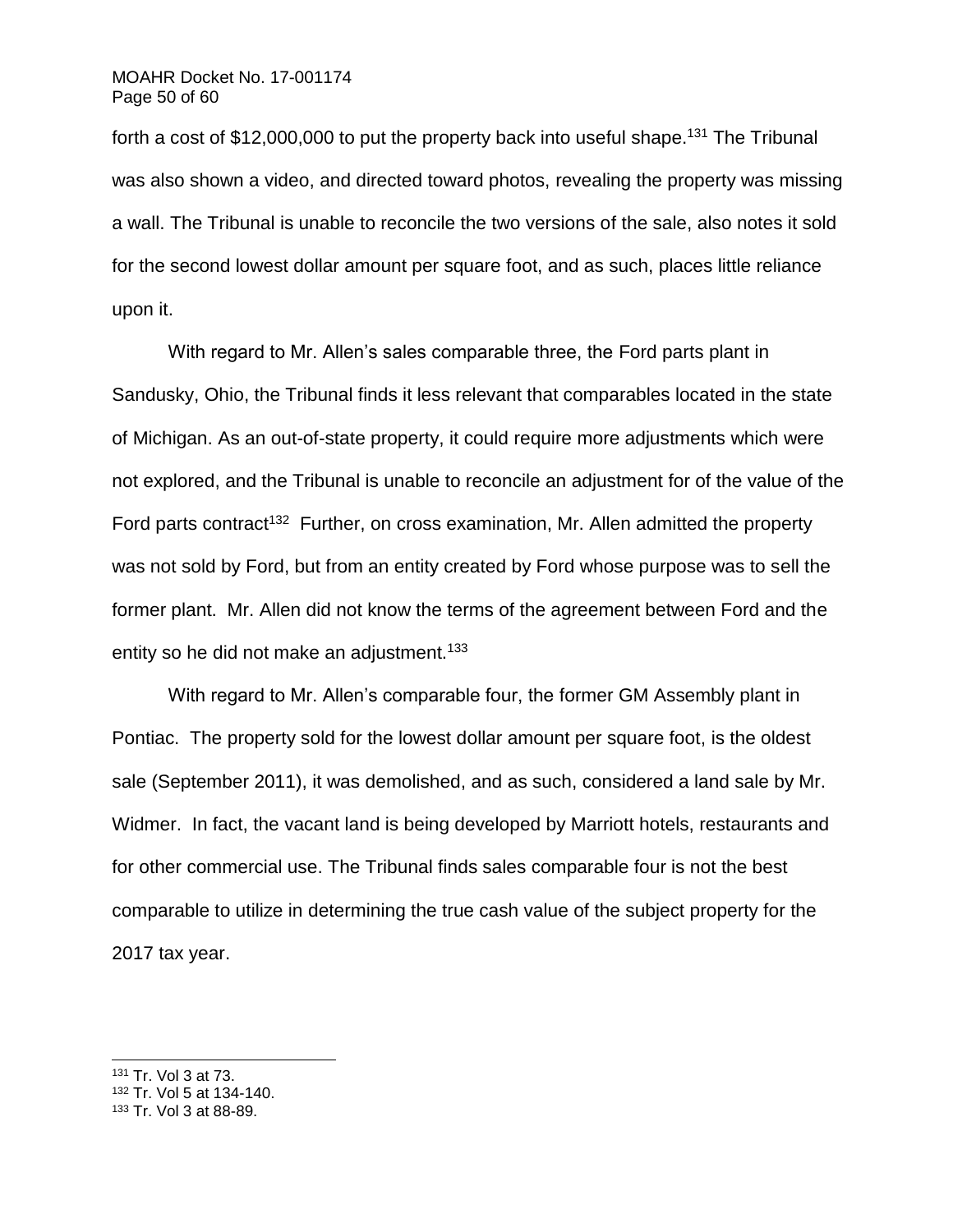# MOAHR Docket No. 17-001174 Page 51 of 60

The Tribunal also places little emphasis on Mr. Allen's additional comparables, again six out of the seven are from out of state, and no explanation of any considerations for this fact was provided. Additional sales comparable seven is located in Shelby Township, Michigan, however, it was sold for demolition, and could be considered a land sale, only. Further, the sales were not adjusted to be consistent with the characteristics of the subject property.

Respondent alleged at the hearing of this matter that Mr. Allen did not prepare Petitioner's appraisal of the subject property, but his assistant, Mr. Mark Wiley, did. Mr. Allen testified, however, that he prepared the appraisal with the aid of his assistant of 20 years, Mr. Wiley. Mr. Allen testified that Mr. Wiley assisted him "with the research analysis and drafting of the report."<sup>134</sup> He testified, Mr. Wiley has completed advanced courses in the sales, income and cost approaches to value, but is not a certified general real estate appraiser.<sup>135</sup>

Mr. Allen testified he determined which comparables to utilize, what adjustments to make, and what the final value conclusion is for the property being appraised. Mr. Allen gave Mr. Wiley his comparable parameters: industrial properties over 1 million square feet, sold in 2011 or later, concentrate on sales in Michigan, but don't be restrained by Michigan, but when Mr. Wiley found comparables for Mr. Allen to utilize, it was he who chose the final sales and completed the analysis.<sup>136</sup>

l <sup>134</sup> Tr. Vol 1 at 164.

<sup>135</sup> Tr. Vol 1 at 164.

<sup>136</sup> Tr. Vol 1 at 165. Tr. Vol 2 at 116.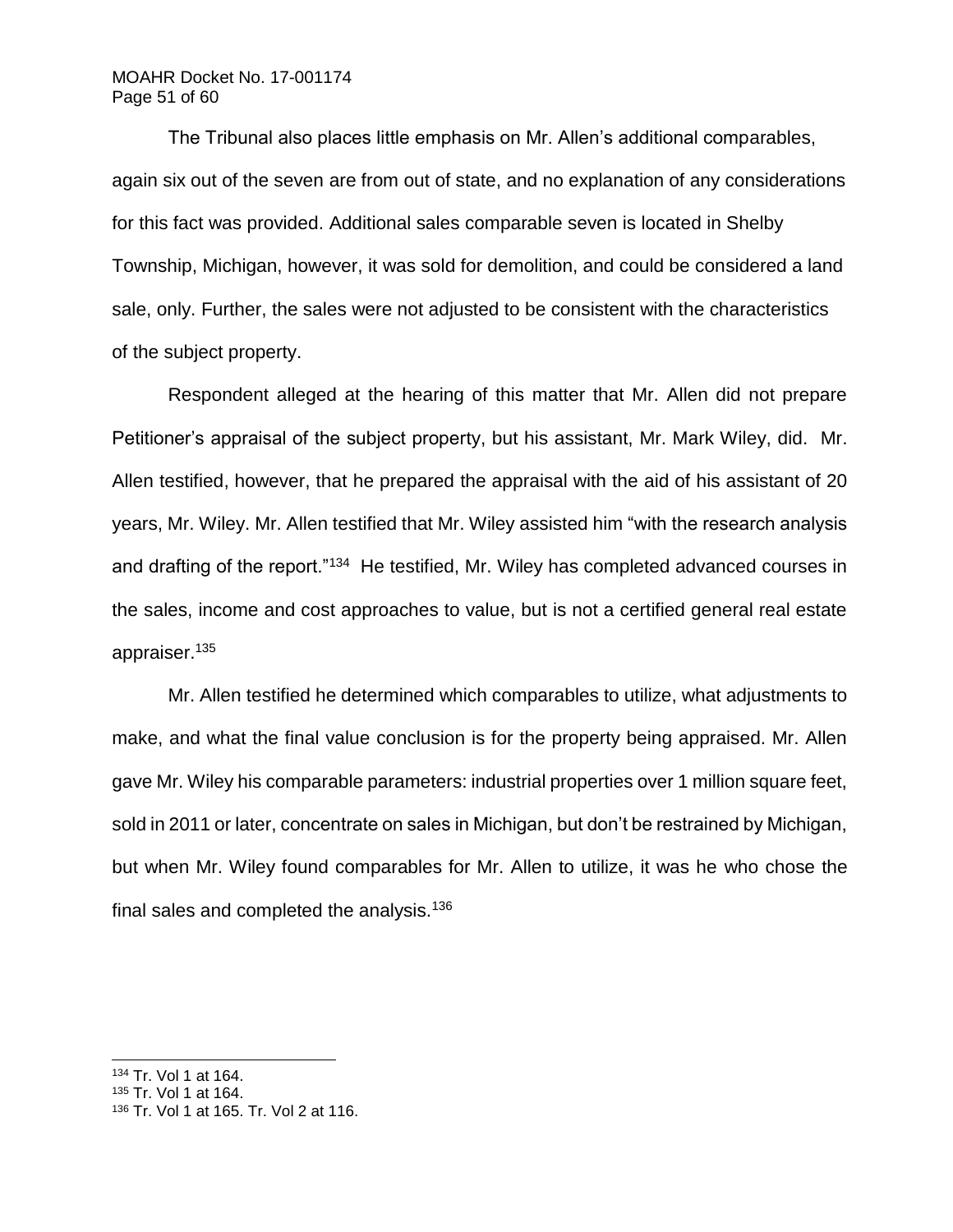## MOAHR Docket No. 17-001174 Page 52 of 60

The Tribunal does not find the fact that Mr. Wiley aided Mr. Allen in completing Petitioner's appraisal to be fatal to its reliability. Mr. Allen credibly testified that it was he, who prepared the analysis and made the final conclusion of value.

Respondent also took issue with the fact that Mr. Allen retrieved information about his comparables from comparable write-ups supplied by American Appraisal Company. In fact, some items on the comparable sheets were reproduced verbatim in Mr. Allen's report. Mr. Allen, however, admitted that he had input in preparing his appraisal from American Appraisal Company's research, with whom he had a long relationship. Mr. Allen had a long professional relationship with Mr. Phil Cook, now deceased, from the company and he and Mr. Allen shared comparable information as both complete large manufacturing appraisals around the United States.<sup>137</sup> Mr. Allen testified, "when he has write-ups of Detroit area comparables, he automatically sends them to us, and when he needs information in the Detroit area, he'll call us and we'll help him out."<sup>138</sup> In fact, Mr. Allen finds that American Appraisal data sheets are more accurate than CoStar and they are more comprehensive.<sup>139</sup>

Mr. Cook's firm appraised Mr. Allen's comparable four. As such, Mr. Allen found it reasonable to request the appraisal data from him. Mr. Allen inspected the comparable on the inside and outside and found the information in the American Appraisal write-up to be accurate.<sup>140</sup> On cross examination, Mr. Allen admitted that information from American Appraisal comparable sheets labeled, "final report," located in his work file were quoted

<sup>&</sup>lt;sup>137</sup> Mr. Allen testified that American Appraisal has been appraising GM plants on behalf of the company, in Michigan and throughout the United States, and other large manufacturing companies in Michigan and across the United States. See Tr. Vol 4 at 37.

<sup>138</sup> Tr. Vol 4 at 9.

<sup>139</sup> See Tr. Vol 4 at 40.

<sup>140</sup> Tr. Vol 4 at 38-40.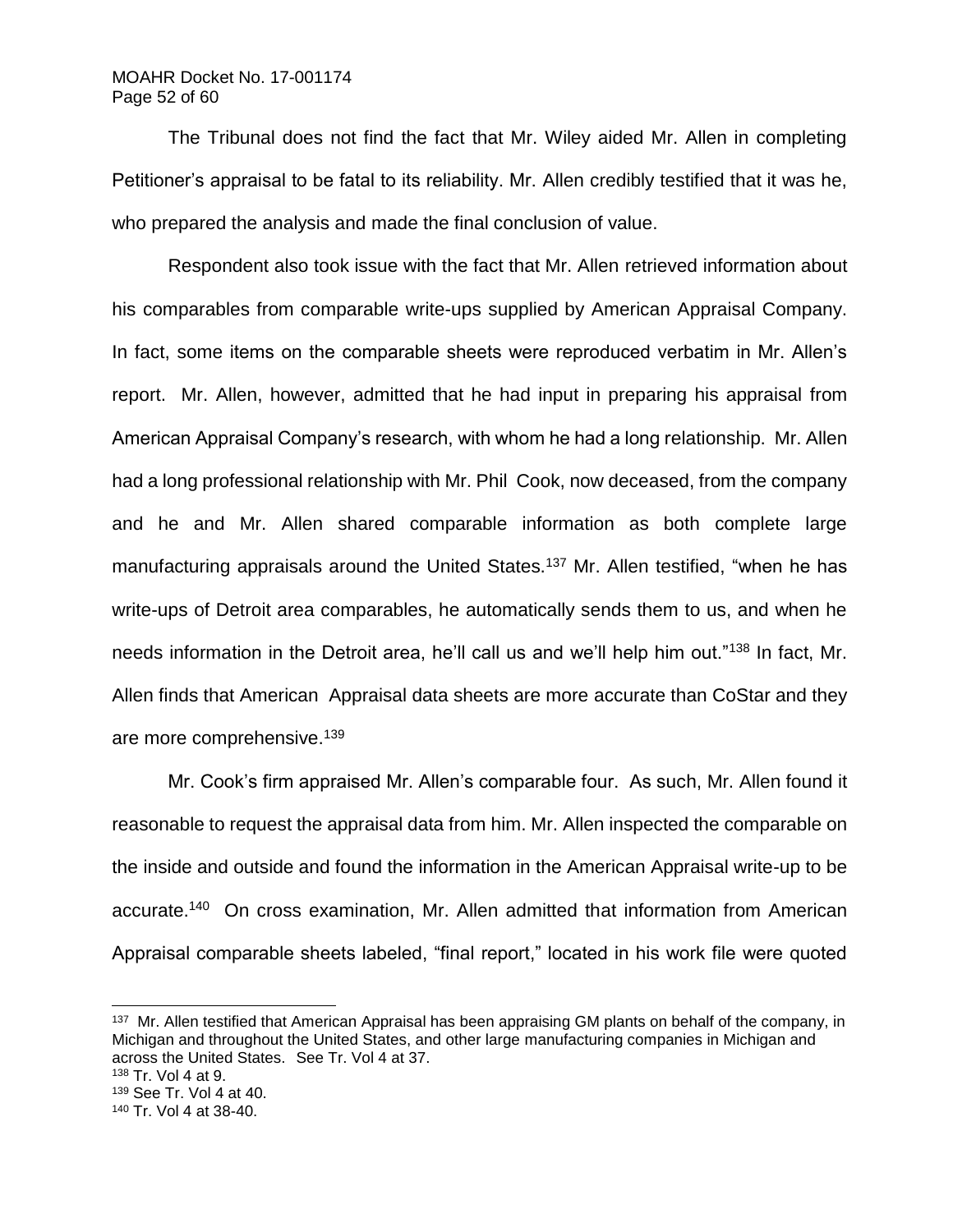### MOAHR Docket No. 17-001174 Page 53 of 60

verbatim in his appraisal with regard to comparables two, three and four.<sup>141</sup> He was questioned, "[d]id American Appraisal give you any of the backup data that would support the information contained on these sheets?" His reply was that it did not.<sup>142</sup> Mr. Allen did note regarding comparable four on page 77 of his appraisal, that the sale was verified by a third-party appraiser. "that was American Appraisal." "I believe it was Phil Cook."<sup>143</sup>

Again, the Tribunal does not find it fatal to Mr. Allen's report that he obtained information about his comparables from American Appraisal, especially since Mr. Allen testified with regard to comparables two, three and four that he also considered other sources. With regard to comparable two, he testified that he gathered information about the comparable from an American Appraisal write-up, a CoStar write-up, a Signature write-up, and the Phoenix Investors Brochure."<sup>144</sup> With regard to comparable three, he testified that he ascertained the terms and conditions of the sale from "various sources, including American Appraisal data, CoStar data and attempted to get verification from the purchaser."<sup>145</sup> With regard to comparable four, Mr. Allen testified he was able to verify the accuracy of the write-up while inspecting the property. However, the inspection occurred after the writing of the report. In any event, the Tribunal has placed less emphasis on Mr. Allen's comparables two through four, for the reasons stated above and with some consideration to the fact that parts of the American Appraisal comparable write-ups were quoted verbatim in his report, without back-up data provided by the firm.

<sup>141</sup> Tr. Vol 3 at 138-151.

<sup>142</sup> Tr. Vol 3 at 148.

<sup>143</sup> Tr. Vol 4 at 12.

<sup>144</sup> Tr. Vol 3 at 64.

<sup>145</sup> Tr. Vol 3 at 90.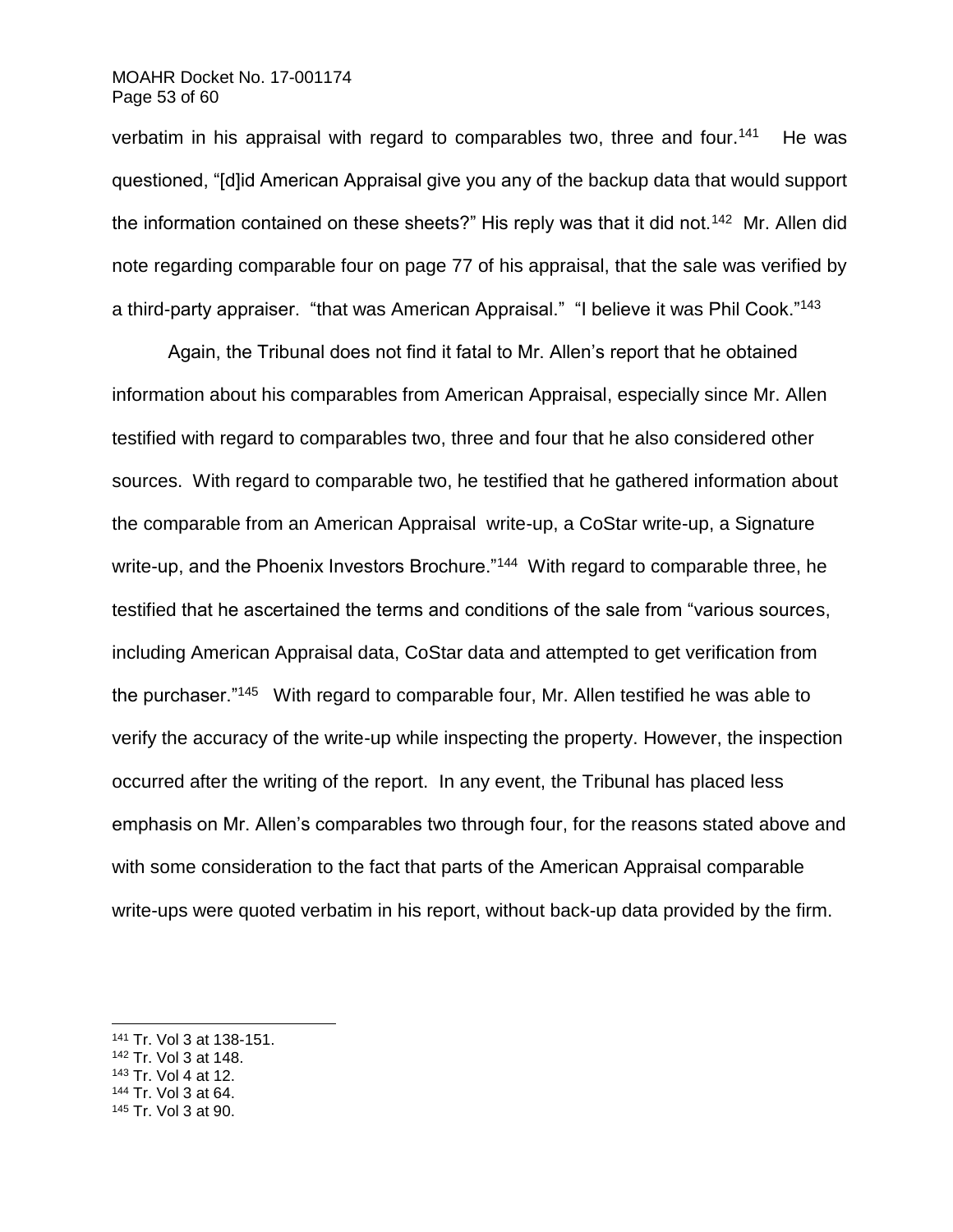# MOAHR Docket No. 17-001174 Page 54 of 60

Mr. Widmer's comparable one consisted of 532,489 square feet. It was purchased for industrial use; however, was purchased by the lessee and the Tribunal was not persuaded by Mr. Widmer's testimony, that the sale was subject to normal market pressures. He testified he verified the alleged market sales price because there was an appraisal done of the property. However, on cross-examination, he admitted, he never saw the appraisal, did not know who prepared it and did not know the reason for which it was completed. As a result of its small size relative to the subject, and the unconfirmed conditions of sale, the Tribunal is not persuaded by Mr. Widmer's sales comparable one.

Mr. Widmer's sales comparable two consists of 1,249,073 square feet, but at the time of sale was already converted to multi-tenant and 100% occupied. Further, no information was provided about the terms of the leases, just "that they were at market." Since the property was leased at the time of sale, the buyer had a ready-made income stream. Further, the income stream was an even greater asset given there were multiple tenants, because if one vacates, income is still available from the others. The Tribunal does not find a 100% leased property, less than half the size of the subject property, to be comparable to the subject.

Mr. Widmer's sales comparable three consists of 449,623 square feet and was also already converted to multi-tenant at the time of sale. As a result of its size and multi-tenant layout at sale, the Tribunal is not persuaded by comparable three.

Mr. Widmer's sales comparable four consists of 526,540 square feet and was a vacant building that had previously been acquired by the seller in a foreclosure related transaction. Because of its small size and the lack of persuasive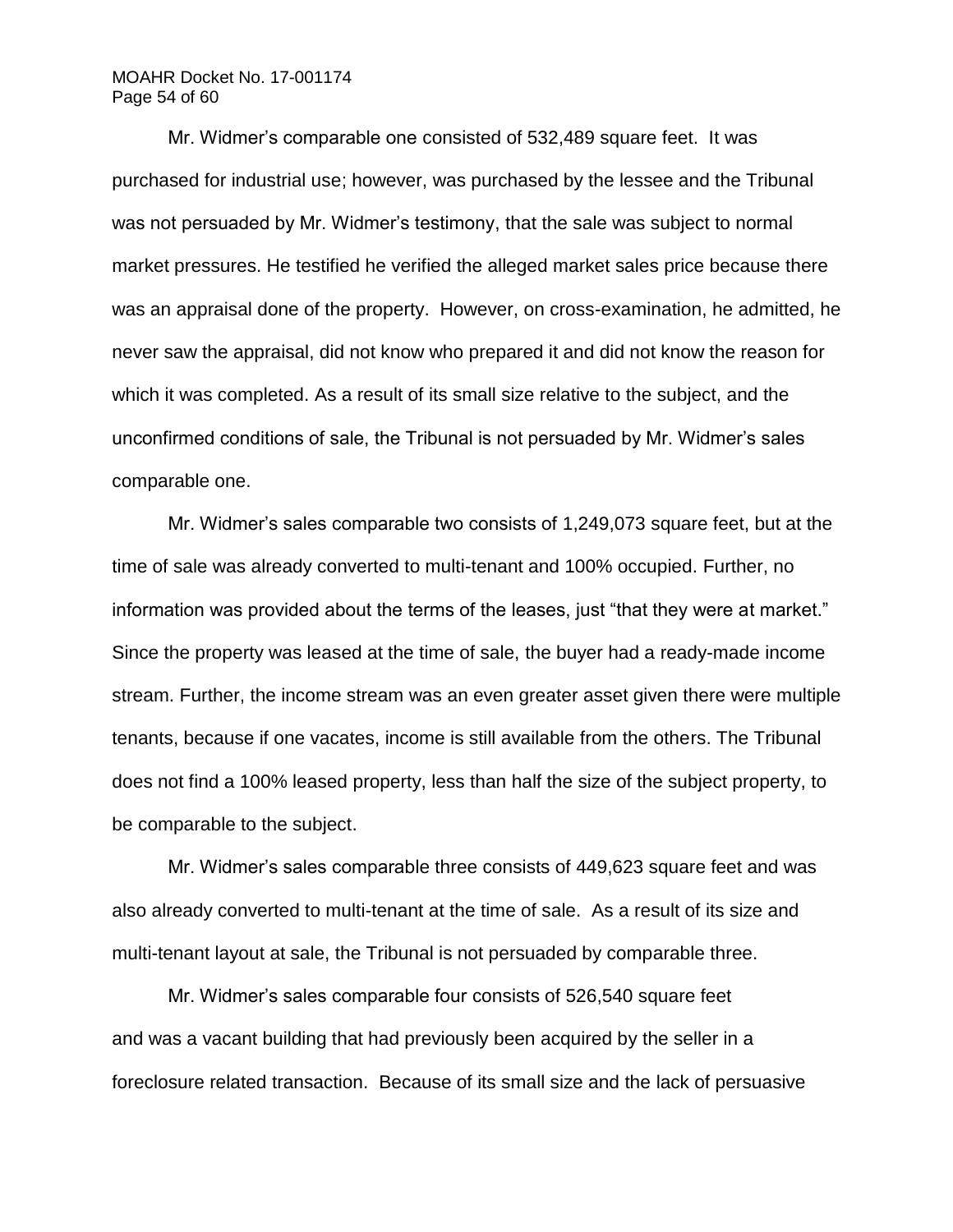## MOAHR Docket No. 17-001174 Page 55 of 60

testimony regarding the effect of the former foreclosure transaction, the Tribunal places little emphasis on Mr. Widmer's comparable four. However, like in Mr. Allen's sale one, the comparable needed roof replacement, and as such, Mr. Widmer made an adjustment using data from Marshall Valuation Service at \$5.50 per square foot, which the Tribunal finds to be appropriate.

The Tribunal places no emphasis on Mr. Widmer's supplemental comparables. He testified that he puts less weight on comparables that are sale-leasebacks, and the Tribunal finds they are often a function of financing. The tenant needs money, sells the property to a buyer, who leases it back to the tenant at a rate to recoup its expenditure. A sale/leaseback is a loan and the building is the security. Further, if a lease isn't renewed, the lessee would have to pack up and move, and Mr. Vaughn testified it could take Detroit Diesel up to two years to relocate and reinstall its equipment. All that while, revenue is lost. The Tribunal does acknowledge that the sales and leases can be at market rates, but extensive research of both sides of the transaction is needed, and was not sufficiently provided.

Mr. Widmer's supplemental sale two was a manufacturing plant that was converted to multi-tenant, but Mr. Widmer denies the same would happen to the subject property, because it would be used by a single manufacturer. Additionally, comparable four, already a warehouse/distribution building, was occupied by a tenant at the time of sale. Further, none of the supplemental comparables were adjusted to be consistent with the characteristics of the subject property.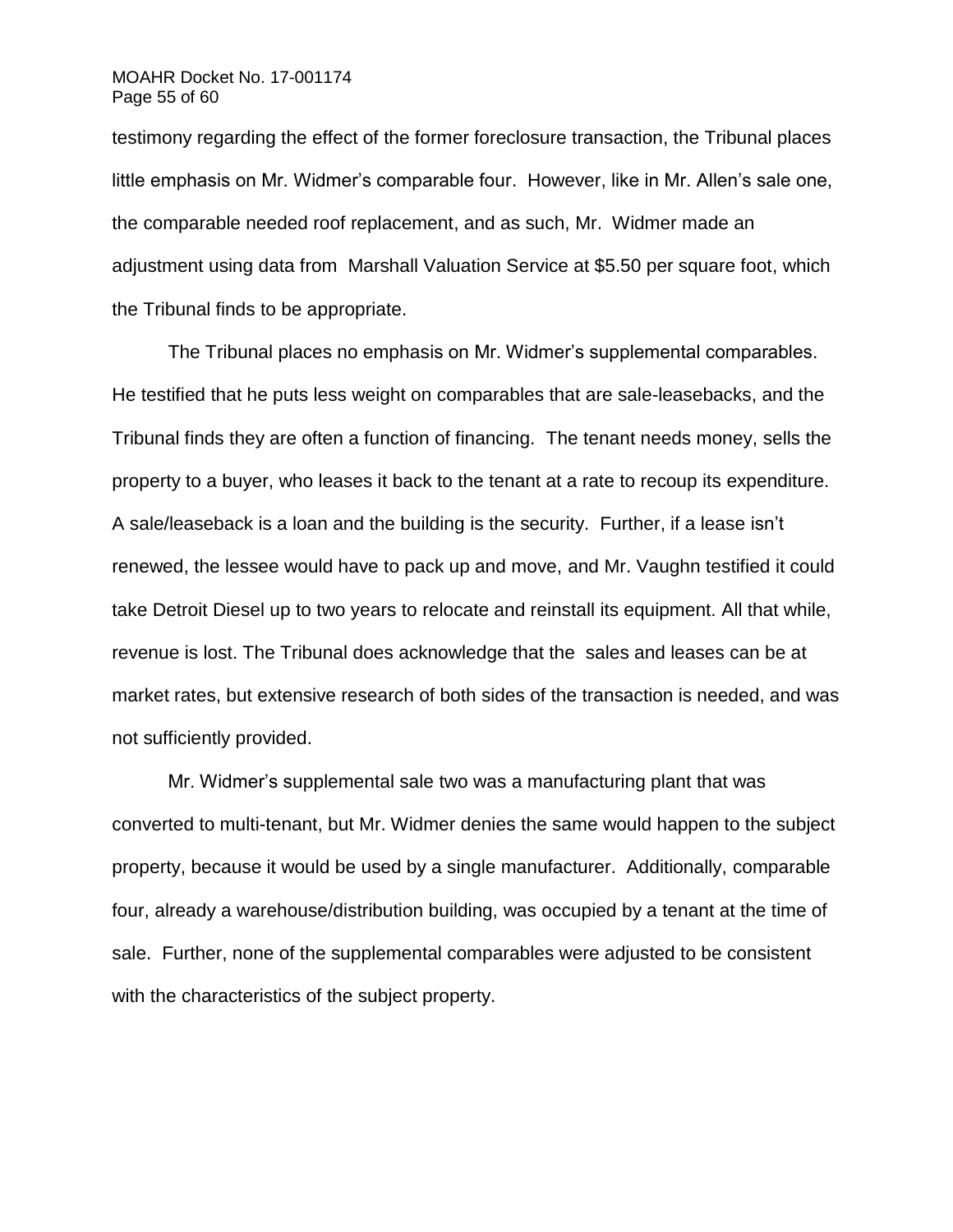# MOAHR Docket No. 17-001174 Page 56 of 60

After placing little emphasis on Mr. Allen's sales two, three and four, and additional comparables, as well as Mr. Widmer's adjusted and supplemental sales comparables, the Tribunal is left with Mr. Allen's sales comparable one. The sale was of the former General Motors Powertrain plant. It is located just less than two miles from the subject property and manufacturing engines, such as the subject. There is a DTE substation at the subject property, as well as at the comparable. Respondent contends that the sale was from RACER trust and as such, was for a low price as RACER's mission is to clean up and sell properties. However, the sale from RACER was to Schostak, and the sale utilized by Mr. Allen was from Schostak to Ashley Capital. In fact, he testified that the RACER environmental monitoring remained with the property after sale, which is an asset. Mr. Vaughn testified he pays \$30,000 per year for environmental monitoring at the subject property, which was not supplied to the subject by the RACER trust, as General Motors was relieved of this obligation at the time of its bankruptcy. Mr. Allen testified comparable one has hydrocarbon plumes, similar to those located at the subject property. The comparable does have deferred maintenance as half of the roof required replacement, so Mr. Allen adjusted the purchase price up to \$6.04 cents per square foot which was similar to Mr. Widmer's adjustment for roof replacement with regard to his comparable four, obtained from Marshall Valuation Service. The comparable did have a lease in place at the time of sale, but it was a shortterm lease and it was understood that the tenant was leaving, unlike in Mr. Widmer's true, leased-fee sales.

As far as the other adjustments to the comparable, the Tribunal is simply not persuaded by them, especially the size adjustment. As such, it finds the best method of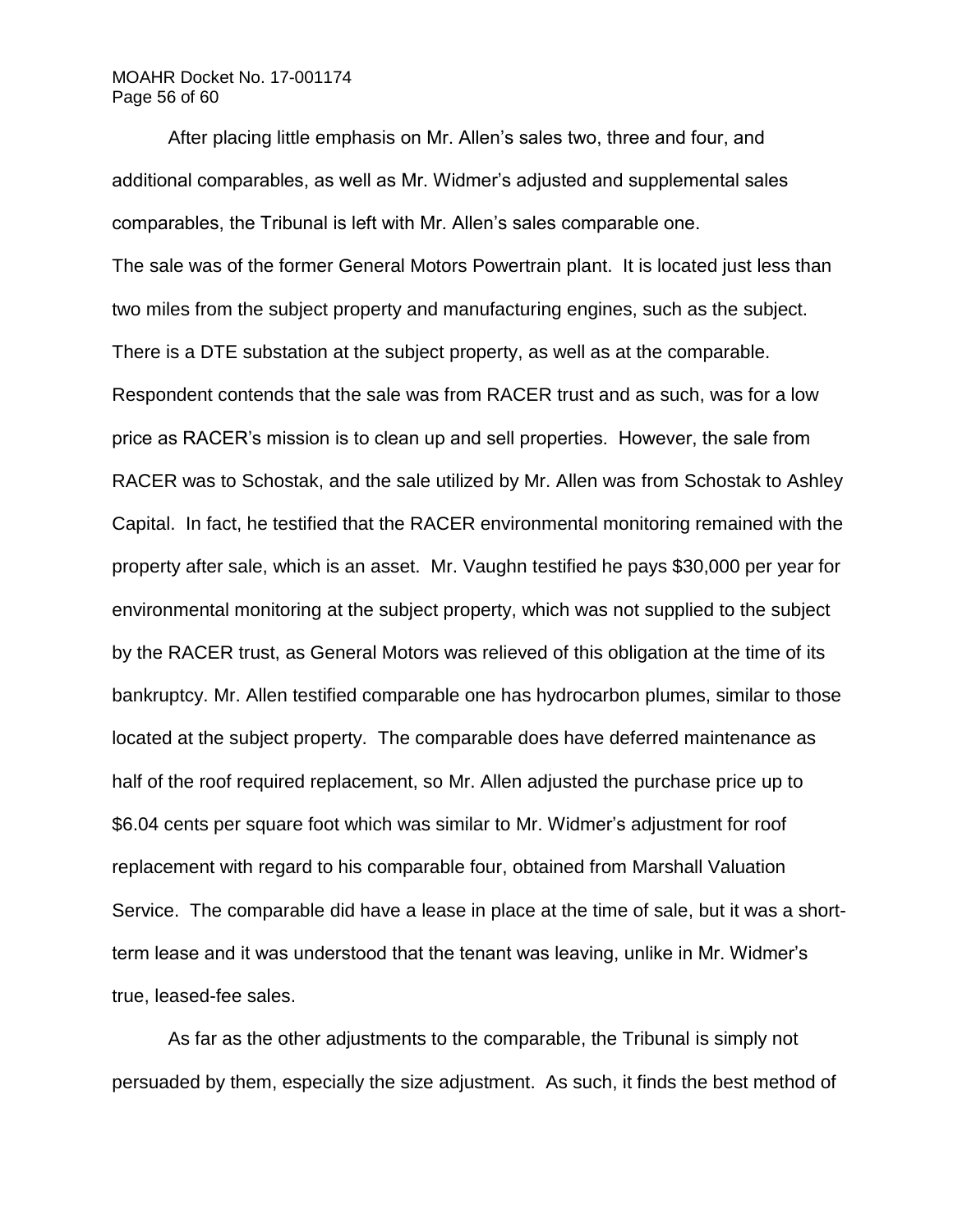valuing the property is to use its sale price per square foot with only the commonly confirmed deferred maintenance adjustment for roof repair. As such, the Tribunal finds the true cash value of the subject property for the 2017 tax year to be 3,000,000 square feet (rounded)<sup>146</sup> multiplied by \$6.04 per square foot or \$18,120,000. This amount is allocated between the parcels and the true cash value of the parcel located in Redford Township, which is the subject of this appeal, is \$15,873,120, or \$15,900,000, rounded.<sup>147</sup>

The Tribunal finds, based upon the Findings of Fact and the Conclusions of Law set forth herein, that the subject property is over assessed. The subject property's TCV, SEV, and TV for the tax year at issue are as stated in the Introduction section above.

# JUDGMENT

IT IS ORDERED that the property's state equalized and taxable values for the tax year at issue are MODIFIED as set forth in the Introduction section of this Final Opinion and Judgment.

IT IS FURTHER ORDERED that the officer charged with maintaining the assessment rolls for the tax year at issue shall correct or cause the assessment rolls to be corrected to reflect the property's true cash and taxable values as finally shown in this Final Opinion and Judgment within 20 days of the entry of the Final Opinion and Judgment, subject to the processes of equalization. See MCL 205.755. To the extent that the final

<sup>&</sup>lt;sup>146</sup> Mr. Allen's conclusion of the size of the subject property is 2,988,065 square feet and Mr. Widmer's, 2,910,180 square feet.

<sup>147</sup> 87.6% of the parcel is located in Redford Township.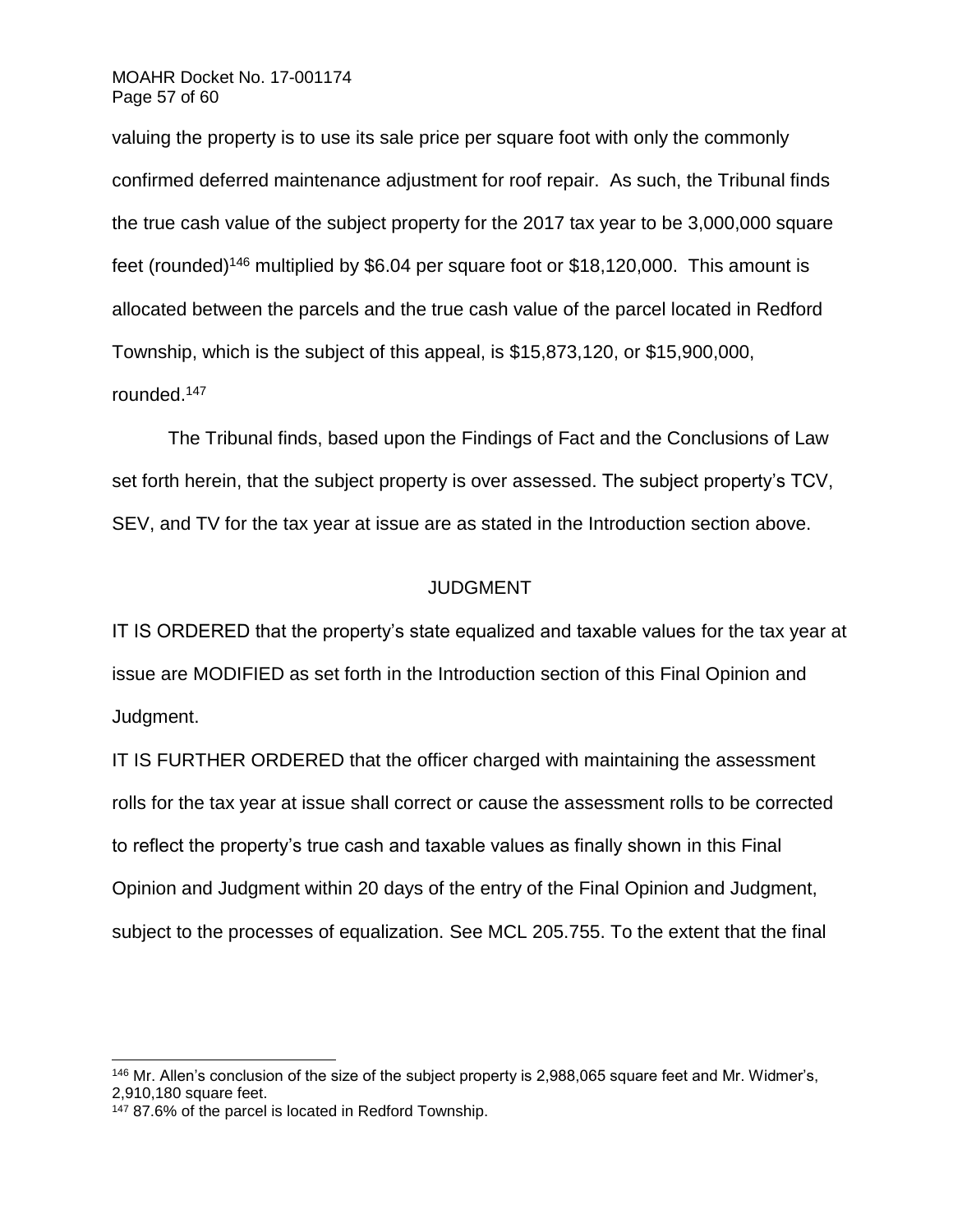# MOAHR Docket No. 17-001174 Page 58 of 60

level of assessment for a given year has not yet been determined and published, the assessment rolls shall be corrected once the final level is published or becomes known. IT IS FURTHER ORDERED that the officer charged with collecting or refunding the affected taxes shall collect taxes and any applicable interest or issue a refund within 28 days of entry of this Final Opinion and Judgment. If a refund is warranted, it shall include a proportionate share of any property tax administration fees paid and penalty and interest paid on delinquent taxes. The refund shall also separately indicate the amount of the taxes, fees, penalties, and interest being refunded. A sum determined by the Tribunal to have been unlawfully paid shall bear interest from the date of payment to the date of judgment, and the judgment shall bear interest to the date of its payment. A sum determined by the Tribunal to have been underpaid shall not bear interest for any time period prior to 28 days after the issuance of this Final Opinion and Judgment. Pursuant to MCL 205.737, interest shall accrue (i) after December 31, 2009, at the rate of 1.23% for calendar year 2010, (ii) after December 31, 2010, at the rate of 1.12% for calendar year 2011, (iii) after December 31, 2011, through June 30, 2012, at the rate of 1.09%, (iv) after June 30, 2012, through June 30, 2016, at the rate of 4.25%, (v) after June 30, 2016, through December 31, 2016, at the rate of 4.40%, (vi) after December 31, 2016, through June 30, 2017, at the rate of 4.50%, (vii) after June 30, 2017, through December 31, 2017, at the rate of 4.70%, (viii) after December 31, 2017, through June 30, 2018, at the rate of 5.15%, (ix) after June 30, 2018, through December 31, 2018, at the rate of 5.41%, (x) after December 31, 2018 through June 30, 2019, at the rate of 5.9%, and (xi) after June 30, 2019 through December 31, 2019, at the rate of 6.39%.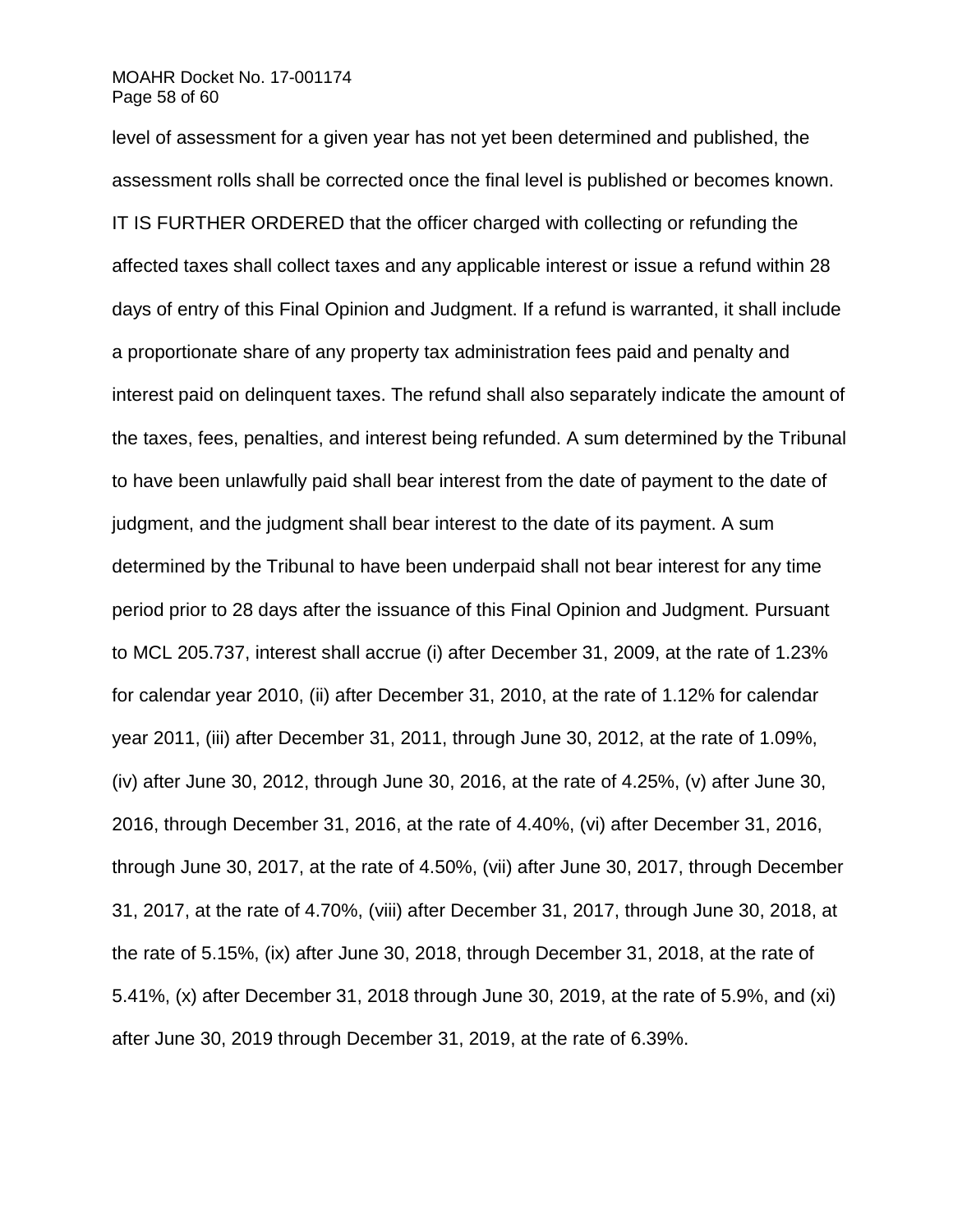This Final Opinion and Judgment resolves all pending claims in this matter and closes this case.

# APPEAL RIGHTS

If you disagree with the final decision in this case, you may file a motion for reconsideration with the Tribunal or a claim of appeal with the Michigan Court of Appeals.

A Motion for reconsideration must be filed with the required filing fee within 21 days from the date of entry of the final decision.<sup>148</sup> Because the final decision closes the case, the motion cannot be filed through the Tribunal's web-based e-filing system; it must be filed by mail or personal service. The fee for the filing of such motions is \$50.00 in the Entire Tribunal and \$25.00 in the Small Claims Division, unless the Small Claims decision relates to the valuation of property and the property had a principal residence exemption of at least 50% at the time the petition was filed or the decision relates to the grant or denial of a poverty exemption and, if so, there is no filing fee.<sup>149</sup> A copy of the motion must be served on the opposing party by mail or personal service or by email if the opposing party agrees to electronic service, and proof demonstrating that service must be submitted with the motion.<sup>150</sup> Responses to motions for reconsideration are prohibited and there are no oral arguments unless otherwise ordered by the Tribunal.<sup>151</sup> A claim of appeal must be filed with the appropriate filing fee. If the claim is filed within 21 days of the entry of the final decision, it is an "appeal by right." If the claim is filed

<sup>148</sup> See TTR 261 and 257.

<sup>149</sup> See TTR 217 and 267.

<sup>150</sup> See TTR 261 and 225.

<sup>151</sup> See TTR 261 and 257.